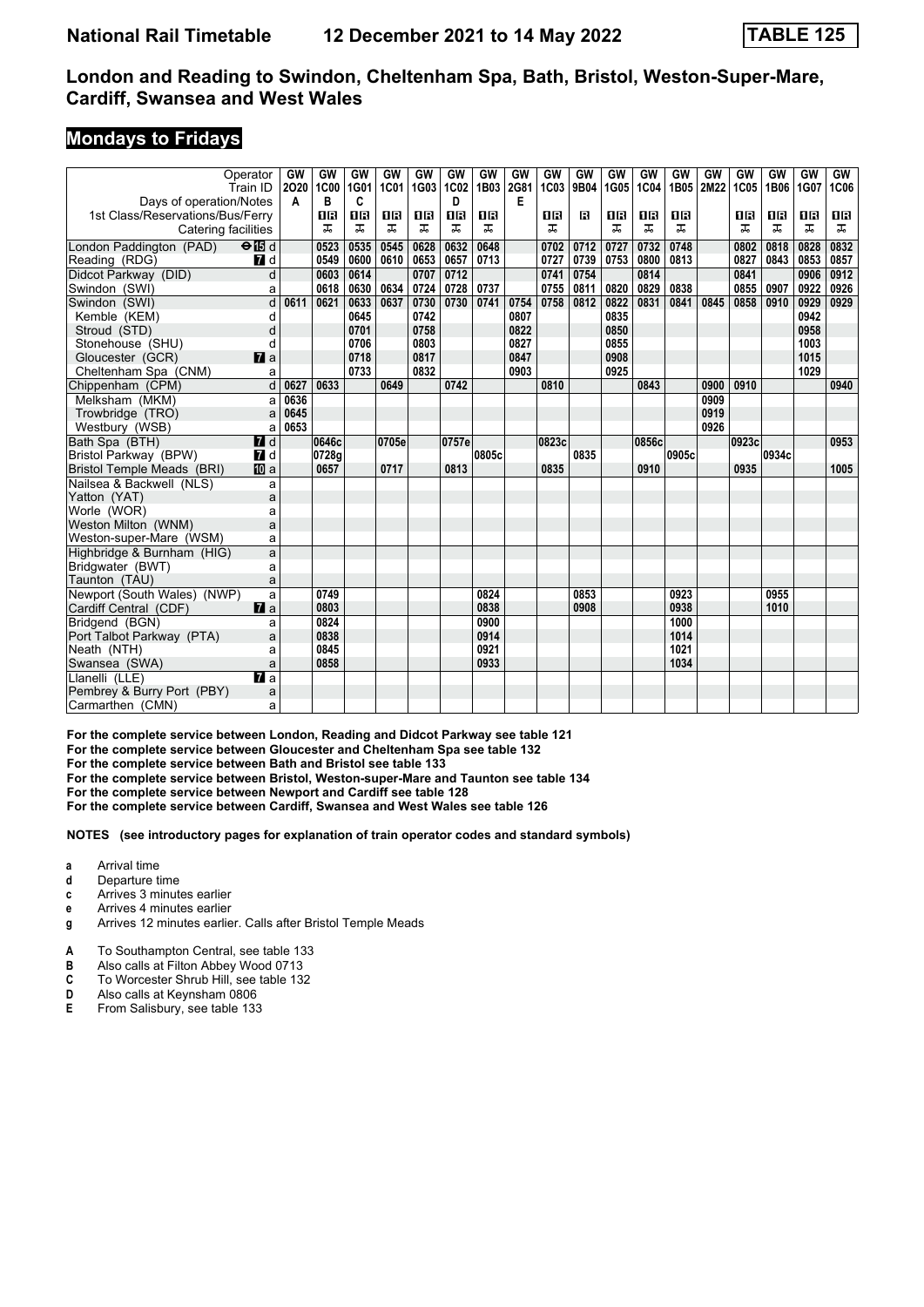## **Mondays to Fridays**

|                                   | Operator<br>Train ID      | GW<br>1B07 | GW<br>1C07 | <b>GW</b><br>1B08 | GW<br>1G09 | GW<br><b>1C08</b> | <b>GW</b><br>1B09 | GW<br>1C09 | GW<br>2M24 | GW<br>1B10 | GW<br>1G11 | GW<br>1C10 | GW<br>1B11 | GW<br><b>1C11</b> | GW<br>1B12 | GW<br>1G13 | GW<br><b>1C12</b> | GW<br>1B <sub>13</sub> | <b>GW</b><br><b>1C13</b> |
|-----------------------------------|---------------------------|------------|------------|-------------------|------------|-------------------|-------------------|------------|------------|------------|------------|------------|------------|-------------------|------------|------------|-------------------|------------------------|--------------------------|
| 1st Class/Reservations/Bus/Ferry  |                           | 16         | 1 R        | 18                | 0 B        | 18                | 18                | <b>0B</b>  |            | 18         | 16         | 1 R        | 0 B        | 0 B               | 16         | 0 B        | 0 B               | 18                     | 1 R                      |
| Catering facilities               |                           | ᠼ          | ᠼ          | ᠼ                 | ᠼ          | ᠼ                 | ᠼ                 | ᠼ          |            | ᠼ          | ᠼ          | ᠼ          | ᠼ          | ᅚ                 | ᠼ          | ᠼ          | ᠼ                 | ᠼ                      | ᠼ                        |
| London Paddington (PAD)           | $\Theta$ $\blacksquare$ d | 0848       | 0902       | 0918              | 0928       | 0932              | 0948              | 1002       |            | 1018       | 1028       | 1032       | 1048       | 1102              | 1118       | 1128       | 1132              | 1148                   | 1202                     |
| Reading (RDG)                     | 7 d                       | 0913       | 0927       | 0943              | 0954       | 0958              | 1013              | 1027       |            | 1043       | 1053       | 1058       | 1113       | 1127              | 1143       | 1153       | 1157              | 1213                   | 1227                     |
| Didcot Parkway (DID)              | $\overline{d}$            |            | 0941       |                   | 1007       | 1013              |                   | 1040       |            |            | 1107       | 1112       |            | 1140              |            | 1207       | 1212              |                        | 1240                     |
| Swindon (SWI)                     | a                         | 0938       | 0955       | 1007              | 1023       | 1027              | 1038              | 1055       |            | 1107       | 1122       | 1127       | 1137       | 1155              | 1207       | 1223       | 1227              | 1237                   | 1259                     |
| Swindon (SWI)                     | d                         | 0941       | 0958       | 1011              | 1028       | 1030              | 1041              | 1057       | 1106       | 1111       | 1128       | 1129       | 1140       | 1157              | 1210       | 1228       | 1230              | 1240                   | 1301                     |
| Kemble (KEM)                      | d                         |            |            |                   | 1041       |                   |                   |            |            |            | 1141       |            |            |                   |            | 1241       |                   |                        |                          |
| Stroud (STD)                      | d                         |            |            |                   | 1057       |                   |                   |            |            |            | 1156       |            |            |                   |            | 1257       |                   |                        |                          |
| Stonehouse (SHU)                  | d                         |            |            |                   | 1102       |                   |                   |            |            |            | 1201       |            |            |                   |            | 1302       |                   |                        |                          |
| Gloucester (GCR)                  | $\mathbf{z}$ a            |            |            |                   | 1115       |                   |                   |            |            |            | 1213       |            |            |                   |            | 1314       |                   |                        |                          |
| Cheltenham Spa (CNM)              | a                         |            |            |                   | 1130       |                   |                   |            |            |            | 1227       |            |            |                   |            | 1329       |                   |                        |                          |
| Chippenham (CPM)                  | d                         |            | 1014       |                   |            | 1041              |                   | 1109       | 1121       |            |            | 1141       |            | 1209              |            |            | 1242              |                        | 1313                     |
| Melksham (MKM)                    | a                         |            |            |                   |            |                   |                   |            | 1130       |            |            |            |            |                   |            |            |                   |                        |                          |
| Trowbridge (TRO)                  | a                         |            |            |                   |            |                   |                   |            | 1140       |            |            |            |            |                   |            |            |                   |                        |                          |
| Westbury (WSB)                    | a                         |            |            |                   |            |                   |                   |            | 1147       |            |            |            |            |                   |            |            |                   |                        |                          |
| Bath Spa (BTH)                    | <b>7</b> d                |            | 1027       |                   |            | 1054              |                   | 1122       |            |            |            | 1154       |            | 1223c             |            |            | 1256              |                        | 1326c                    |
| Bristol Parkway (BPW)             | <b>7</b> d                | 1005       |            | 1035c             |            |                   | 1105              |            |            | 1135       |            |            | 1204c      |                   | 1235e      |            |                   | 1303                   |                          |
| <b>Bristol Temple Meads (BRI)</b> | <b>ID</b> a               |            | 1039       |                   |            | 1106              |                   | 1135       |            |            |            | 1206       |            | 1235              |            |            | 1309              |                        | 1339                     |
| Nailsea & Backwell (NLS)          | a                         |            |            |                   |            |                   |                   |            |            |            |            |            |            |                   |            |            |                   |                        |                          |
| Yatton (YAT)                      | a                         |            |            |                   |            |                   |                   |            |            |            |            |            |            |                   |            |            |                   |                        |                          |
| Worle (WOR)                       | a                         |            |            |                   |            |                   |                   |            |            |            |            |            |            |                   |            |            |                   |                        |                          |
| Weston Milton (WNM)               | a                         |            |            |                   |            |                   |                   |            |            |            |            |            |            |                   |            |            |                   |                        |                          |
| Weston-super-Mare (WSM)           | a                         |            |            |                   |            |                   |                   |            |            |            |            |            |            |                   |            |            |                   |                        |                          |
| Highbridge & Burnham (HIG)        | a                         |            |            |                   |            |                   |                   |            |            |            |            |            |            |                   |            |            |                   |                        |                          |
| Bridgwater (BWT)                  | a                         |            |            |                   |            |                   |                   |            |            |            |            |            |            |                   |            |            |                   |                        |                          |
| Taunton (TAU)                     | a                         |            |            |                   |            |                   |                   |            |            |            |            |            |            |                   |            |            |                   |                        |                          |
| Newport (South Wales) (NWP)       | a                         | 1023       |            | 1053              |            |                   | 1123              |            |            | 1156       |            |            | 1225       |                   | 1302       |            |                   | 1321                   |                          |
| Cardiff Central (CDF)             | $\mathbf{z}$              | 1037       |            | 1107              |            |                   | 1136              |            |            | 1213       |            |            | 1238       |                   | 1317       |            |                   | 1335                   |                          |
| Bridgend (BGN)                    | a                         | 1058       |            |                   |            |                   | 1200              |            |            |            |            |            | 1300       |                   |            |            |                   | 1355                   |                          |
| Port Talbot Parkway (PTA)         | a                         | 1112       |            |                   |            |                   | 1215              |            |            |            |            |            | 1313       |                   |            |            |                   | 1409                   |                          |
| Neath (NTH)                       | a                         | 1119       |            |                   |            |                   | 1222              |            |            |            |            |            | 1320       |                   |            |            |                   | 1417                   |                          |
| Swansea (SWA)                     | a                         | 1131       |            |                   |            |                   | 1235              |            |            |            |            |            | 1333       |                   |            |            |                   | 1430                   |                          |
| Llanelli (LLE)                    | $\overline{a}$            |            |            |                   |            |                   |                   |            |            |            |            |            |            |                   |            |            |                   |                        |                          |
| Pembrey & Burry Port (PBY)        | a                         |            |            |                   |            |                   |                   |            |            |            |            |            |            |                   |            |            |                   |                        |                          |
| Carmarthen (CMN)                  | a                         |            |            |                   |            |                   |                   |            |            |            |            |            |            |                   |            |            |                   |                        |                          |

**NOTES (see introductory pages for explanation of train operator codes and standard symbols)**

**a** Arrival time<br>**d** Departure ti

**d** Departure time

**c** Arrives 3 minutes earlier

**e** Arrives 4 minutes earlier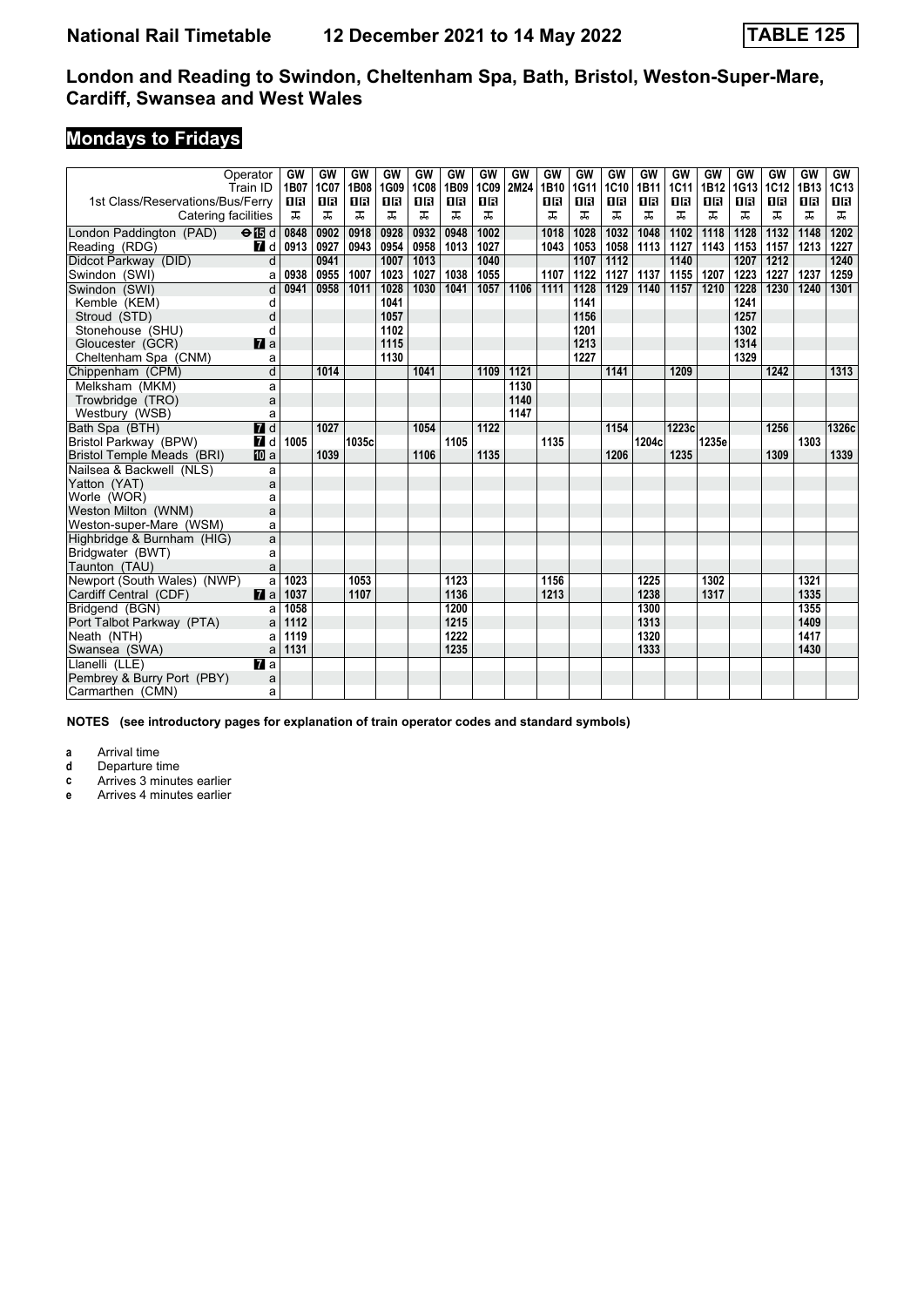## **Mondays to Fridays**

|                                  | Operator<br>Train ID      | GW<br>1B14             | GW<br>2M26 | GW<br>1G15 | GW<br>1C14 | GW<br>1B15 | GW<br>1C15 | GW<br>1B16 | GW<br>1G17 | GW<br>1C16 | GW<br>1B17 | GW<br>1C17 | GW<br>1B18 | GW<br>2M28 | GW<br>1G19 | GW<br>1C18 | GW<br>1B19 | GW<br>1C19 | <b>GW</b><br>1B20 |
|----------------------------------|---------------------------|------------------------|------------|------------|------------|------------|------------|------------|------------|------------|------------|------------|------------|------------|------------|------------|------------|------------|-------------------|
| 1st Class/Reservations/Bus/Ferry |                           | <b>0B</b>              |            | 0R         | 0 B        | 0 B        | 0 B        | 16         | 08         | 16         | 0 B        | <b>OB</b>  | <b>0B</b>  |            | 18         | 0 B        | 0 B        | 1 R        | 1B                |
| Catering facilities              |                           | ᠼ                      |            | ᠼ          | ᠼ          | ᠼ          | ᠼ          | ᠼ          | ᠼ          | ᠼ          | ᠼ          | ᠼ          | ᠼ          |            | ᠼ          | ᠼ          | ᠼ          | ᠼ          | ᠼ                 |
| London Paddington (PAD)          | $\Theta$ $\blacksquare$ d | 1218                   |            | 1228       | 1231       | 1248       | 1302       | 1318       | 1328       | 1332       | 1348       | 1402       | 1418       |            | 1428       | 1432       | 1448       | 1502       | 1518              |
| Reading (RDG)                    | 7 d                       | 1243                   |            | 1253       | 1257       | 1313       | 1327       | 1343       | 1353       | 1358       | 1413       | 1427       | 1443       |            | 1453       | 1457       | 1513       | 1527       | 1543              |
| Didcot Parkway (DID)             | $\overline{\mathsf{d}}$   |                        |            | 1306       | 1312       |            | 1340       |            | 1406       | 1412       |            | 1440       |            |            | 1506       | 1512       |            | 1540       |                   |
| Swindon (SWI)                    | a                         | 1308                   |            | 1322       | 1326       | 1337       | 1355       | 1407       | 1423       | 1426       | 1437       | 1456       | 1507       |            | 1522       | 1527       | 1537       | 1555       | 1607              |
| Swindon (SWI)                    | d                         | 1310                   | 1315       | 1328       | 1329       | 1340       | 1357       | 1410       | 1428       | 1429       | 1440       | 1458       | 1510       | 1514       | 1528       | 1529       | 1540       | 1557       | 1610              |
| Kemble (KEM)                     | d                         |                        |            | 1341       |            |            |            |            | 1441       |            |            |            |            |            | 1541       |            |            |            |                   |
| Stroud (STD)                     | d                         |                        |            | 1357       |            |            |            |            | 1457       |            |            |            |            |            | 1557       |            |            |            |                   |
| Stonehouse (SHU)                 | d                         |                        |            | 1402       |            |            |            |            | 1502       |            |            |            |            |            | 1602       |            |            |            |                   |
| Gloucester (GCR)                 | $\mathbf{z}$ a            |                        |            | 1414       |            |            |            |            | 1514       |            |            |            |            |            | 1617       |            |            |            |                   |
| Cheltenham Spa (CNM)             | a                         |                        |            | 1428       |            |            |            |            | 1529       |            |            |            |            |            | 1632       |            |            |            |                   |
| Chippenham (CPM)                 | d                         |                        | 1330       |            | 1340       |            | 1409       |            |            | 1441       |            | 1511       |            | 1530       |            | 1541       |            | 1609       |                   |
| Melksham (MKM)                   | a                         |                        | 1339       |            |            |            |            |            |            |            |            |            |            | 1539       |            |            |            |            |                   |
| Trowbridge (TRO)                 | a                         |                        | 1349       |            |            |            |            |            |            |            |            |            |            | 1548       |            |            |            |            |                   |
| Westbury (WSB)                   | a                         |                        | 1356       |            |            |            |            |            |            |            |            |            |            | 1558       |            |            |            |            |                   |
| Bath Spa (BTH)                   | $\overline{H}$ d          |                        |            |            | 1353       |            | 1423c      |            |            | 1454c      |            | 1524       |            |            |            | 1554       |            | 1623c      |                   |
| Bristol Parkway (BPW)            |                           | $\blacksquare$ d 1334c |            |            |            | 1404       |            | 1435e      |            |            | 1504c      |            | 1533       |            |            |            | 1604c      |            | 1633              |
| Bristol Temple Meads (BRI)       | <b>ID</b> a               |                        |            |            | 1405       |            | 1435       |            |            | 1508       |            | 1536       |            |            |            | 1606       |            | 1635       |                   |
| Nailsea & Backwell (NLS)         | a                         |                        |            |            |            |            |            |            |            |            |            |            |            |            |            | 1622       |            |            |                   |
| Yatton (YAT)                     | a                         |                        |            |            |            |            |            |            |            |            |            |            |            |            |            | 1627       |            |            |                   |
| Worle (WOR)                      | a                         |                        |            |            |            |            |            |            |            |            |            |            |            |            |            | 1633       |            |            |                   |
| Weston Milton (WNM)              | a                         |                        |            |            |            |            |            |            |            |            |            |            |            |            |            |            |            |            |                   |
| Weston-super-Mare (WSM)          | a                         |                        |            |            |            |            |            |            |            |            |            |            |            |            |            | 1640       |            |            |                   |
| Highbridge & Burnham (HIG)       | a                         |                        |            |            |            |            |            |            |            |            |            |            |            |            |            |            |            |            |                   |
| Bridgwater (BWT)                 | a                         |                        |            |            |            |            |            |            |            |            |            |            |            |            |            |            |            |            |                   |
| Taunton (TAU)                    | a                         |                        |            |            |            |            |            |            |            |            |            |            |            |            |            |            |            |            |                   |
| Newport (South Wales) (NWP)      | a                         | 1352                   |            |            |            | 1422       |            | 1500       |            |            | 1522       |            | 1552       |            |            |            | 1622       |            | 1655              |
| Cardiff Central (CDF)            | $\mathbf{z}$ a            | 1406                   |            |            |            | 1436       |            | 1517       |            |            | 1535       |            | 1607       |            |            |            | 1635       |            | 1709              |
| Bridgend (BGN)                   | a                         |                        |            |            |            | 1458       |            |            |            |            | 1557       |            |            |            |            |            | 1657       |            |                   |
| Port Talbot Parkway (PTA)        | a                         |                        |            |            |            | 1512       |            |            |            |            | 1611       |            |            |            |            |            | 1711       |            |                   |
| Neath (NTH)                      | a                         |                        |            |            |            | 1519       |            |            |            |            | 1618       |            |            |            |            |            | 1718       |            |                   |
| Swansea (SWA)                    | a                         |                        |            |            |            | 1532       |            |            |            |            | 1630       |            |            |            |            |            | 1730       |            |                   |
| Llanelli (LLE)                   | $\mathbf{z}$ a            |                        |            |            |            |            |            |            |            |            |            |            |            |            |            |            |            |            |                   |
| Pembrey & Burry Port (PBY)       | a                         |                        |            |            |            |            |            |            |            |            |            |            |            |            |            |            |            |            |                   |
| Carmarthen (CMN)                 | a                         |                        |            |            |            |            |            |            |            |            |            |            |            |            |            |            |            |            |                   |

**NOTES (see introductory pages for explanation of train operator codes and standard symbols)**

**a** Arrival time<br>**d** Departure ti

**d** Departure time

**c** Arrives 3 minutes earlier

**e** Arrives 4 minutes earlier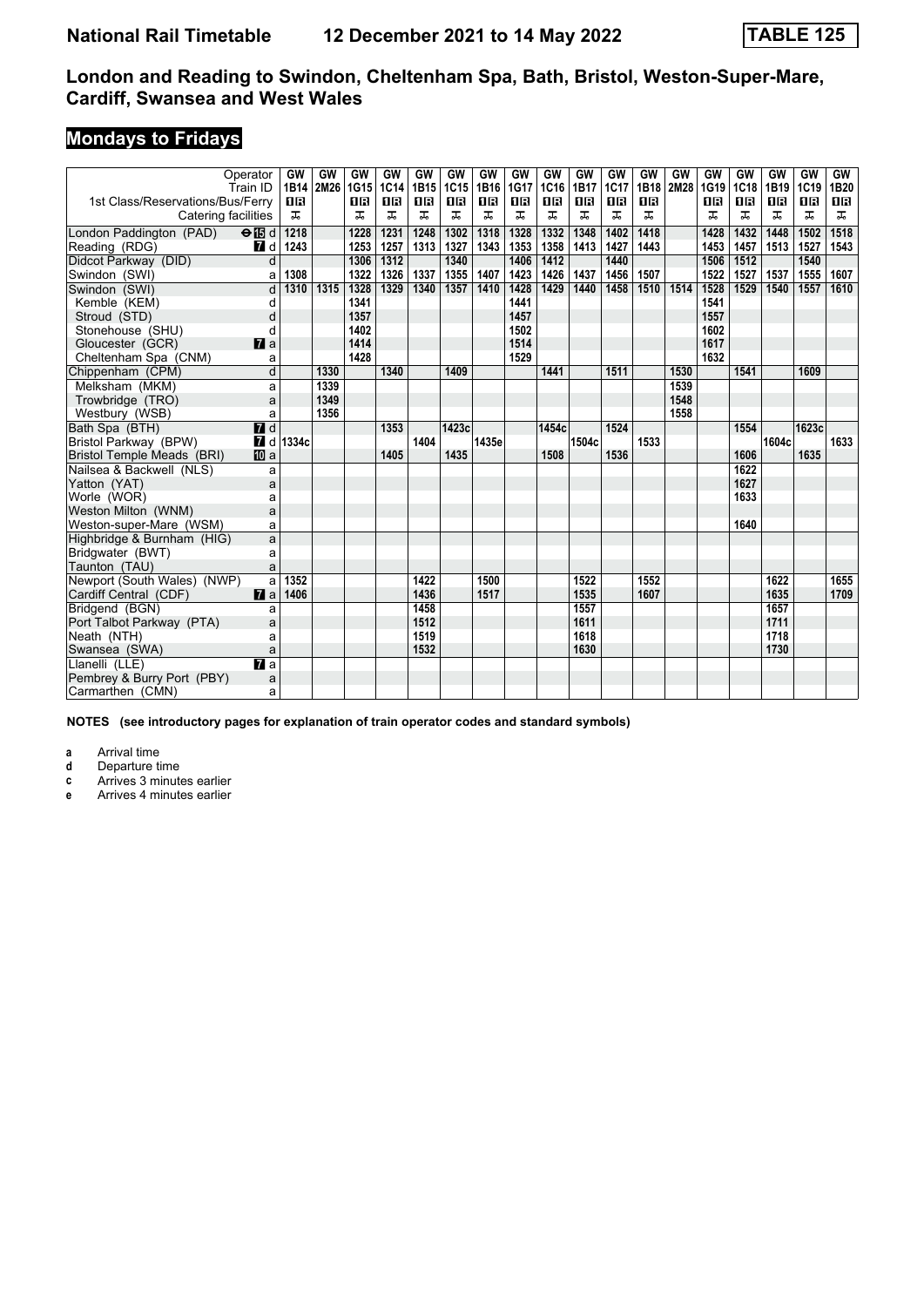# **Mondays to Fridays**

| Operator<br>Train ID               | GW<br>1G21               | GW<br>1C20 | GW<br>1B21 | GW<br>1C21 | GW<br>1B23 | GW<br>1G23 | GW<br>1C22 | GW<br>2M30 | GW<br>1B24 | GW<br>1C24 | GW<br>1B26 | GW<br>1G25 | GW<br>1C <sub>25</sub> | GW<br>1B27 | GW<br>2B90 | GW<br>1C27 | <b>GW</b><br>1B29 | GW<br>1G27 |
|------------------------------------|--------------------------|------------|------------|------------|------------|------------|------------|------------|------------|------------|------------|------------|------------------------|------------|------------|------------|-------------------|------------|
| Days of operation/Notes            |                          |            |            |            |            |            |            |            |            |            |            |            |                        | F          | G          |            |                   |            |
| 1st Class/Reservations/Bus/Ferry   | 1R                       | 0 B        | 0 B        | 0 B        | 1 R        | 0 B        | 0 B        |            | 1R         | OR         | 16         | 1 R        | 0 B                    | 1R         |            | 1R         | 08                | 0 B        |
| Catering facilities                | ᠼ                        | ᠼ          | ᠼ          | ᠼ          | ᠼ          | ᠼ          | ᠼ          |            | ᠼ          | ᠼ          | ᠼ          | ᅚ          | ᅚ                      | ᠼ          |            | ᅚ          | ᠼ                 | ᠼ          |
| London Paddington (PAD)<br>$e$ $d$ | 1528                     | 1532       | 1548       | 1602       | 1618       | 1630       | 1633       |            | 1648       | 1702       | 1718       | 1730       | 1732                   | 1748       |            | 1802       | 1818              | 1830       |
| Reading (RDG)                      | 7 d<br>1553              | 1558       | 1613       | 1627       | 1643       |            | 1658       |            | 1713       | 1727       | 1743       |            | 1757                   | 1813       |            | 1828       | 1843              |            |
| Didcot Parkway (DID)               | 1606<br>d                | 1612       |            | 1641       | 1658       | 1706       | 1712       |            |            | 1741       | 1756       | 1806       | 1811                   |            |            | 1841       | 1857              | 1907       |
| Swindon (SWI)                      | 1625<br>a                | 1628       | 1638       | 1655       | 1712       | 1728       | 1731       |            | 1737       | 1756       | 1811       | 1821       | 1826                   | 1838       |            | 1856       | 1912              | 1924       |
| Swindon (SWI)                      | d<br>1628                | 1630       | 1640       | 1658       | 1715       | 1730       | 1733       | 1736       | 1742       | 1758       | 1813       | 1825       | 1828                   | 1841       | 1852       | 1859       | 1914              | 1926       |
| Kemble (KEM)                       | 1641<br>d                |            |            |            |            | 1742       |            |            |            |            |            | 1838       |                        |            |            |            |                   | 1939       |
| Stroud (STD)                       | 1657<br>d                |            |            |            |            | 1758       |            |            |            |            |            | 1854       |                        |            |            |            |                   | 1955       |
| Stonehouse (SHU)                   | 1702<br>d                |            |            |            |            | 1802       |            |            |            |            |            | 1859       |                        |            |            |            |                   | 2000       |
| Gloucester (GCR)                   | 1715<br>$\blacksquare$ a |            |            |            |            | 1816       |            |            |            |            |            | 1918       |                        |            |            |            |                   | 2015       |
| Cheltenham Spa (CNM)               | 1731<br>a                |            |            |            |            | 1830       |            |            |            |            |            | 1934       |                        |            |            |            |                   | 2032       |
| Chippenham (CPM)                   | d                        | 1642       |            | 1710       |            |            | 1745       | 1752       |            | 1810       |            |            | 1840                   |            | 1907       | 1913       |                   |            |
| Melksham (MKM)                     | a                        |            |            |            |            |            |            | 1802       |            |            |            |            |                        |            | 1916       |            |                   |            |
| Trowbridge (TRO)                   | a                        |            |            |            |            |            |            | 1812       |            |            |            |            |                        |            | 1927       |            |                   |            |
| Westbury (WSB)                     | a                        |            |            |            |            |            |            | 1819       |            |            |            |            |                        |            | 1934       |            |                   |            |
| Bath Spa (BTH)                     | $\blacksquare$ d         | 1655       |            | 1723c      |            |            | 1758c      |            |            | 1825c      |            |            | 1853c                  |            |            | 1926       |                   |            |
| Bristol Parkway (BPW)              | $\blacksquare$ d         |            | 1704c      |            | 1740       |            |            |            | 1805       |            | 1838e      |            |                        | 1904       |            |            | 1940              |            |
| <b>Bristol Temple Meads (BRI)</b>  | 囮 a                      | 1707       |            | 1735       |            |            | 1809       |            |            | 1840       |            |            | 1905                   |            |            | 1939       |                   |            |
| Nailsea & Backwell (NLS)           | a                        | 1724       |            |            |            |            | 1824       |            |            |            |            |            | 1919                   |            |            |            |                   |            |
| Yatton (YAT)                       | a                        | 1729       |            |            |            |            | 1829       |            |            |            |            |            | 1924                   |            |            |            |                   |            |
| Worle (WOR)                        | a                        | 1735       |            |            |            |            | 1835       |            |            |            |            |            | 1930                   |            |            |            |                   |            |
| Weston Milton (WNM)                | a                        |            |            |            |            |            |            |            |            |            |            |            | 1935                   |            |            |            |                   |            |
| Weston-super-Mare (WSM)            | a                        | 1742       |            |            |            |            | 1842       |            |            |            |            |            | 1939                   |            |            |            |                   |            |
| Highbridge & Burnham (HIG)         | a                        |            |            |            |            |            | 1853       |            |            |            |            |            | 1955                   |            |            |            |                   |            |
| Bridgwater (BWT)                   | a                        |            |            |            |            |            | 1900       |            |            |            |            |            | 2002                   |            |            |            |                   |            |
| Taunton (TAU)                      | a                        |            |            |            |            |            | 1912       |            |            |            |            |            | 2014                   |            |            |            |                   |            |
| Newport (South Wales) (NWP)        | a                        |            | 1722       |            | 1759       |            |            |            | 1823       |            | 1859       |            |                        | 1922       |            |            | 1958              |            |
| Cardiff Central (CDF)              | $\mathbf{z}$ a           |            | 1737       |            | 1814       |            |            |            | 1836       |            | 1915       |            |                        | 1938       |            |            | 2013              |            |
| Bridgend (BGN)                     | a                        |            | 1800       |            | 1849       |            |            |            | 1858       |            | 1946       |            |                        | 1959       |            |            | 2047              |            |
| Port Talbot Parkway (PTA)          | a                        |            | 1814       |            | 1903       |            |            |            | 1913       |            | 2000       |            |                        | 2013       |            |            | 2101              |            |
| Neath (NTH)                        | a                        |            | 1821       |            | 1910       |            |            |            | 1920       |            | 2007       |            |                        | 2020       |            |            | 2108              |            |
| Swansea (SWA)                      | a                        |            | 1834       |            | 1925       |            |            |            | 1933       |            | 2020       |            |                        | 2032       |            |            | 2120              |            |
| $\overline{a}$ a<br>Llanelli (LLE) |                          |            |            |            |            |            |            |            |            |            |            |            |                        | 2118       |            |            |                   |            |
| Pembrey & Burry Port (PBY)         | a                        |            |            |            |            |            |            |            |            |            |            |            |                        | 2125       |            |            |                   |            |
| Carmarthen (CMN)                   | a                        |            |            |            |            |            |            |            |            |            |            |            |                        | 2152       |            |            |                   |            |

**NOTES (see introductory pages for explanation of train operator codes and standard symbols)**

**a** Arrival time<br>**d** Departure t

**d** Departure time

**c** Arrives 3 minutes earlier

**e** Arrives 4 minutes earlier

**F** Also calls at Kidwelly 2132 and Ferryside 2138<br>**G** To Warminster, see table 133

**G** To Warminster, see table 133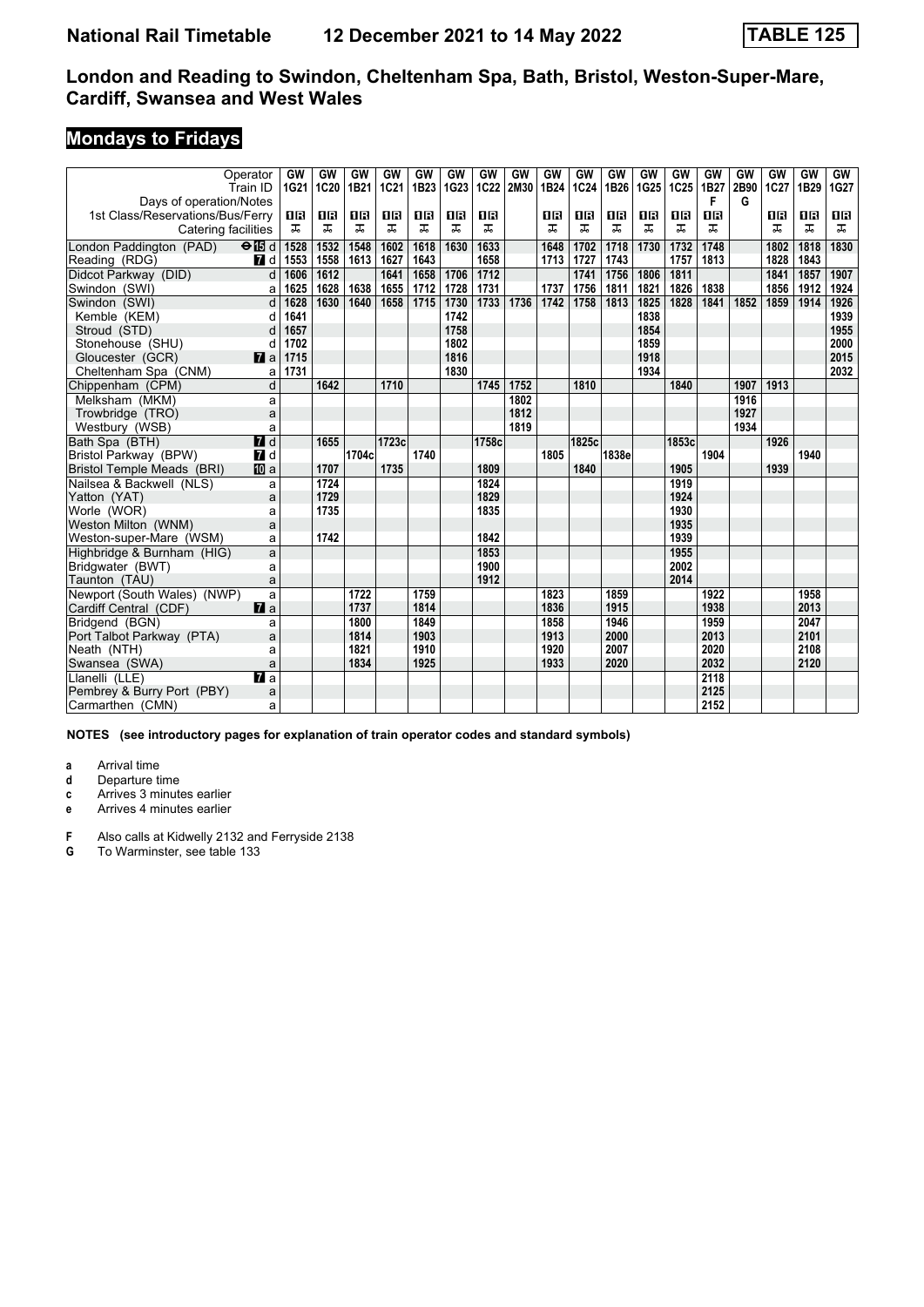# **Mondays to Fridays**

|                                  | Operator<br>Train ID | GW<br>1C28               | GW<br>1B30   | GW<br>1C30 | GW<br>1B31 | GW<br>1G29 | <b>GW</b><br>1C31 | GW<br>1B32 | GW<br>2M34 | GW<br>2G91 | GW<br>1C32 | GW<br>1G31 | GW<br><b>1C33</b> | GW<br>1B34 | GW<br>1B34 | GW<br>1C34 | GW<br>1G33 | <b>GW</b><br>1B36 | GW<br>1B36 |
|----------------------------------|----------------------|--------------------------|--------------|------------|------------|------------|-------------------|------------|------------|------------|------------|------------|-------------------|------------|------------|------------|------------|-------------------|------------|
| Days of operation/Notes          |                      |                          |              |            |            | C          |                   |            |            |            |            |            |                   | <b>FO</b>  | <b>FX</b>  |            |            | <b>FO</b>         | <b>FX</b>  |
| 1st Class/Reservations/Bus/Ferry |                      | 1 R                      | 1 R          | 0 B        | 0 B        | 1R         | 0 B               | 1 R        |            |            | 1 R        | 1 R        | 1 R               | 0 B        | 16         | 1 R        | 0 B        | 1 R               | 0 B        |
| Catering facilities              |                      | ᠼ                        | $\mathsf{x}$ | ᠼ          | ᠼ          | ᠼ          | ㅈ                 | ㅈ          |            |            | ᠼ          | ᅚ          | ᅚ                 | ᅚ          | ᅚ          | ㅈ          | ㅈ          | ㅈ                 | ᠼ          |
| London Paddington (PAD)          | $\Theta$ is d        | 1834                     | 1848         | 1902       | 1918       | 1928       | 1932              | 1948       |            |            | 2002       | 2028       | 2032              | 2048       | 2048       | 2102       | 2128       | 2148              | 2148       |
| Reading (RDG)                    | 7 d                  | 1859                     | 1913         | 1927       | 1943       |            | 1958              | 2013       |            |            | 2027       | 2053       | 2057              | 2113       | 2113       | 2127       | 2153       | 2213              | 2213       |
| Didcot Parkway (DID)             | d                    | 1913                     |              | 1941       |            | 2004       | 2011              |            |            |            | 2040       | 2106       | 2112              |            |            | 2140       | 2206       |                   |            |
| Swindon (SWI)                    | a                    | 1928                     | 1937         | 1955       | 2007       | 2020       | 2026              | 2037       |            |            | 2055       | 2122       | 2126              | 2137       | 2137       | 2155       | 2222       | 2237              | 2237       |
| Swindon (SWI)                    | d                    | 1930                     | 1940         | 1958       | 2010       | 2025       | 2028              | 2040       | 2045       | 2054       | 2057       | 2127       | 2129              | 2140       | 2140       | 2157       | 2229       | 2240              | 2240       |
| Kemble (KEM)                     | d                    |                          |              |            |            | 2038       |                   |            |            | 2107       |            | 2140       |                   |            |            |            | 2242       |                   |            |
| Stroud (STD)                     | d                    |                          |              |            |            | 2054       |                   |            |            | 2122       |            | 2156       |                   |            |            |            | 2257       |                   |            |
| Stonehouse (SHU)                 | d                    |                          |              |            |            | 2100       |                   |            |            | 2127       |            | 2201       |                   |            |            |            | 2302       |                   |            |
| Gloucester (GCR)                 | $\blacksquare$ a     |                          |              |            |            | 2116       |                   |            |            | 2142       |            | 2215       |                   |            |            |            | 2315       |                   |            |
| Cheltenham Spa (CNM)             | a                    |                          |              |            |            | 2132       |                   |            |            | 2205       |            | 2234       |                   |            |            |            | 2331       |                   |            |
| Chippenham (CPM)                 | $\overline{d}$       | 1942                     |              | 2010       |            |            | 2040              |            | 2100       |            | 2109       |            | 2140              |            |            | 2209       |            |                   |            |
| Melksham (MKM)                   | a                    |                          |              |            |            |            |                   |            | 2109       |            |            |            |                   |            |            |            |            |                   |            |
| Trowbridge (TRO)                 | a                    |                          |              |            |            |            |                   |            | 2119       |            |            |            |                   |            |            |            |            |                   |            |
| Westbury (WSB)                   | a                    |                          |              |            |            |            |                   |            | 2126       |            |            |            |                   |            |            |            |            |                   |            |
| Bath Spa (BTH)                   |                      | $\blacksquare$ d   1956c |              | 2025e      |            |            | 2053              |            |            |            | 2122       |            | 2153              |            |            | 2224e      |            |                   |            |
| Bristol Parkway (BPW)            | 7d                   |                          | 2004c        |            | 2038f      |            |                   | 2105       |            |            |            |            |                   | 2203       | 2203       |            |            | 2304              | 2304       |
| Bristol Temple Meads (BRI)       | <b>ID</b> a          | 2007                     |              | 2040       |            |            | 2108              |            |            |            | 2134       |            | 2205              |            |            | 2239       |            |                   |            |
| Nailsea & Backwell (NLS)         | a                    | 2021                     |              |            |            |            | 2128              |            |            |            |            |            | 2229              |            |            |            |            |                   |            |
| Yatton (YAT)                     | a                    | 2026                     |              |            |            |            | 2133              |            |            |            |            |            | 2235              |            |            |            |            |                   |            |
| Worle (WOR)                      | a                    | 2032                     |              |            |            |            | 2139              |            |            |            |            |            | 2241              |            |            |            |            |                   |            |
| Weston Milton (WNM)              | a                    | 2037                     |              |            |            |            | 2145              |            |            |            |            |            |                   |            |            |            |            |                   |            |
| Weston-super-Mare (WSM)          | a                    | 2042                     |              |            |            |            | 2150              |            |            |            |            |            | 2248              |            |            |            |            |                   |            |
| Highbridge & Burnham (HIG)       | a                    |                          |              |            |            |            |                   |            |            |            |            |            |                   |            |            |            |            |                   |            |
| Bridgwater (BWT)                 | a                    |                          |              |            |            |            |                   |            |            |            |            |            |                   |            |            |            |            |                   |            |
| Taunton (TAU)                    | a                    |                          |              |            |            |            |                   |            |            |            |            |            |                   |            |            |            |            |                   |            |
| Newport (South Wales) (NWP)      | a                    |                          | 2025         |            | 2057       |            |                   | 2123       |            |            |            |            |                   | 2223       | 2232       |            |            | 2323              | 2329       |
| Cardiff Central (CDF)            | $\mathbf{z}$ a       |                          | 2039         |            | 2115       |            |                   | 2140       |            |            |            |            |                   | 2239       | 2249       |            |            | 2336              | 2347       |
| Bridgend (BGN)                   | a                    |                          | 2059         |            | 2145       |            |                   | 2201       |            |            |            |            |                   | 2308       | 2308       |            |            | 0012              | 0012       |
| Port Talbot Parkway (PTA)        | a                    |                          | 2113         |            | 2159       |            |                   | 2215       |            |            |            |            |                   | 2322       | 2322       |            |            | 0026              | 0026       |
| Neath (NTH)                      | a                    |                          | 2120         |            | 2206       |            |                   | 2222       |            |            |            |            |                   | 2330       | 2330       |            |            | 0033              | 0033       |
| Swansea (SWA)                    | a                    |                          | 2133         |            | 2219       |            |                   | 2235       |            |            |            |            |                   | 2343       | 2343       |            |            | 0046              | 0046       |
| Llanelli (LLE)                   | $\mathbf{z}$ a       |                          |              |            |            |            |                   |            |            |            |            |            |                   |            |            |            |            |                   |            |
| Pembrey & Burry Port (PBY)       | a                    |                          |              |            |            |            |                   |            |            |            |            |            |                   |            |            |            |            |                   |            |
| Carmarthen (CMN)                 | a                    |                          |              |            |            |            |                   |            |            |            |            |            |                   |            |            |            |            |                   |            |

**NOTES (see introductory pages for explanation of train operator codes and standard symbols)**

**a** Arrival time<br>**d** Departure t

**d** Departure time

**c** Arrives 3 minutes earlier

**e** Arrives 4 minutes earlier<br>**f** Arrives 7 minutes earlier **f** Arrives 7 minutes earlier

**C** To Worcester Shrub Hill, see table 132

**F0** Fridays only<br>**FX** Not Fridays **F;** Not Fridays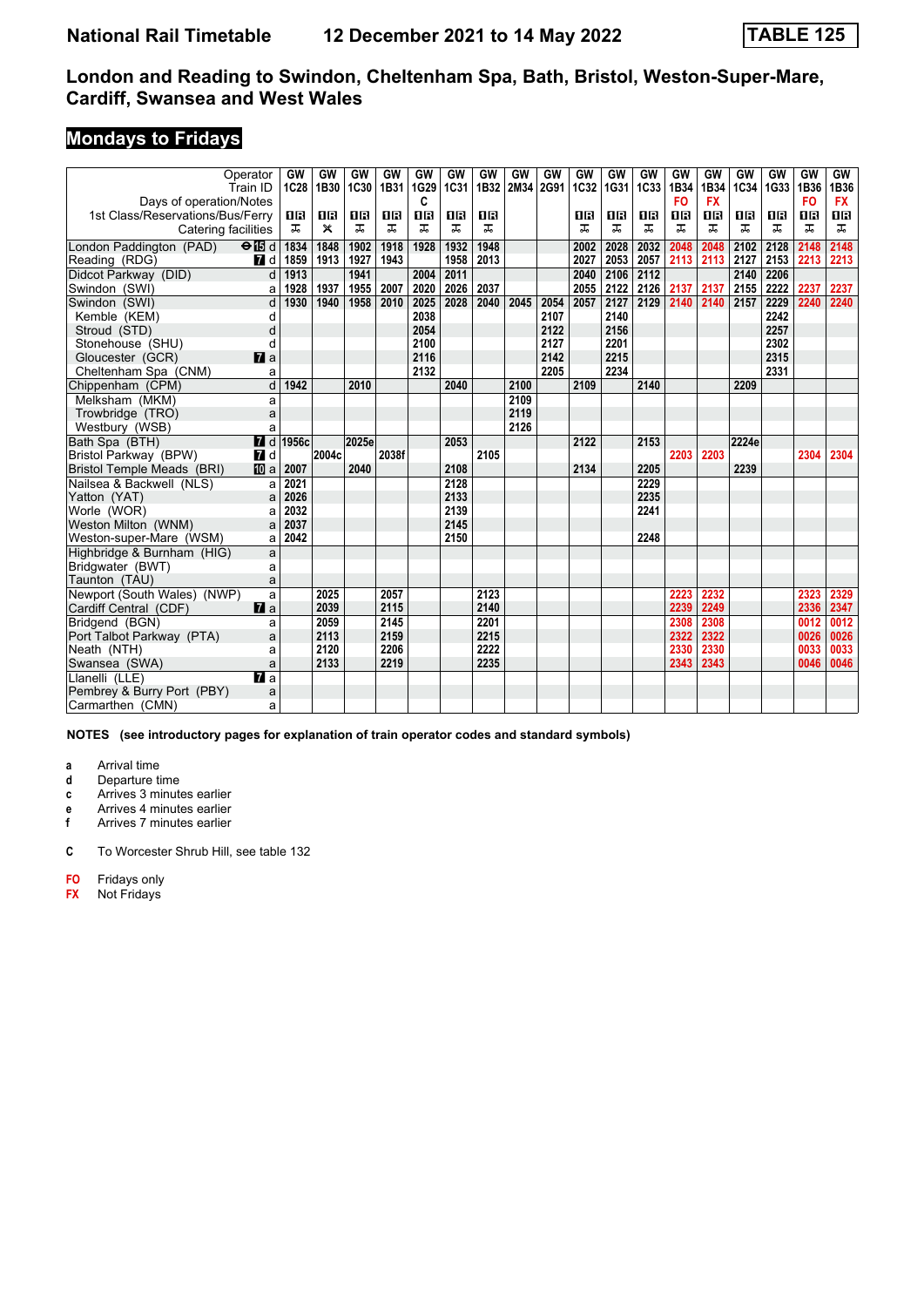# **Mondays to Fridays**

|                                  | Operator       | GW             | GW         | GW   | GW   | GW        | GW    |
|----------------------------------|----------------|----------------|------------|------|------|-----------|-------|
|                                  | Train ID       | <b>1C36</b>    | 1C37       | 2G93 | 1B38 | 1B38      | 1C39  |
| Days of operation/Notes          |                | н              |            |      | FO.  | <b>FX</b> |       |
| 1st Class/Reservations/Bus/Ferry |                | 0 B            | 1 R        |      | 1R   | 1R        | ΠR    |
| Catering facilities              |                | 工。             | ᠼ          |      | ᅚ    | ᠼ         | ᅚ     |
| London Paddington (PAD)          | $\Theta$ ididi | 2202           | 2232       |      | 2248 | 2248      | 2332  |
| Reading (RDG)                    | <b>7</b> d     | 2227           | 2259       |      | 2318 | 2318      | 0005  |
| Didcot Parkway (DID)             | d              | 2241           | 2313       |      | 2334 | 2334      | 0020  |
| Swindon (SWI)                    | a              | 2255           | 2329       |      | 2348 | 2348      | 0034  |
| Swindon (SWI)                    | d              | 2258           | 2332       | 2342 | 2351 | 2351      | 0038  |
| Kemble (KEM)                     | d              |                |            | 2355 |      |           |       |
| Stroud (STD)                     | d              |                |            | 0010 |      |           |       |
| Stonehouse (SHU)                 | d              |                |            | 0015 |      |           |       |
| Gloucester (GCR)                 | $\mathbf{z}$ a |                |            | 0029 |      |           |       |
| Cheltenham Spa (CNM)             | a              |                |            | 0043 |      |           |       |
| Chippenham (CPM)                 | d              | 2311           | 2344       |      |      |           | 0050  |
| Melksham (MKM)                   | a              |                |            |      |      |           |       |
| Trowbridge (TRO)                 | a              |                |            |      |      |           |       |
| Westbury (WSB)                   | a              |                |            |      |      |           |       |
| Bath Spa (BTH)                   | <b>7</b> d     |                | 2324 2357c |      |      |           | 0103c |
| Bristol Parkway (BPW)            | <b>7</b> d     |                |            |      | 0015 | 0015      |       |
| Bristol Temple Meads (BRI)       | <b>i</b> ① a   | 2335           | 0009       |      |      |           | 0115  |
| Nailsea & Backwell (NLS)         | al             | 2357s          |            |      |      |           |       |
| Yatton (YAT)                     |                | $a$ 0002s      |            |      |      |           |       |
| Worle (WOR)                      | a              | 0008s          |            |      |      |           |       |
| Weston Milton (WNM)              | a              |                |            |      |      |           |       |
| Weston-super-Mare (WSM)          |                | a 0015s        |            |      |      |           |       |
| Highbridge & Burnham (HIG)       |                | $a \mid 0026s$ |            |      |      |           |       |
| Bridgwater (BWT)                 | a              | 0033s          |            |      |      |           |       |
| Taunton (TAU)                    | a              | 0044           |            |      |      |           |       |
| Newport (South Wales) (NWP)      | a              |                |            |      | 0034 | 0042      |       |
| Cardiff Central (CDF)            | $\mathbf{z}$ a |                |            |      | 0047 | 0100      |       |
| Bridgend (BGN)                   | a              |                |            |      | 0110 | 0121      |       |
| Port Talbot Parkway (PTA)        | a              |                |            |      | 0135 | 0144      |       |
| Neath (NTH)                      | a              |                |            |      | 0143 | 0152      |       |
| Swansea (SWA)                    | a              |                |            |      | 0156 | 0205      |       |
| Llanelli (LLE)                   | $\mathbf{z}$   |                |            |      |      |           |       |
| Pembrey & Burry Port (PBY)       | a              |                |            |      |      |           |       |
| Carmarthen (CMN)                 | a              |                |            |      |      |           |       |

**NOTES (see introductory pages for explanation of train operator codes and standard symbols)**

**a** Arrival time<br>**d** Departure t

**d** Departure time

**s** Stops to set down only

**c** Arrives 3 minutes earlier

**H** To Plymouth, see table 135

**F0** Fridays only<br>**FX** Not Fridays

**F;** Not Fridays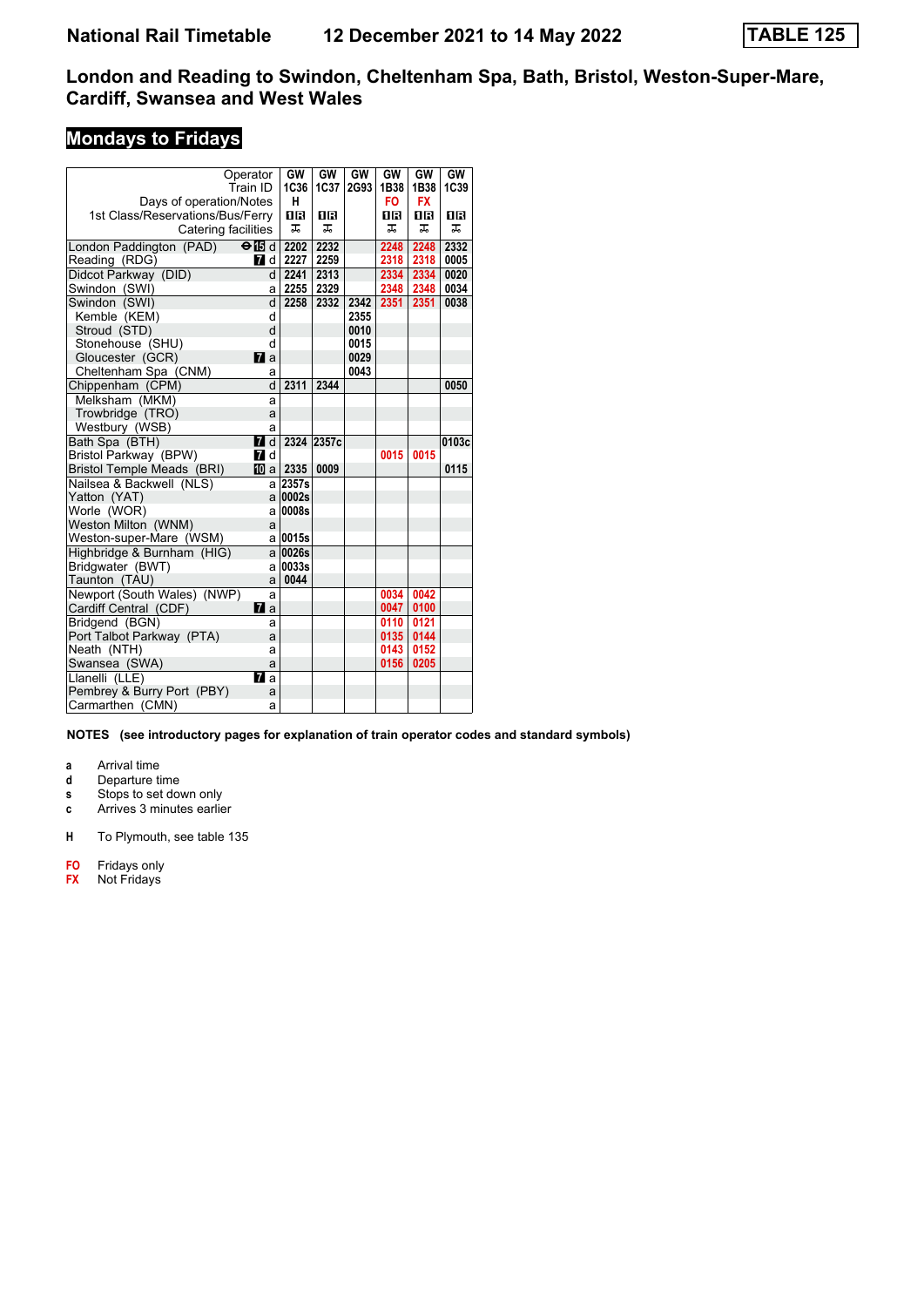## **Saturdays**

|                                   | Operator<br>Train ID      | GW<br>1C02 | GW<br>2G03 | GW<br>1B03 | GW<br>1C03 | GW<br>1G05 | GW<br>1C04 | GW<br>2M22 | GW<br>1B05 | GW<br>1C05 | GW<br>9U06 | GW<br>1G07 | GW<br><b>1C06</b> | GW<br>2M24 | GW<br>1B07 | GW<br>1C07 | GW<br>1G09 | GW<br><b>1C08</b> | <b>GW</b><br>1B09 |
|-----------------------------------|---------------------------|------------|------------|------------|------------|------------|------------|------------|------------|------------|------------|------------|-------------------|------------|------------|------------|------------|-------------------|-------------------|
| 1st Class/Reservations/Bus/Ferry  |                           | <b>0B</b>  |            | 08         | <b>08</b>  | 1R         | <b>08</b>  |            | ПR         | 16         | В          | 0 B        | <b>0B</b>         |            | 18         | 0 B        | 0 B        | 1 R               | 1B                |
| Catering facilities               |                           | ᠼ          |            | ᠼ          | ᅚ          | ᠼ          | ᠼ          |            | ᠼ          | ᠼ          |            | ᠼ          | ᠼ                 |            | ᠼ          | ᠼ          | ᠼ          | ᠼ                 | ᠼ                 |
| London Paddington (PAD)           | $\Theta$ $\blacksquare$ d | 0630       |            | 0648       | 0702       | 0728       | 0732       |            | 0748       | 0802       | 0813       | 0828       | 0832              |            | 0848       | 0902       | 0928       | 0932              | 0948              |
| Reading (RDG)                     | <b>7</b> d                | 0655       |            | 0713       | 0727       | 0753       | 0757       |            | 0813       | 0827       | 0840       | 0854       | 0859              |            | 0913       | 0927       | 0953       | 0958              | 1013              |
| Didcot Parkway (DID)              | d                         | 0709       |            |            | 0740       | 0806       | 0812       |            |            | 0840       | 0855       | 0908       | 0913              |            |            | 0940       | 1007       | 1013              |                   |
| Swindon (SWI)                     | a                         | 0724       |            | 0738       | 0756       | 0823       | 0827       |            | 0838       | 0856       | 0913       | 0924       | 0929              |            | 0938       | 0956       | 1024       | 1028              | 1038              |
| Swindon (SWI)                     | d                         | 0726       | 0729       | 0740       | 0757       | 0828       | 0828       | 0835       | 0841       | 0858       | 0915       | 0928       | 0930              | 0935       | 0940       | 0957       | 1028       | 1030              | 1040              |
| Kemble (KEM)                      | d                         |            | 0742       |            |            | 0841       |            |            |            |            |            | 0941       |                   |            |            |            | 1041       |                   |                   |
| Stroud (STD)                      | d                         |            | 0757       |            |            | 0857       |            |            |            |            |            | 0957       |                   |            |            |            | 1057       |                   |                   |
| Stonehouse (SHU)                  | d                         |            | 0802       |            |            | 0902       |            |            |            |            |            | 1002       |                   |            |            |            | 1102       |                   |                   |
| Gloucester (GCR)                  | $\mathbf{z}$ a            |            | 0816       |            |            | 0914       |            |            |            |            |            | 1014       |                   |            |            |            | 1114       |                   |                   |
| Cheltenham Spa (CNM)              | a                         |            | 0828       |            |            | 0929       |            |            |            |            |            | 1028       |                   |            |            |            | 1128       |                   |                   |
| Chippenham (CPM)                  | d                         | 0738       |            |            | 0809       |            | 0841       | 0857e      |            | 0910       |            |            | 0942              | 0950       |            | 1009       |            | 1042              |                   |
| Melksham (MKM)                    | a                         |            |            |            |            |            |            | 0906       |            |            |            |            |                   | 0959       |            |            |            |                   |                   |
| Trowbridge (TRO)                  | a                         |            |            |            |            |            |            | 0915       |            |            |            |            |                   | 1009       |            |            |            |                   |                   |
| Westbury (WSB)                    | a                         |            |            |            |            |            |            | 0923       |            |            |            |            |                   | 1016       |            |            |            |                   |                   |
| Bath Spa (BTH)                    | $\overline{H}$ d          | 0751       |            |            | 0823       |            | 0854       |            |            | 0923       |            |            | 0955              |            |            | 1023       |            | 1055              |                   |
| Bristol Parkway (BPW)             | <b>7</b> d                |            |            | 0804       |            |            |            |            | 0905       |            | 0938a      |            |                   |            | 1005       |            |            |                   | 1104              |
| <b>Bristol Temple Meads (BRI)</b> | <b>ID</b> a               | 0803       |            |            | 0835       |            | 0906       |            |            | 0935       |            |            | 1007              |            |            | 1035       |            | 1107              |                   |
| Nailsea & Backwell (NLS)          | a                         |            |            |            |            |            |            |            |            |            |            |            |                   |            |            |            |            |                   |                   |
| Yatton (YAT)                      | a                         |            |            |            |            |            |            |            |            |            |            |            | 1022              |            |            |            |            |                   |                   |
| Worle (WOR)                       | a                         |            |            |            |            |            |            |            |            |            |            |            |                   |            |            |            |            |                   |                   |
| Weston Milton (WNM)               | a                         |            |            |            |            |            |            |            |            |            |            |            |                   |            |            |            |            |                   |                   |
| Weston-super-Mare (WSM)           | a                         |            |            |            |            |            |            |            |            |            |            |            | 1033              |            |            |            |            |                   |                   |
| Highbridge & Burnham (HIG)        | a                         |            |            |            |            |            |            |            |            |            |            |            | 1045              |            |            |            |            |                   |                   |
| Bridgwater (BWT)                  | a                         |            |            |            |            |            |            |            |            |            |            |            | 1053              |            |            |            |            |                   |                   |
| Taunton (TAU)                     | a                         |            |            |            |            |            |            |            |            |            |            |            | 1105              |            |            |            |            |                   |                   |
| Newport (South Wales) (NWP)       | a                         |            |            | 0825       |            |            |            |            | 0924       |            |            |            |                   |            | 1024       |            |            |                   | 1124              |
| Cardiff Central (CDF)             | $\mathbf{z}$ a            |            |            | 0838       |            |            |            |            | 0939       |            |            |            |                   |            | 1038       |            |            |                   | 1137              |
| Bridgend (BGN)                    | a                         |            |            | 0900       |            |            |            |            | 1000       |            |            |            |                   |            | 1057       |            |            |                   | 1158              |
| Port Talbot Parkway (PTA)         | a                         |            |            | 0914       |            |            |            |            | 1014       |            |            |            |                   |            | 1113       |            |            |                   | 1212              |
| Neath (NTH)                       | a                         |            |            | 0922       |            |            |            |            | 1021       |            |            |            |                   |            | 1120       |            |            |                   | 1219              |
| Swansea (SWA)                     | a                         |            |            | 0935       |            |            |            |            | 1034       |            |            |            |                   |            | 1134       |            |            |                   | 1232              |
| Llanelli (LLE)                    | $\overline{a}$            |            |            |            |            |            |            |            |            |            |            |            |                   |            |            |            |            |                   |                   |
| Pembrey & Burry Port (PBY)        | a                         |            |            |            |            |            |            |            |            |            |            |            |                   |            |            |            |            |                   |                   |
| Carmarthen (CMN)                  | a                         |            |            |            |            |            |            |            |            |            |            |            |                   |            |            |            |            |                   |                   |

**NOTES (see introductory pages for explanation of train operator codes and standard symbols)**

**a** Arrival time<br>**d** Departure ti

**d** Departure time

**e** Arrives 6 minutes earlier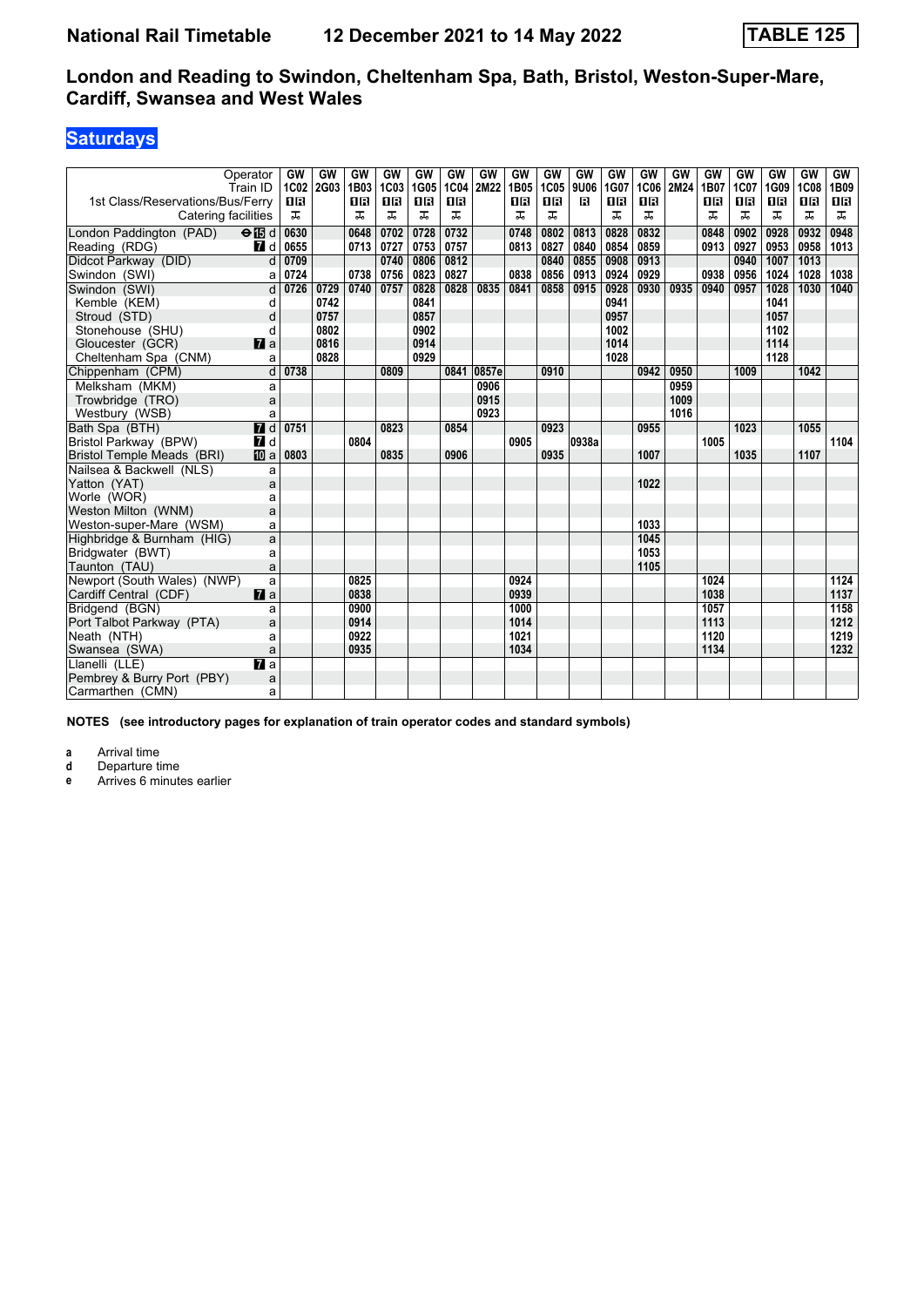## **Saturdays**

|                                  | Operator<br>Train ID      | GW<br>1C09       | GW<br>2M25 | GW<br>1G11 | GW<br>1C10 | GW<br>1B11 | GW<br>1C11 | GW<br>1G13 | GW<br>1C12 | GW<br>1B13 | GW<br>1C13 | GW<br>2M26 | GW<br>9B14 | GW<br>2G15 | GW<br>1C14 | GW<br>1B15 | GW<br><b>1C15</b> | GW<br>1G17 | <b>GW</b><br>1C16 |
|----------------------------------|---------------------------|------------------|------------|------------|------------|------------|------------|------------|------------|------------|------------|------------|------------|------------|------------|------------|-------------------|------------|-------------------|
| 1st Class/Reservations/Bus/Ferry |                           | <b>0B</b>        |            | 0R         | 0B         | 18         | 0 B        | 0 B        | 1 R        | 16         | 16         |            | R          |            | 16         | 0 B        | 0 B               | 18         | 1B                |
| Catering facilities              |                           | ᠼ                |            | ᠼ          | ᠼ          | ᠼ          | ᠼ          | ᠼ          | ᠼ          | ᠼ          | ᅚ          |            |            |            | ᠼ          | ᠼ          | ᠼ                 | ᠼ          | ᠼ                 |
| London Paddington (PAD)          | $\Theta$ $\blacksquare$ d | 1002             |            | 1028       | 1032       | 1048       | 1102       | 1128       | 1132       | 1148       | 1202       |            | 1213       |            | 1232       | 1248       | 1302              | 1328       | 1332              |
| Reading (RDG)                    | <b>7</b> d                | 1027             |            | 1053       | 1057       | 1113       | 1127       | 1153       | 1157       | 1213       | 1227       |            | 1240       |            | 1257       | 1313       | 1327              | 1353       | 1357              |
| Didcot Parkway (DID)             | d                         | 1040             |            | 1106       | 1112       |            | 1140       | 1206       | 1212       |            | 1240       |            | 1255       |            | 1312       |            | 1340              | 1406       | 1412              |
| Swindon (SWI)                    | a                         | 1056             |            | 1123       | 1127       | 1138       | 1156       | 1224       | 1228       | 1238       | 1256       |            | 1318       |            | 1327       | 1338       | 1356              | 1423       | 1427              |
| Swindon (SWI)                    | d                         | $\frac{1057}{ }$ | 1105       | 1128       | 1129       | 1140       | 1157       | 1228       | 1230       | 1240       | 1257       | 1305       | 1319       | 1328       | 1329       | 1340       | 1357              | 1428       | 1429              |
| Kemble (KEM)                     | d                         |                  |            | 1141       |            |            |            | 1241       |            |            |            |            |            | 1341       |            |            |                   | 1441       |                   |
| Stroud (STD)                     | d                         |                  |            | 1157       |            |            |            | 1257       |            |            |            |            |            | 1357       |            |            |                   | 1457       |                   |
| Stonehouse (SHU)                 | d                         |                  |            | 1202       |            |            |            | 1302       |            |            |            |            |            | 1402       |            |            |                   | 1502       |                   |
| Gloucester (GCR)                 | $\mathbf{z}$ a            |                  |            | 1214       |            |            |            | 1314       |            |            |            |            |            | 1416       |            |            |                   | 1514       |                   |
| Cheltenham Spa (CNM)             | a                         |                  |            | 1228       |            |            |            | 1328       |            |            |            |            |            | 1428       |            |            |                   | 1528       |                   |
| Chippenham (CPM)                 | d                         | 1109             | 1121       |            | 1141       |            | 1210       |            | 1241       |            | 1310       | 1321       |            |            | 1341       |            | 1409              |            | 1441              |
| Melksham (MKM)                   | a                         |                  | 1130       |            |            |            |            |            |            |            |            | 1330       |            |            |            |            |                   |            |                   |
| Trowbridge (TRO)                 | a                         |                  | 1139       |            |            |            |            |            |            |            |            | 1339       |            |            |            |            |                   |            |                   |
| Westbury (WSB)                   | a                         |                  | 1148       |            |            |            |            |            |            |            |            | 1348       |            |            |            |            |                   |            |                   |
| Bath Spa (BTH)                   | $\overline{H}$ d          | 1123             |            |            | 1155c      |            | 1223       |            | 1254       |            | 1323       |            |            |            | 1354       |            | 1423              |            | 1455c             |
| Bristol Parkway (BPW)            | <b>7</b> d                |                  |            |            |            | 1204       |            |            |            | 1304       |            |            | 1343       |            |            | 1404       |                   |            |                   |
| Bristol Temple Meads (BRI)       | <b>而</b> a                | 1135             |            |            | 1209       |            | 1235       |            | 1306       |            | 1335       |            |            |            | 1406       |            | 1435              |            | 1509              |
| Nailsea & Backwell (NLS)         | a                         |                  |            |            |            |            |            |            |            |            |            |            |            |            |            |            |                   |            | 1523              |
| Yatton (YAT)                     | a                         |                  |            |            |            |            |            |            |            |            |            |            |            |            | 1422       |            |                   |            | 1528              |
| Worle (WOR)                      | a                         |                  |            |            |            |            |            |            |            |            |            |            |            |            |            |            |                   |            |                   |
| Weston Milton (WNM)              | a                         |                  |            |            |            |            |            |            |            |            |            |            |            |            |            |            |                   |            |                   |
| Weston-super-Mare (WSM)          | a                         |                  |            |            | 1232       |            |            |            | 1333       |            |            |            |            |            | 1434       |            |                   |            | 1540              |
| Highbridge & Burnham (HIG)       | a                         |                  |            |            |            |            |            |            |            |            |            |            |            |            |            |            |                   |            |                   |
| Bridgwater (BWT)                 | a                         |                  |            |            |            |            |            |            |            |            |            |            |            |            |            |            |                   |            |                   |
| Taunton (TAU)                    | a                         |                  |            |            |            |            |            |            |            |            |            |            |            |            |            |            |                   |            |                   |
| Newport (South Wales) (NWP)      | a                         |                  |            |            |            | 1224       |            |            |            | 1323       |            |            | 1402       |            |            | 1423       |                   |            |                   |
| Cardiff Central (CDF)            | $\mathbf{z}$ a            |                  |            |            |            | 1237       |            |            |            | 1338       |            |            | 1415       |            |            | 1437       |                   |            |                   |
| Bridgend (BGN)                   | a                         |                  |            |            |            | 1258       |            |            |            | 1359       |            |            |            |            |            | 1459       |                   |            |                   |
| Port Talbot Parkway (PTA)        | a                         |                  |            |            |            | 1312       |            |            |            | 1413       |            |            |            |            |            | 1513       |                   |            |                   |
| Neath (NTH)                      | a                         |                  |            |            |            | 1319       |            |            |            | 1420       |            |            |            |            |            | 1520       |                   |            |                   |
| Swansea (SWA)                    | a                         |                  |            |            |            | 1332       |            |            |            | 1433       |            |            |            |            |            | 1533       |                   |            |                   |
| Llanelli (LLE)                   | $\overline{a}$            |                  |            |            |            |            |            |            |            |            |            |            |            |            |            |            |                   |            |                   |
| Pembrey & Burry Port (PBY)       | a                         |                  |            |            |            |            |            |            |            |            |            |            |            |            |            |            |                   |            |                   |
| Carmarthen (CMN)                 | a                         |                  |            |            |            |            |            |            |            |            |            |            |            |            |            |            |                   |            |                   |

**NOTES (see introductory pages for explanation of train operator codes and standard symbols)**

**a** Arrival time<br>**d** Departure ti

**d** Departure time

**c** Arrives 3 minutes earlier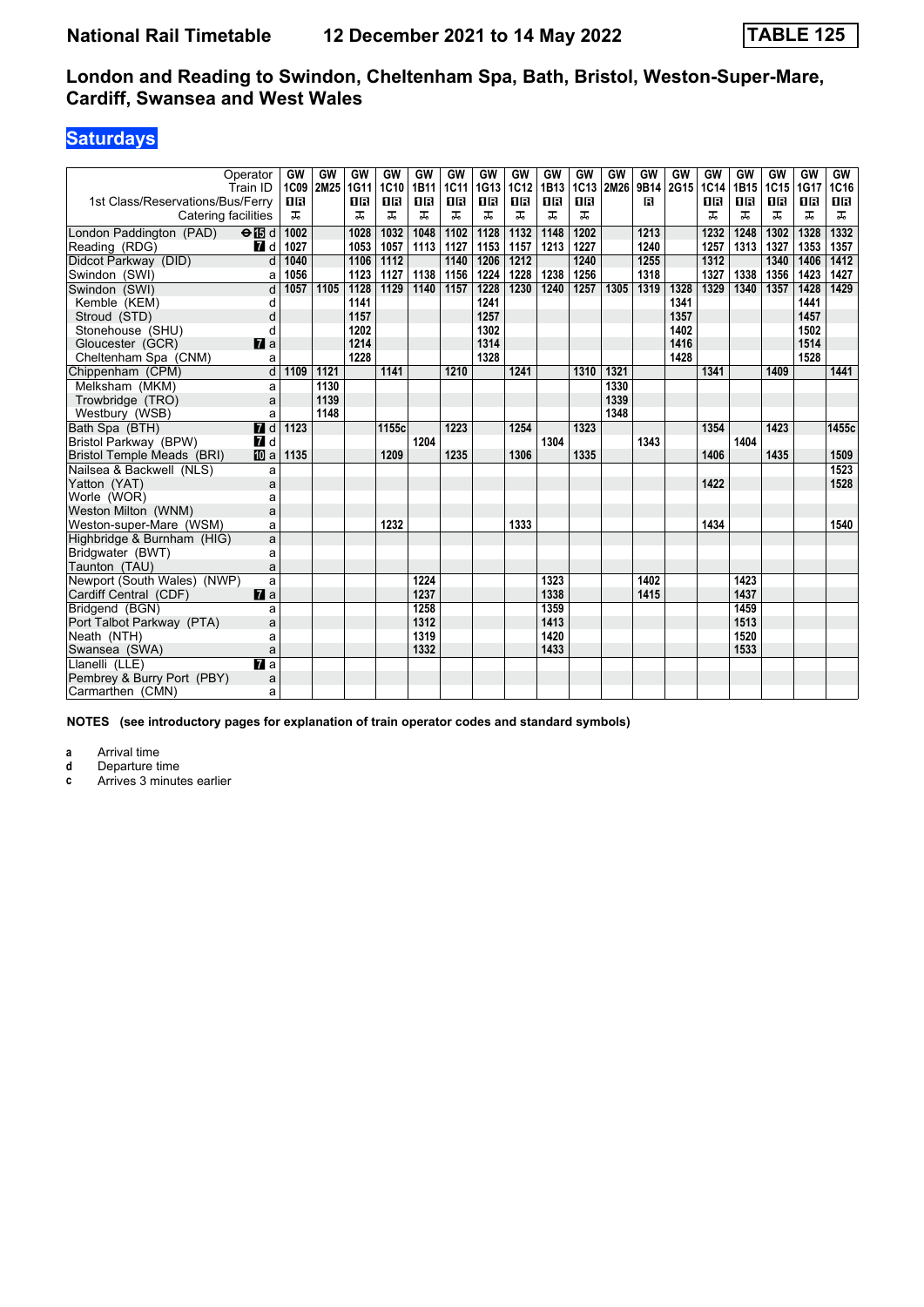## **Saturdays**

|                                  | Operator<br>Train ID      | GW<br>1B17 | GW<br>1C17 | GW<br>2M27 | GW<br>1G19 | GW<br>1C18 | GW<br>1B19 | GW<br>1C19 | GW<br>2M29 | GW<br>9U20 | GW<br>2G21 | GW<br>1C20 | GW<br>1B21 | GW<br><b>1C21</b> | GW<br>1G23 | GW<br>1C22 | GW<br>2M30 | GW<br>1B24 | GW<br><b>1C24</b> |
|----------------------------------|---------------------------|------------|------------|------------|------------|------------|------------|------------|------------|------------|------------|------------|------------|-------------------|------------|------------|------------|------------|-------------------|
| 1st Class/Reservations/Bus/Ferry |                           | 1 R        | <b>08</b>  |            | 0 B        | 1R         | 0 B        | <b>08</b>  |            | в          |            | 0R         | 0 B        | 0 B               | 16         | 0 B        |            | <b>08</b>  | 1 R               |
| Catering facilities              |                           | ᠼ          | ᠼ          |            | ᠼ          | ᠼ          | ᠼ          | ᠼ          |            |            |            | ᠼ          | ᠼ          | ᠼ                 | ᠼ          | ᠼ          |            | ᠼ          | ᠼ                 |
| London Paddington (PAD)          | $\Theta$ $\blacksquare$ d | 1348       | 1402       |            | 1428       | 1432       | 1448       | 1502       |            | 1513       |            | 1532       | 1548       | 1602              | 1628       | 1632       |            | 1648       | 1702              |
| Reading (RDG)                    | 7 d                       | 1413       | 1427       |            | 1453       | 1457       | 1513       | 1527       |            | 1540       |            | 1557       | 1613       | 1627              | 1653       | 1657       |            | 1713       | 1727              |
| Didcot Parkway (DID)             | $\overline{d}$            |            | 1440       |            | 1506       | 1512       |            | 1540       |            | 1556       |            | 1612       |            | 1640              | 1706       | 1712       |            |            | 1740              |
| Swindon (SWI)                    | a                         | 1438       | 1456       |            | 1523       | 1527       | 1538       | 1556       |            | 1614       |            | 1627       | 1638       | 1656              | 1723       | 1727       |            | 1738       | 1756              |
| Swindon (SWI)                    | d                         | 1440       | 1458       | 1505       | 1528       | 1529       | 1540       | 1557       | 1603       | 1615       | 1628       | 1629       | 1640       | 1657              | 1728       | 1729       | 1735       | 1740       | 1757              |
| Kemble (KEM)                     | d                         |            |            |            | 1541       |            |            |            |            |            | 1641       |            |            |                   | 1741       |            |            |            |                   |
| Stroud (STD)                     | d                         |            |            |            | 1557       |            |            |            |            |            | 1657       |            |            |                   | 1757       |            |            |            |                   |
| Stonehouse (SHU)                 | d                         |            |            |            | 1602       |            |            |            |            |            | 1702       |            |            |                   | 1802       |            |            |            |                   |
| Gloucester (GCR)                 | $\mathbf{z}$ a            |            |            |            | 1614       |            |            |            |            |            | 1716       |            |            |                   | 1815       |            |            |            |                   |
| Cheltenham Spa (CNM)             | a                         |            |            |            | 1628       |            |            |            |            |            | 1728       |            |            |                   | 1829       |            |            |            |                   |
| Chippenham (CPM)                 | d                         |            | 1510       | 1527f      |            | 1541       |            | 1609       | 1618       |            |            | 1641       |            | 1709              |            | 1740       | 1750       |            | 1809              |
| Melksham (MKM)                   | a                         |            |            | 1536       |            |            |            |            | 1627       |            |            |            |            |                   |            |            | 1759       |            |                   |
| Trowbridge (TRO)                 | a                         |            |            | 1546       |            |            |            |            | 1637       |            |            |            |            |                   |            |            | 1809       |            |                   |
| Westbury (WSB)                   | a                         |            |            | 1553       |            |            |            |            | 1644       |            |            |            |            |                   |            |            | 1817       |            |                   |
| Bath Spa (BTH)                   | $\overline{H}$ d          |            | 1523       |            |            | 1554       |            | 1623       |            |            |            | 1654       |            | 1723              |            | 1753       |            |            | 1823              |
| Bristol Parkway (BPW)            | $\blacksquare$            | 1504       |            |            |            |            | 1604       |            |            | 1638a      |            |            | 1704       |                   |            |            |            | 1804       |                   |
| Bristol Temple Meads (BRI)       | <b>ID</b> a               |            | 1535       |            |            | 1606       |            | 1635       |            |            |            | 1706       |            | 1735              |            | 1805       |            |            | 1835              |
| Nailsea & Backwell (NLS)         | a                         |            |            |            |            |            |            |            |            |            |            | 1723       |            |                   |            | 1817       |            |            |                   |
| Yatton (YAT)                     | a                         |            |            |            |            |            |            |            |            |            |            | 1729       |            |                   |            | 1823       |            |            |                   |
| Worle (WOR)                      | a                         |            |            |            |            |            |            |            |            |            |            | 1735       |            |                   |            |            |            |            |                   |
| Weston Milton (WNM)              | a                         |            |            |            |            |            |            |            |            |            |            |            |            |                   |            |            |            |            |                   |
| Weston-super-Mare (WSM)          | a                         |            |            |            |            | 1630       |            |            |            |            |            | 1742       |            |                   |            | 1834       |            |            |                   |
| Highbridge & Burnham (HIG)       | a                         |            |            |            |            |            |            |            |            |            |            |            |            |                   |            | 1846       |            |            |                   |
| Bridgwater (BWT)                 | a                         |            |            |            |            |            |            |            |            |            |            |            |            |                   |            | 1854       |            |            |                   |
| Taunton (TAU)                    | a                         |            |            |            |            |            |            |            |            |            |            |            |            |                   |            | 1906       |            |            |                   |
| Newport (South Wales) (NWP)      | a                         | 1525       |            |            |            |            | 1624       |            |            |            |            |            | 1723       |                   |            |            |            | 1823       |                   |
| Cardiff Central (CDF)            | $\mathbf{z}$ a            | 1541       |            |            |            |            | 1637       |            |            |            |            |            | 1738       |                   |            |            |            | 1837       |                   |
| Bridgend (BGN)                   | a                         | 1606       |            |            |            |            | 1659       |            |            |            |            |            | 1757       |                   |            |            |            | 1858       |                   |
| Port Talbot Parkway (PTA)        | a                         | 1620       |            |            |            |            | 1713       |            |            |            |            |            | 1811       |                   |            |            |            | 1912       |                   |
| Neath (NTH)                      | a                         | 1627       |            |            |            |            | 1720       |            |            |            |            |            | 1819       |                   |            |            |            | 1920       |                   |
| Swansea (SWA)                    | a                         | 1640       |            |            |            |            | 1733       |            |            |            |            |            | 1832       |                   |            |            |            | 1933       |                   |
| Llanelli (LLE)                   | $\overline{a}$            |            |            |            |            |            |            |            |            |            |            |            |            |                   |            |            |            |            |                   |
| Pembrey & Burry Port (PBY)       | a                         |            |            |            |            |            |            |            |            |            |            |            |            |                   |            |            |            |            |                   |
| Carmarthen (CMN)                 | a                         |            |            |            |            |            |            |            |            |            |            |            |            |                   |            |            |            |            |                   |

**NOTES (see introductory pages for explanation of train operator codes and standard symbols)**

**a** Arrival time<br>**d** Departure ti

**d** Departure time<br>**f** Arrives 7 minut

**f** Arrives 7 minutes earlier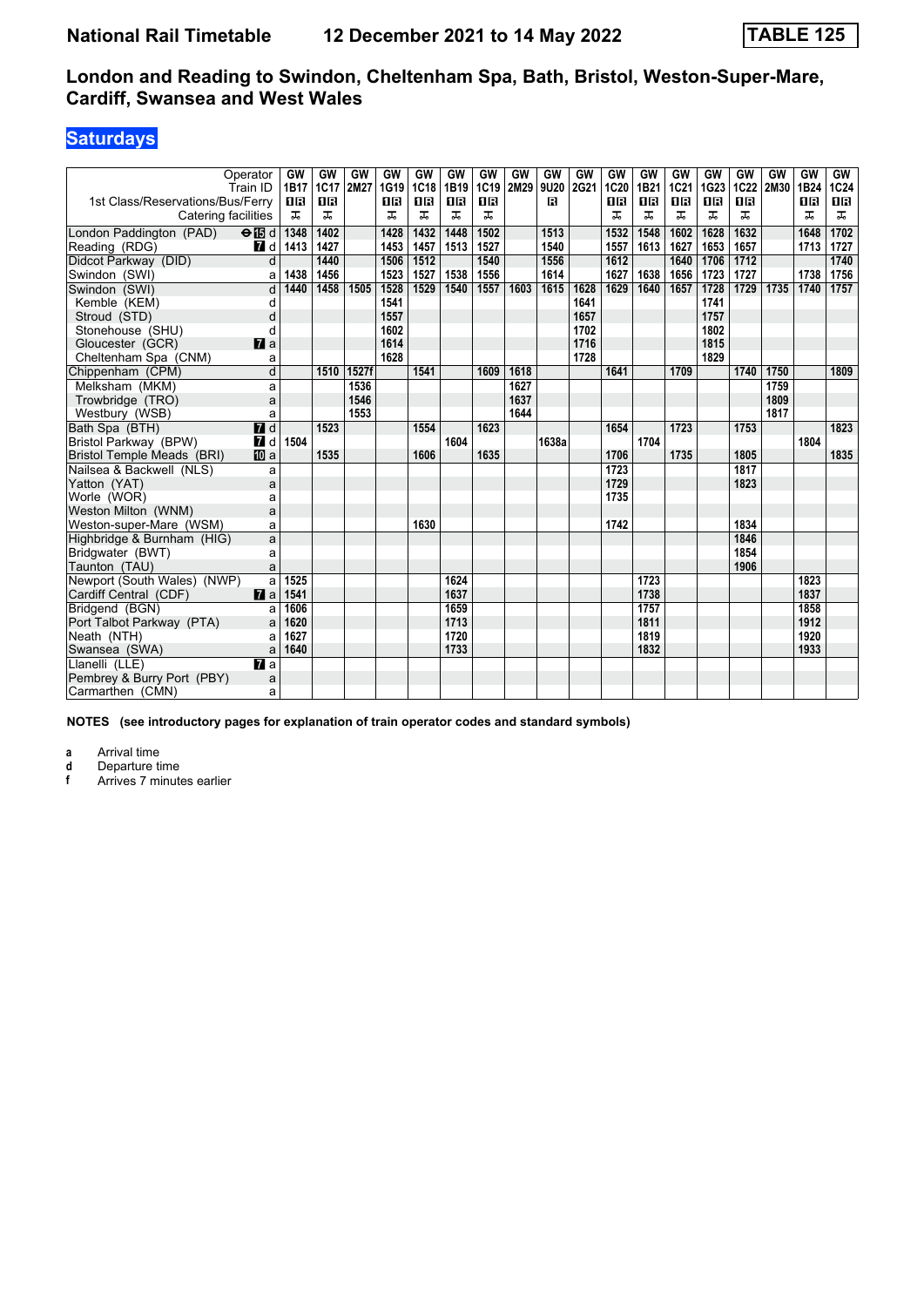## **Saturdays**

|                                   | Operator<br>Train ID | GW<br>1B26 | GW<br>1G25 | GW<br>1C25     | GW<br>1B27 | GW<br>1C27 | GW<br>1B29 | <b>GW</b><br>1G27 | GW<br><b>1C28</b> | GW<br>2M40 | GW<br>1B30 | GW<br>1C30 | GW<br>1B31 | GW<br>1G29 | GW<br>1C31 | GW<br>1B32 | GW<br>1C32 | <b>GW</b><br>2M44 | GW<br>9C40 |
|-----------------------------------|----------------------|------------|------------|----------------|------------|------------|------------|-------------------|-------------------|------------|------------|------------|------------|------------|------------|------------|------------|-------------------|------------|
| 1st Class/Reservations/Bus/Ferry  |                      | 0 B        | 1R         | 1 <sub>B</sub> | 0 B        | <b>08</b>  | <b>OB</b>  | 1R                | <b>OB</b>         |            | 0 B        | 18         | 1 R        | 1 R        | 16         | 0 B        | <b>0B</b>  |                   | в          |
| Catering facilities               |                      | ᠼ          | ᠼ          | ᅚ              | ᠼ          | ᠼ          | ᠼ          | ᠼ                 | ᠼ                 |            | ᠼ          | ᠼ          | ᠼ          | ᠼ          | ᠼ          | ᠼ          | ᠼ          |                   |            |
| London Paddington (PAD)           | $\Theta$ is d        | 1718       | 1728       | 1732           | 1748       | 1802       | 1818       | 1828              | 1832              |            | 1848       | 1902       | 1918       | 1928       | 1932       | 1948       | 2002       |                   | 2013       |
| Reading (RDG)                     | 7 d                  | 1743       | 1753       | 1757           | 1813       | 1827       | 1843       | 1853              | 1857              |            | 1913       | 1927       | 1943       | 1953       | 1957       | 2013       | 2027       |                   | 2040       |
| Didcot Parkway (DID)              | d                    | 1757       | 1806       | 1812           |            | 1840       | 1857       | 1906              | 1912              |            |            | 1940       | 1957       | 2006       | 2012       |            | 2040       |                   | 2055       |
| Swindon (SWI)                     | a                    | 1812       | 1823       | 1827           | 1838       | 1856       | 1912       | 1923              | 1927              |            | 1938       | 1956       | 2012       | 2023       | 2027       | 2038       | 2056       |                   | 2114       |
| Swindon (SWI)                     | d                    | 1814       | 1828       | 1829           | 1840       | 1857       | 1915       | 1929              | 1929              | 1935       | 1940       | 1957       | 2014       | 2028       | 2028       | 2040       | 2057       | 2107              |            |
| Kemble (KEM)                      | d                    |            | 1841       |                |            |            |            | 1941              |                   |            |            |            |            | 2041       |            |            |            |                   |            |
| Stroud (STD)                      | d                    |            | 1857       |                |            |            |            | 1957              |                   |            |            |            |            | 2057       |            |            |            |                   |            |
| Stonehouse (SHU)                  | d                    |            | 1902       |                |            |            |            | 2002              |                   |            |            |            |            | 2102       |            |            |            |                   |            |
| Gloucester (GCR)                  | $\mathbf{z}$ a       |            | 1914       |                |            |            |            | 2016              |                   |            |            |            |            | 2115       |            |            |            |                   |            |
| Cheltenham Spa (CNM)              | a                    |            | 1930       |                |            |            |            | 2032              |                   |            |            |            |            | 2129       |            |            |            |                   |            |
| Chippenham (CPM)                  | d                    |            |            | 1841           |            | 1909       |            |                   | 1941              | 1950       |            | 2009       |            |            | 2040       |            | 2109       | 2122              |            |
| Melksham (MKM)                    | a                    |            |            |                |            |            |            |                   |                   | 1959       |            |            |            |            |            |            |            | 2131              |            |
| Trowbridge (TRO)                  | a                    |            |            |                |            |            |            |                   |                   | 2009       |            |            |            |            |            |            |            | 2141              |            |
| Westbury (WSB)                    | a                    |            |            |                |            |            |            |                   |                   | 2016       |            |            |            |            |            |            |            | 2149              |            |
| Bath Spa (BTH)                    | $\overline{H}$ d     |            |            | 1854           |            | 1922       |            |                   | 1954              |            |            | 2024c      |            |            | 2053       |            | 2122       |                   |            |
| Bristol Parkway (BPW)             | <b>7</b> d           | 1838       |            |                | 1904       |            | 1940c      |                   |                   |            | 2004       |            | 2039c      |            |            | 2104       |            |                   |            |
| <b>Bristol Temple Meads (BRI)</b> | <b>ID</b> a          |            |            | 1906           |            | 1935       |            |                   | 2006              |            |            | 2037       |            |            | 2105       |            | 2134       |                   |            |
| Nailsea & Backwell (NLS)          | a                    |            |            | 1919           |            |            |            |                   | 2019              |            |            |            |            |            | 2118       |            |            |                   |            |
| Yatton (YAT)                      | a                    |            |            | 1925           |            |            |            |                   | 2025              |            |            |            |            |            | 2123       |            |            |                   |            |
| Worle (WOR)                       | a                    |            |            | 1931           |            |            |            |                   | 2031              |            |            |            |            |            | 2129       |            |            |                   |            |
| Weston Milton (WNM)               | a                    |            |            |                |            |            |            |                   |                   |            |            |            |            |            | 2134       |            |            |                   |            |
| Weston-super-Mare (WSM)           | a                    |            |            | 1938           |            |            |            |                   | 2039              |            |            |            |            |            | 2138       |            |            |                   |            |
| Highbridge & Burnham (HIG)        | a                    |            |            |                |            |            |            |                   | 2051              |            |            |            |            |            |            |            |            |                   |            |
| Bridgwater (BWT)                  | a                    |            |            |                |            |            |            |                   | 2058              |            |            |            |            |            |            |            |            |                   |            |
| Taunton (TAU)                     | a                    |            |            |                |            |            |            |                   | 2112              |            |            |            |            |            |            |            |            |                   |            |
| Newport (South Wales) (NWP)       | a                    | 1900       |            |                | 1923       |            | 1959       |                   |                   |            | 2023       |            | 2058       |            |            | 2123       |            |                   |            |
| Cardiff Central (CDF)             | $\mathbf{z}$ a       | 1914       |            |                | 1940       |            | 2013       |                   |                   |            | 2038       |            | 2111       |            |            | 2137       |            |                   |            |
| Bridgend (BGN)                    | a                    | 1938       |            |                | 2000       |            | 2033       |                   |                   |            | 2059       |            | 2131       |            |            | 2157       |            |                   |            |
| Port Talbot Parkway (PTA)         | a                    | 1952       |            |                | 2014       |            | 2047       |                   |                   |            | 2113       |            | 2145       |            |            | 2211       |            |                   |            |
| Neath (NTH)                       | a                    | 1959       |            |                | 2021       |            | 2054       |                   |                   |            | 2120       |            | 2152       |            |            | 2218       |            |                   |            |
| Swansea (SWA)                     | a                    | 2012       |            |                | 2034       |            | 2107       |                   |                   |            | 2133       |            | 2205       |            |            | 2231       |            |                   |            |
| Llanelli (LLE)                    | $\overline{a}$ a     | 2040       |            |                |            |            |            |                   |                   |            |            |            |            |            |            |            |            |                   |            |
| Pembrey & Burry Port (PBY)        | a                    | 2047       |            |                |            |            |            |                   |                   |            |            |            |            |            |            |            |            |                   |            |
| Carmarthen (CMN)                  | a                    | 2109       |            |                |            |            |            |                   |                   |            |            |            |            |            |            |            |            |                   |            |

**NOTES (see introductory pages for explanation of train operator codes and standard symbols)**

**a** Arrival time<br>**d** Departure ti

**d** Departure time

**c** Arrives 3 minutes earlier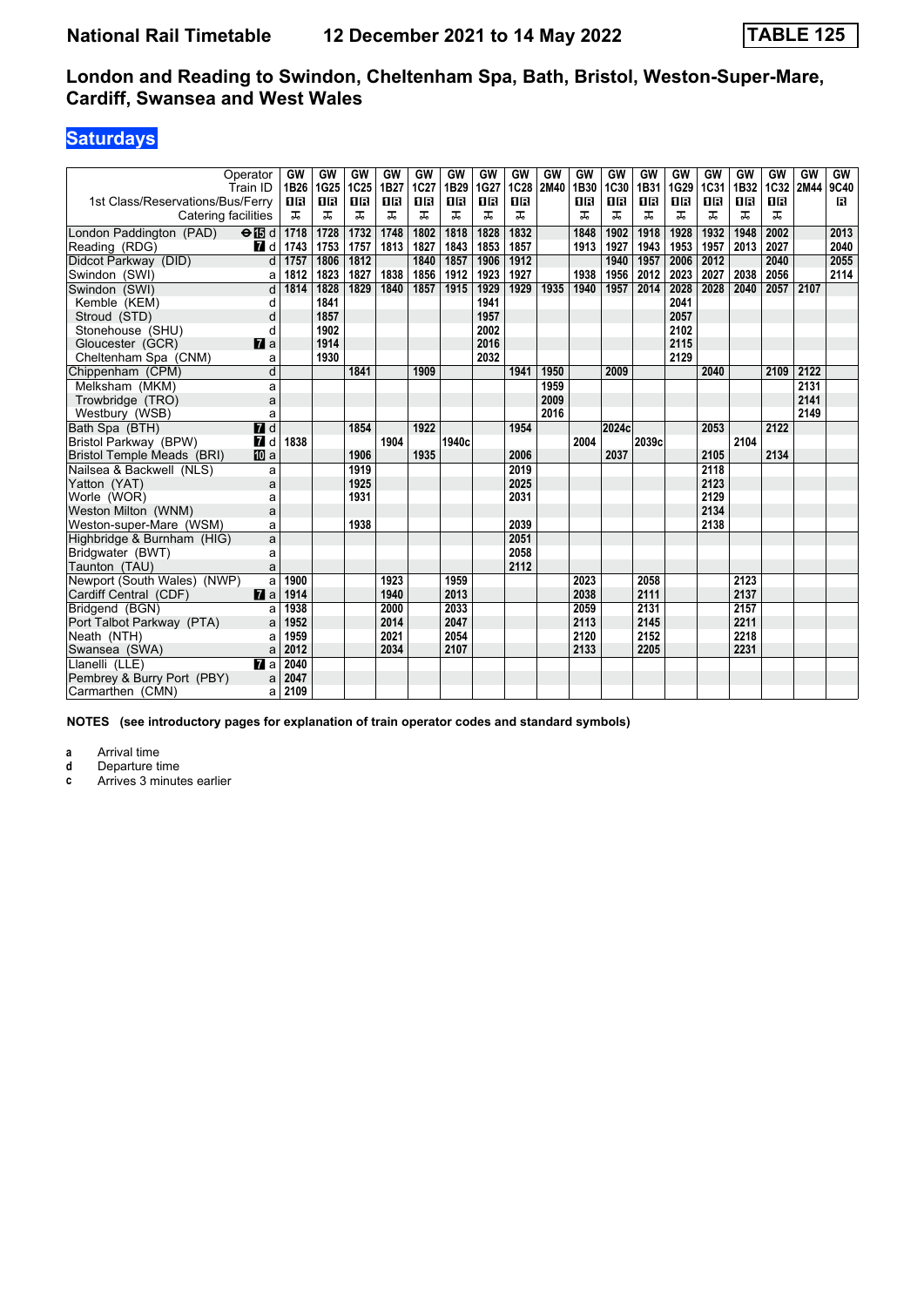### **Saturdays**

| Operator                         |                | GW   | GW               | GW        | GW   | GW   | GW          | GW   | GW          |
|----------------------------------|----------------|------|------------------|-----------|------|------|-------------|------|-------------|
| Train ID                         |                | 2G31 | 1C <sub>33</sub> | 1B35      | 1C35 | 2G93 | <b>1U36</b> | 1C37 | <b>1C38</b> |
| Days of operation/Notes          |                |      | A                |           |      |      |             |      |             |
| 1st Class/Reservations/Bus/Ferry |                |      | 0B               | <b>08</b> | 0B   |      | 0B          | 0 R  | 1R          |
| Catering facilities              |                |      | ᅚ                | ᠼ         | ᅚ    |      | ᠼ           | ᅚ    | ᠼ           |
| London Paddington (PAD)          | $\Theta$ is d  |      | 2032             | 2048      | 2132 |      | 2202        | 2230 | 2330        |
| Reading (RDG)                    | <b>7</b> d     |      | 2057             | 2113      | 2157 |      | 2227        | 2255 | 0002        |
| Didcot Parkway (DID)             | d              |      | 2112             |           | 2210 |      | 2240        | 2309 | 0018        |
| Swindon (SWI)                    | a              |      | 2127             | 2138      | 2227 |      | 2256        | 2324 | 0035        |
| Swindon (SWI)                    | d              | 2128 | 2129             | 2140      | 2227 | 2241 | 2257        | 2326 | 0037        |
| Kemble (KEM)                     | d              | 2141 |                  |           |      | 2254 |             |      |             |
| Stroud (STD)                     | d              | 2157 |                  |           |      | 2309 |             |      |             |
| Stonehouse (SHU)                 | d              | 2202 |                  |           |      | 2314 |             |      |             |
| Gloucester (GCR)                 | $\mathbf{z}$ a | 2218 |                  |           |      | 2329 |             |      |             |
| Cheltenham Spa (CNM)             | a              | 2229 |                  |           |      |      |             |      |             |
| Chippenham (CPM)                 | d              |      | 2140             |           | 2239 |      |             | 2338 | 0049        |
| Melksham (MKM)                   | a              |      |                  |           |      |      |             |      |             |
| Trowbridge (TRO)                 | a              |      |                  |           |      |      |             |      |             |
| Westbury (WSB)                   | a              |      |                  |           |      |      |             |      |             |
| Bath Spa (BTH)                   | $\blacksquare$ |      | 2153             |           | 2253 |      |             | 2351 | 0102        |
| Bristol Parkway (BPW)            | <b>7</b> d     |      |                  | 2205      |      |      | 2319a       |      |             |
| Bristol Temple Meads (BRI)       | 吅 a            |      | 2205             |           | 2305 |      |             | 0003 | 0114        |
| Nailsea & Backwell (NLS)         | a              |      | 2217s            |           |      |      |             |      |             |
| Yatton (YAT)                     | a              |      | 2222s            |           |      |      |             |      |             |
| Worle (WOR)                      | a              |      | 2229s            |           |      |      |             |      |             |
| Weston Milton (WNM)              | a              |      |                  |           |      |      |             |      |             |
| Weston-super-Mare (WSM)          | a              |      | 2235s            |           |      |      |             |      |             |
| Highbridge & Burnham (HIG)       | a              |      | 2247s            |           |      |      |             |      |             |
| Bridgwater (BWT)                 | a              |      | 2255s            |           |      |      |             |      |             |
| Taunton (TAU)                    | a              |      | 2306             |           |      |      |             |      |             |
| Newport (South Wales) (NWP)      | a              |      |                  | 2231      |      |      |             |      |             |
| Cardiff Central (CDF)            | $\mathbf{z}$ a |      |                  | 2249      |      |      |             |      |             |
| Bridgend (BGN)                   | a              |      |                  | 2309      |      |      |             |      |             |
| Port Talbot Parkway (PTA)        | a              |      |                  | 2323      |      |      |             |      |             |
| Neath (NTH)                      | a              |      |                  | 2330      |      |      |             |      |             |
| Swansea (SWA)                    | a              |      |                  | 2343      |      |      |             |      |             |
| Llanelli (LLE)                   | $\mathbf{z}$ a |      |                  |           |      |      |             |      |             |
| Pembrey & Burry Port (PBY)       | a              |      |                  |           |      |      |             |      |             |
| Carmarthen (CMN)                 | a              |      |                  |           |      |      |             |      |             |

**NOTES (see introductory pages for explanation of train operator codes and standard symbols)**

**a** Arrival time<br>**d** Departure t

**d** Departure time

**s** Stops to set down only

**A** To Exeter St Davids, see table 134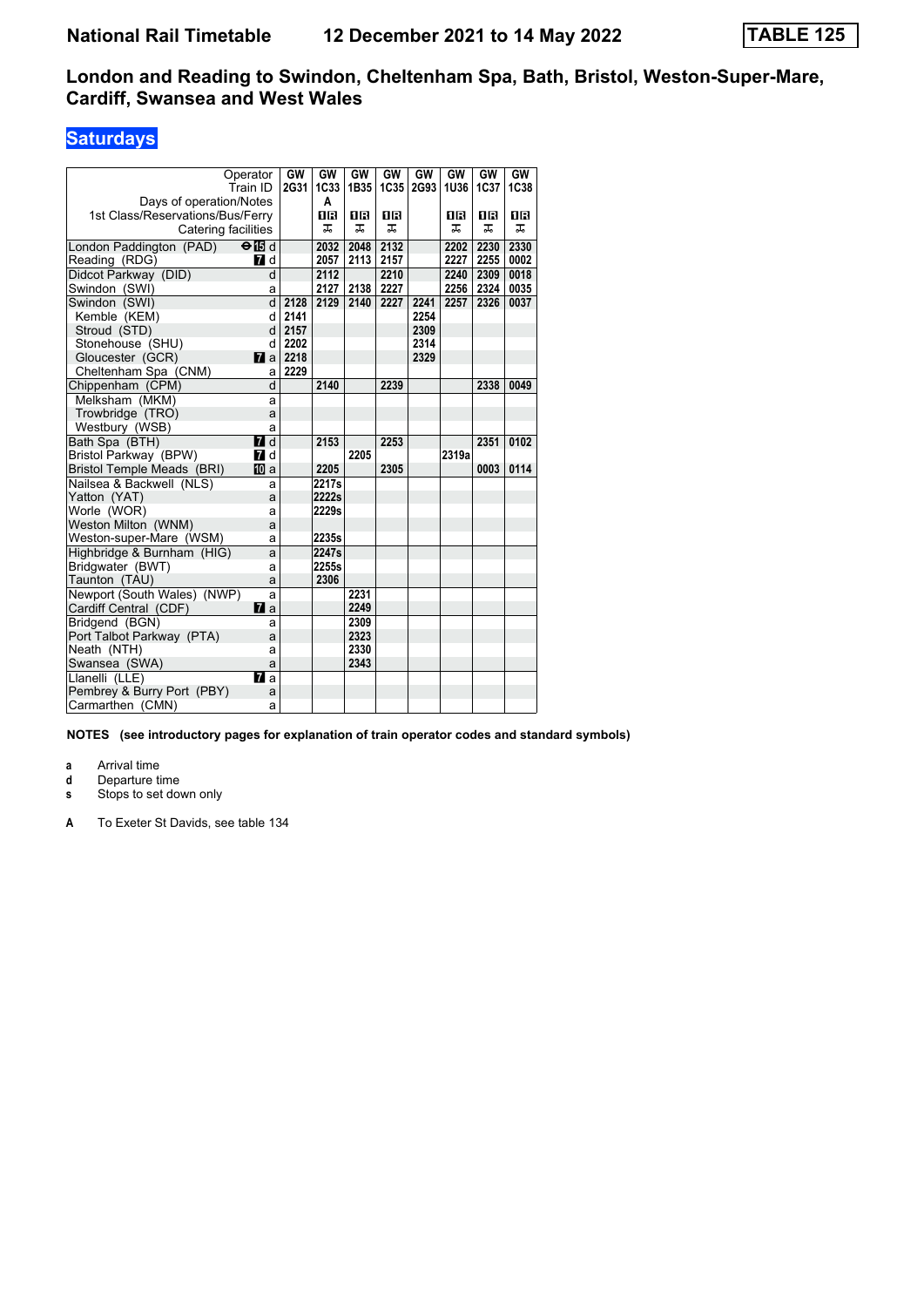# **Sundays**

|                                                             | Operator<br>Train ID | GW<br>1C05     | GW<br>2M06 | GW<br>1B15 | GW<br>2G01 | GW<br>1C07 | <b>GW</b><br>1C07 | GW<br><b>1C08</b> | GW<br>1B20 | GW<br>2G02 | <b>GW</b><br>9U22 | GW   | GW<br>1C10 2G03 | GW<br>1B <sub>25</sub> | GW<br>2089 | GW<br><b>1C12</b> | GW<br>2G04 | GW<br>1B28 | <b>GW</b><br>1C14 |
|-------------------------------------------------------------|----------------------|----------------|------------|------------|------------|------------|-------------------|-------------------|------------|------------|-------------------|------|-----------------|------------------------|------------|-------------------|------------|------------|-------------------|
| Days of operation/Notes<br>1st Class/Reservations/Bus/Ferry |                      | A<br><b>08</b> |            | ПR         | п          | в<br>18    | C<br>0 B          |                   | D<br>1R    | п          | R                 | 16   |                 | 1R                     | E          | OR                | п          | F<br>0B    | 0 B               |
| Catering facilities                                         |                      | ᠼ              |            | ㅈ          |            | ㅈ          | ㅈ                 |                   | ᠼ          |            |                   | ᅚ    |                 | ᅚ                      |            | ㅈ                 |            | ㅈ          | ᠼ                 |
| London Paddington (PAD)                                     | $\Theta$ is d        | 0800           |            | 0833       |            | 0900       | 0900              |                   | 0937       |            | 1013              | 1030 |                 | 1043                   |            | 1130              |            | 1143       | 1230              |
| Reading (RDG)                                               | 7d                   | 0831           |            | 0859       |            | 0929       | 0929              |                   | 1003       |            | 1040              | 1055 |                 | 1109                   |            | 1154              |            | 1209       | 1255              |
| Didcot Parkway (DID)                                        | d                    | 0848           |            | 0915       |            | 0946       | 0949              |                   | 1016       |            | 1055              | 1108 |                 |                        |            | 1208              |            |            | 1308              |
| Swindon (SWI)                                               | a                    | 0903           |            | 0930       |            | 1001       | 1004              |                   | 1032       |            | 1113              | 1124 |                 | 1135                   |            | 1224              |            | 1234       | 1324              |
| Swindon (SWI)                                               | d                    | 0904           | 0913       | 0931       | 0935       | 1003       | 1006              | 1020              | 1033       | 1037       | 1116              | 1125 | 1130            | 1137                   | 1141       | 1225              | 1232       | 1236       | 1325              |
| Kemble (KEM)                                                | d                    |                |            |            | 0946       |            |                   |                   |            | 1048       |                   |      | 1143            |                        |            |                   | 1244       |            |                   |
| Stroud (STD)                                                | d                    |                |            |            | 1001       |            |                   |                   |            | 1103       |                   |      | 1157            |                        |            |                   | 1259       |            |                   |
| Stonehouse (SHU)                                            | d                    |                |            |            | 1005       |            |                   |                   |            | 1106       |                   |      | 1201            |                        |            |                   | 1302       |            |                   |
| Gloucester (GCR)                                            | $\mathbf{z}$         |                |            |            | 1019       |            |                   |                   |            | 1121       |                   |      | 1219            |                        |            |                   | 1317       |            |                   |
| Cheltenham Spa (CNM)                                        | a                    |                |            |            | 1035       |            |                   |                   |            | 1134       |                   |      | 1231            |                        |            |                   | 1332       |            |                   |
| Chippenham (CPM)                                            | $\overline{d}$       | 0916           | 0928       |            |            | 1015       | 1018              | 1036              |            |            |                   | 1137 |                 |                        | 1156       | 1237              |            |            | 1337              |
| Melksham (MKM)                                              | a                    |                | 0937       |            |            |            |                   |                   |            |            |                   |      |                 |                        | 1205       |                   |            |            |                   |
| Trowbridge (TRO)                                            | a                    |                | 0947       |            |            |            |                   |                   |            |            |                   |      |                 |                        | 1215       |                   |            |            |                   |
| Westbury (WSB)                                              | a                    |                | 0954       |            |            |            |                   |                   |            |            |                   |      |                 |                        | 1222       |                   |            |            |                   |
| Bath Spa (BTH)                                              | <b>7</b> d           | 0928           |            |            |            | 1029e      | 1031              | 1051              |            |            |                   | 1150 |                 |                        |            | 1252              |            |            | 1350              |
| Bristol Parkway (BPW)                                       | <b>7</b> d           |                |            | 0955       |            |            |                   |                   | 1100c      |            | 1146a             |      |                 | 1201                   |            |                   |            | 1300       |                   |
| Bristol Temple Meads (BRI)                                  | <b>ID</b> a          | 0940           |            |            |            | 1042       | 1043              | 1106              |            |            |                   | 1202 |                 |                        |            | 1305              |            |            | 1402              |
| Nailsea & Backwell (NLS)                                    | a                    |                |            |            |            |            |                   |                   |            |            |                   | 1215 |                 |                        |            |                   |            |            | 1414              |
| Yatton (YAT)                                                | a                    |                |            |            |            | 1057       | 1057              |                   |            |            |                   | 1220 |                 |                        |            |                   |            |            | 1420              |
| Worle (WOR)                                                 | a                    |                |            |            |            |            |                   |                   |            |            |                   | 1227 |                 |                        |            |                   |            |            | 1426              |
| Weston Milton (WNM)                                         | a                    |                |            |            |            |            |                   |                   |            |            |                   |      |                 |                        |            |                   |            |            |                   |
| Weston-super-Mare (WSM)                                     | a                    |                |            |            |            | 1108       | 1108              |                   |            |            |                   | 1236 |                 |                        |            |                   |            |            | 1433              |
| Highbridge & Burnham (HIG)                                  | a                    |                |            |            |            |            |                   |                   |            |            |                   |      |                 |                        |            |                   |            |            |                   |
| Bridgwater (BWT)                                            | a                    | 1010           |            |            |            |            |                   |                   |            |            |                   |      |                 |                        |            |                   |            |            |                   |
| Taunton (TAU)                                               | a                    | 1021           |            |            |            |            |                   |                   |            |            |                   |      |                 |                        |            |                   |            |            |                   |
| Newport (South Wales) (NWP)                                 | a                    |                |            | 1014       |            |            |                   |                   | 1120       |            |                   |      |                 | 1221                   |            |                   |            | 1321       |                   |
| Cardiff Central (CDF)                                       | $\mathbf{z}$ a       |                |            | 1030       |            |            |                   |                   | 1133       |            |                   |      |                 | 1234                   |            |                   |            | 1335       |                   |
| Bridgend (BGN)                                              | a                    |                |            | 1053       |            |            |                   |                   | 1153       |            |                   |      |                 | 1254                   |            |                   |            | 1355       |                   |
| Port Talbot Parkway (PTA)                                   | a                    |                |            | 1107       |            |            |                   |                   | 1207       |            |                   |      |                 | 1308                   |            |                   |            | 1411       |                   |
| Neath (NTH)                                                 | a                    |                |            | 1114       |            |            |                   |                   | 1215       |            |                   |      |                 | 1315                   |            |                   |            | 1419       |                   |
| Swansea (SWA)                                               | a                    |                |            | 1128       |            |            |                   |                   | 1228       |            |                   |      |                 | 1328                   |            |                   |            | 1432       |                   |
| Llanelli (LLE)                                              | $\overline{a}$ a     |                |            |            |            |            |                   |                   | 1250       |            |                   |      |                 |                        |            |                   |            | 1454       |                   |
| Pembrey & Burry Port (PBY)                                  | a                    |                |            |            |            |            |                   |                   | 1257       |            |                   |      |                 |                        |            |                   |            | 1501       |                   |
| Carmarthen (CMN)                                            | a                    |                |            |            |            |            |                   |                   | 1327       |            |                   |      |                 |                        |            |                   |            | 1529       |                   |

**NOTES (see introductory pages for explanation of train operator codes and standard symbols)**

**a** Arrival time<br>**d** Departure t

- **d** Departure time
- **c** Arrives 4 minutes earlier
- **e** Arrives 3 minutes earlier
- **A** To Exeter St Davids, see table 134<br>**B** Runs from 3 April
- **B** Runs from 3 April
- **C** Runs until 27 March<br>**D** Also calls at Kidwelly
- **D** Also calls at Kidwelly 1304 and Ferryside 1311<br>**E** Until 27 March terminates Westbury. From 3 Ap
- **E** Until 27 March terminates Westbury. From 3 April runs to Weymouth, see table 133<br> **F** Also calls at Kidwelly 1508 and Ferryside 1515
- Also calls at Kidwelly 1508 and Ferryside 1515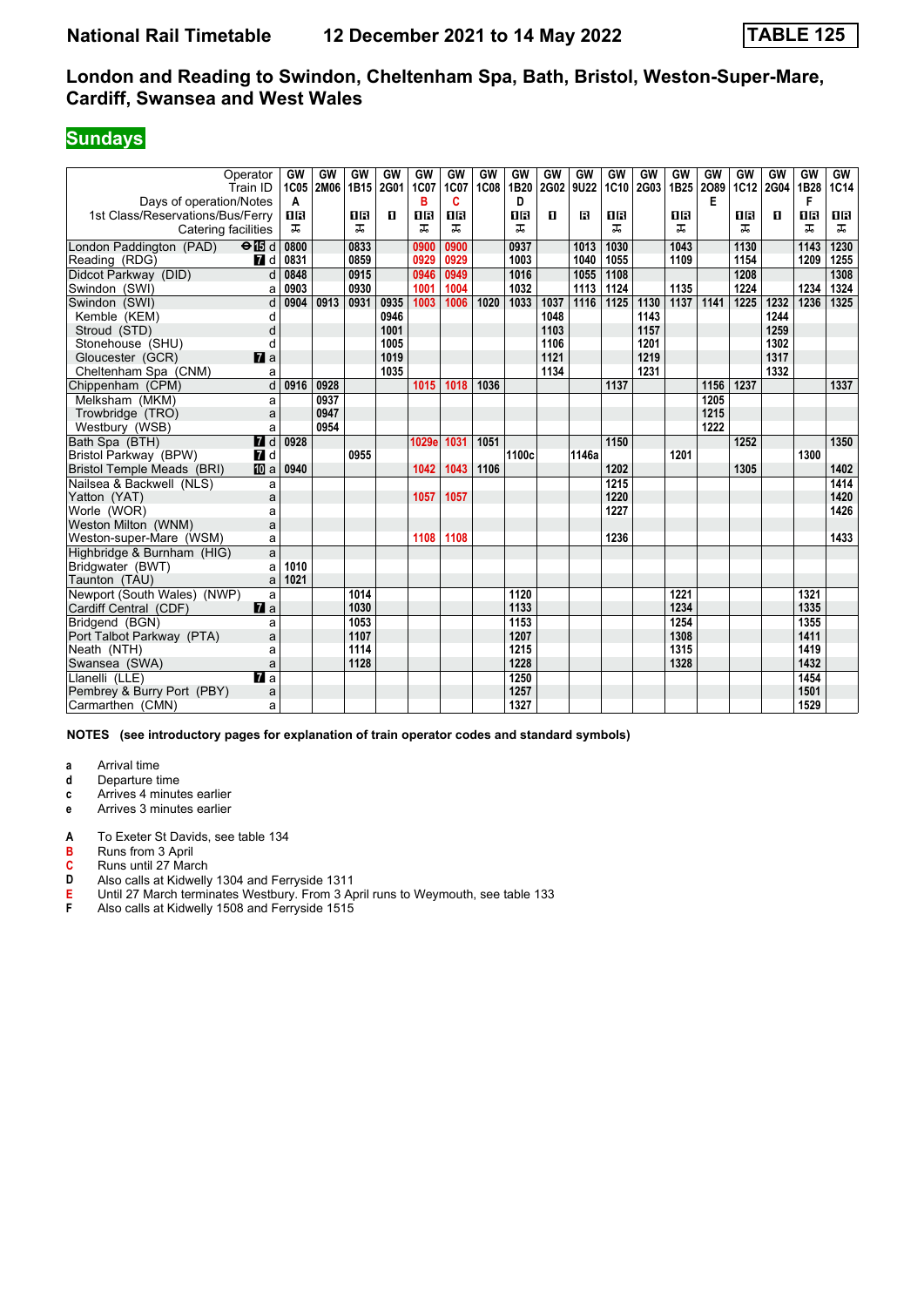# **Sundays**

| Operator<br>Train ID                                 | GW<br>2G05     | GW<br>1B35 | GW<br>2091   | GW<br>1C16 | GW<br>2G07 | GW<br>1B40 | GW<br>9B43 | GW<br><b>1C18</b> | GW<br>2G09 | GW<br>1B46 | GW<br>2M12 | GW<br>1C19 | GW<br><b>1C20</b> | GW<br>2G10 | GW<br>1B51 | GW<br>1C21 | GW<br><b>1C22</b> | GW<br>2G11 |
|------------------------------------------------------|----------------|------------|--------------|------------|------------|------------|------------|-------------------|------------|------------|------------|------------|-------------------|------------|------------|------------|-------------------|------------|
| Days of operation/Notes                              |                |            | G            |            |            |            |            |                   |            |            | н          |            |                   |            |            |            | J                 |            |
| 1st Class/Reservations/Bus/Ferry                     | п              | 0B         | $\mathbf{B}$ | 08         |            | 0 B        | в          | 1 R               | п          | <b>0B</b>  |            | 0 B        | <b>OB</b>         |            | 0 B        | 1 R        | <b>08</b>         |            |
| Catering facilities                                  |                | ᅚ          |              | ᠼ          |            | ᠼ          |            | ᅚ                 |            | ᠼ          |            | ᅚ          | ᅚ                 |            | ᅚ          | ᅚ          | ᅚ                 |            |
| London Paddington (PAD)<br>$\Theta$ $\blacksquare$ d |                | 1243       |              | 1330       |            | 1343       | 1413       | 1430              |            | 1443       |            | 1500       | 1530              |            | 1543       | 1600       | 1630              |            |
| 7d<br>Reading (RDG)                                  |                | 1309       |              | 1355       |            | 1409       | 1440       | 1454              |            | 1509       |            | 1525       | 1555              |            | 1609       | 1624       | 1655              |            |
| Didcot Parkway (DID)                                 | d              |            |              | 1408       |            |            | 1455       | 1508              |            |            |            | 1538       | 1608              |            |            | 1638       | 1708              |            |
| Swindon (SWI)                                        | a              | 1335       |              | 1424       |            | 1434       | 1513       | 1523              |            | 1534       |            | 1554       | 1624              |            | 1635       | 1653       | 1725              |            |
| Swindon (SWI)                                        | d<br>1330      | 1336       | 1340         | 1425       | 1430       | 1436       | 1515       | 1524              | 1530       | 1536       | 1544       | 1555       | 1625              | 1631       | 1637       | 1654       | 1727              | 1730       |
| Kemble (KEM)                                         | 1342<br>d      |            |              |            | 1443       |            |            |                   | 1542       |            |            |            |                   | 1643       |            |            |                   | 1742       |
| Stroud (STD)                                         | d<br>1357      |            |              |            | 1457       |            |            |                   | 1557       |            |            |            |                   | 1658       |            |            |                   | 1757       |
| Stonehouse (SHU)                                     | 1400<br>d      |            |              |            | 1501       |            |            |                   | 1600       |            |            |            |                   | 1702       |            |            |                   | 1801       |
| $\mathbf{z}$ a<br>Gloucester (GCR)                   | 1417           |            |              |            | 1522       |            |            |                   | 1617       |            |            |            |                   | 1720       |            |            |                   | 1818       |
| Cheltenham Spa (CNM)                                 | 1435<br>a      |            |              |            | 1533       |            |            |                   | 1632       |            |            |            |                   | 1732       |            |            |                   | 1830       |
| Chippenham (CPM)                                     | $\overline{d}$ |            | 1355         | 1437       |            |            |            | 1536              |            |            | 1559       | 1607       | 1638              |            |            | 1707       | 1739              |            |
| Melksham (MKM)                                       | a              |            | 1404         |            |            |            |            |                   |            |            | 1608       |            |                   |            |            |            |                   |            |
| Trowbridge (TRO)                                     | a              |            | 1414         |            |            |            |            |                   |            |            | 1618       |            |                   |            |            |            |                   |            |
| Westbury (WSB)                                       | a              |            | 1421         |            |            |            |            |                   |            |            | 1625       |            |                   |            |            |            |                   |            |
| $\blacksquare$<br>Bath Spa (BTH)                     |                |            |              | 1450       |            |            |            | 1550              |            |            |            | 1621       | 1651              |            |            | 1720       | 1752              |            |
| Bristol Parkway (BPW)<br>$\blacksquare$              |                | 1400       |              |            |            | 1501       | 1539       |                   |            | 1601       |            |            |                   |            | 1702       |            |                   |            |
| <b>ID</b> a<br>Bristol Temple Meads (BRI)            |                |            |              | 1502       |            |            |            | 1602              |            |            |            | 1635       | 1703              |            |            | 1736       | 1804              |            |
| Nailsea & Backwell (NLS)                             | a              |            |              |            |            |            |            |                   |            |            |            |            | 1714              |            |            |            | 1819              |            |
| Yatton (YAT)                                         | a              |            |              |            |            |            |            |                   |            |            |            |            | 1720              |            |            |            | 1824              |            |
| Worle (WOR)                                          | a              |            |              |            |            |            |            |                   |            |            |            |            | 1726              |            |            |            | 1830              |            |
| Weston Milton (WNM)                                  | a              |            |              |            |            |            |            |                   |            |            |            |            |                   |            |            |            |                   |            |
| Weston-super-Mare (WSM)                              | a              |            |              |            |            |            |            |                   |            |            |            |            | 1732              |            |            |            | 1837              |            |
| Highbridge & Burnham (HIG)                           | a              |            |              |            |            |            |            |                   |            |            |            |            | 1744              |            |            |            |                   |            |
| Bridgwater (BWT)                                     | a              |            |              |            |            |            |            |                   |            |            |            |            | 1751              |            |            |            | 1853              |            |
| Taunton (TAU)                                        | a              |            |              |            |            |            |            | 1641              |            |            |            |            | 1803              |            |            |            | 1904              |            |
| Newport (South Wales) (NWP)                          | a              | 1419       |              |            |            | 1525       | 1558       |                   |            | 1620       |            |            |                   |            | 1725       |            |                   |            |
| $\mathbf{z}$ a<br>Cardiff Central (CDF)              |                | 1432       |              |            |            | 1539       | 1613       |                   |            | 1634       |            |            |                   |            | 1738       |            |                   |            |
| Bridgend (BGN)                                       | a              | 1453       |              |            |            | 1559       |            |                   |            | 1657       |            |            |                   |            | 1758       |            |                   |            |
| Port Talbot Parkway (PTA)                            | a              | 1507       |              |            |            | 1613       |            |                   |            | 1714       |            |            |                   |            | 1812       |            |                   |            |
| Neath (NTH)                                          | a              | 1514       |              |            |            | 1620       |            |                   |            | 1722       |            |            |                   |            | 1819       |            |                   |            |
| Swansea (SWA)                                        | a              | 1527       |              |            |            | 1633       |            |                   |            | 1735       |            |            |                   |            | 1832       |            |                   |            |
| $\mathbf{z}$ a<br>Llanelli (LLE)                     |                |            |              |            |            | 1655       |            |                   |            |            |            |            |                   |            |            |            |                   |            |
| Pembrey & Burry Port (PBY)                           | a              |            |              |            |            | 1702       |            |                   |            |            |            |            |                   |            |            |            |                   |            |
| Carmarthen (CMN)                                     | a              |            |              |            |            | 1724       |            |                   |            |            |            |            |                   |            |            |            |                   |            |

**NOTES (see introductory pages for explanation of train operator codes and standard symbols)**

**a** Arrival time<br>**d** Departure t **d** Departure time

**G** To Weymouth, see table 133<br>**H** To Frome, see table 133

**H** To Frome, see table 133<br>**J** To Plymouth, see table 1

**J** To Plymouth, see table 135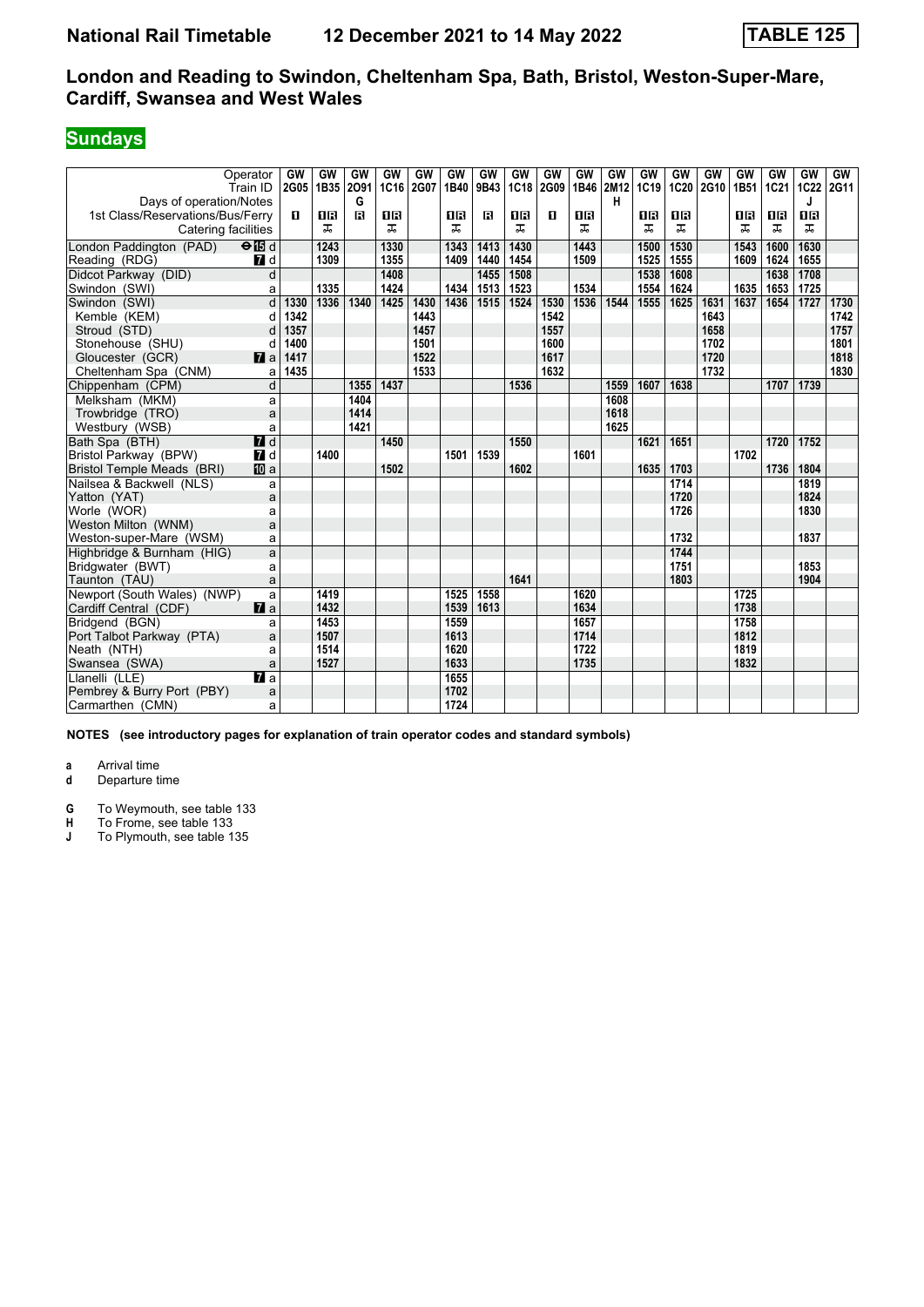## **Sundays**

| Operator<br>Train ID                      | GW<br>1B59     | GW<br>2M14 | GW<br>1C23 | GW<br>1C24 | GW<br>1G68 | <b>GW</b><br>1B69 | <b>GW</b><br>1C25 | GW<br>1C26 | <b>GW</b><br>2G13 | GW<br>2M16 | GW<br>1B79 | GW<br>1C27 | GW<br>9C83 | GW<br>1C28 | GW<br>2G14 | GW<br>1B88 | GW<br><b>1C30</b> | GW<br>2M18 |
|-------------------------------------------|----------------|------------|------------|------------|------------|-------------------|-------------------|------------|-------------------|------------|------------|------------|------------|------------|------------|------------|-------------------|------------|
| Days of operation/Notes                   |                |            |            |            |            |                   |                   |            |                   |            |            |            |            |            |            |            |                   |            |
| 1st Class/Reservations/Bus/Ferry          | 1R             |            | 1R         | 1R         | 1R         | ΠR                | 1B                | <b>OB</b>  |                   |            | 0 B        | 0 B        | в          | <b>OB</b>  |            | 1 R        | ΠR                |            |
| Catering facilities                       | ᠼ              |            | ᠼ          | ᠼ          | ᠼ          | ᠼ                 | ᠼ                 | ᅚ          |                   |            | ᠼ          | ᠼ          |            | ᅚ          |            | ᠼ          | ᠼ                 |            |
| London Paddington (PAD)<br>$\Theta$ is d  | 1643           |            | 1700       | 1730       | 1733       | 1743              | 1800              | 1830       |                   |            | 1843       | 1900       | 1913       | 1930       |            | 1943       | 2030              |            |
| Reading (RDG)<br>7d                       | 1709           |            | 1725       | 1755       | 1758       | 1809              | 1825              | 1855       |                   |            | 1908       | 1925       | 1940       | 1955       |            | 2009       | 2055              |            |
| Didcot Parkway (DID)                      | d              |            | 1738       |            | 1811       |                   | 1838              |            |                   |            |            | 1938       | 1955       |            |            | 2022       |                   |            |
| Swindon (SWI)                             | 1735<br>a      |            | 1754       | 1820       | 1828       | 1835              | 1854              | 1920       |                   |            | 1934       | 1954       | 2014       | 2020       |            | 2038       | 2120              |            |
| Swindon (SWI)                             | d<br>1736      | 1744       | 1755       | 1822       | 1829       | 1837              | 1855              | 1922       | 1929              | 1929       | 1935       | 1955       |            | 2022       | 2031       | 2039       | 2122              | 2125       |
| Kemble (KEM)                              | d              |            |            |            | 1841       |                   |                   |            | 1942              |            |            |            |            |            | 2044       |            |                   |            |
| Stroud (STD)                              | d              |            |            |            | 1857       |                   |                   |            | 1956              |            |            |            |            |            | 2058       |            |                   |            |
| Stonehouse (SHU)                          | d              |            |            |            | 1901       |                   |                   |            | 2000              |            |            |            |            |            | 2102       |            |                   |            |
| $\mathbf{z}$ a<br>Gloucester (GCR)        |                |            |            |            | 1916       |                   |                   |            | 2018              |            |            |            |            |            | 2122       |            |                   |            |
| Cheltenham Spa (CNM)                      | a              |            |            |            | 1932       |                   |                   |            | 2032              |            |            |            |            |            | 2135       |            |                   |            |
| Chippenham (CPM)                          | $\overline{d}$ | 1759       | 1807       | 1834       |            |                   | 1907              | 1933       |                   | 1945       |            | 2007       |            | 2034       |            |            | 2134              | 2140       |
| Melksham (MKM)                            | a              | 1808       |            |            |            |                   |                   |            |                   | 1954       |            |            |            |            |            |            |                   | 2149       |
| Trowbridge (TRO)                          | a              | 1818       |            |            |            |                   |                   |            |                   | 2003       |            |            |            |            |            |            |                   | 2159       |
| Westbury (WSB)                            | a              | 1825       |            |            |            |                   |                   |            |                   | 2011       |            |            |            |            |            |            |                   | 2205       |
| $\overline{d}$ d<br>Bath Spa (BTH)        |                |            | 1820       | 1847       |            |                   | 1920              | 1946       |                   |            |            | 2020       |            | 2048e      |            |            | 2147              |            |
| Bristol Parkway (BPW)<br>$\blacksquare$   | 1800           |            |            |            |            | 1901              |                   |            |                   |            | 1958       |            |            |            |            | 2103       |                   |            |
| <b>ID</b> a<br>Bristol Temple Meads (BRI) |                |            | 1835       | 1859       |            |                   | 1932              | 1958       |                   |            |            | 2032       |            | 2102       |            |            | 2159              |            |
| Nailsea & Backwell (NLS)                  | a              |            |            | 1919       |            |                   |                   | 2019       |                   |            |            |            |            |            |            |            | 2214              |            |
| Yatton (YAT)                              | a              |            |            | 1924       |            |                   |                   | 2024       |                   |            |            |            |            |            |            |            | 2219              |            |
| Worle (WOR)                               | a              |            |            | 1930       |            |                   |                   | 2030       |                   |            |            |            |            |            |            |            | 2225              |            |
| Weston Milton (WNM)                       | a              |            |            | 1935       |            |                   |                   |            |                   |            |            |            |            |            |            |            | 2230              |            |
| Weston-super-Mare (WSM)                   | a              |            |            | 1940       |            |                   |                   | 2038       |                   |            |            |            |            |            |            |            | 2235              |            |
| Highbridge & Burnham (HIG)                | a              |            |            |            |            |                   |                   |            |                   |            |            |            |            |            |            |            |                   |            |
| Bridgwater (BWT)                          | a              |            |            |            |            |                   |                   |            |                   |            |            |            |            |            |            |            |                   |            |
| Taunton (TAU)                             | a              |            |            |            |            |                   | 2008              |            |                   |            |            |            |            |            |            |            |                   |            |
| Newport (South Wales) (NWP)               | a<br>1820      |            |            |            |            | 1920              |                   |            |                   |            | 2018       |            |            |            |            | 2122       |                   |            |
| $\mathbf{z}$ a<br>Cardiff Central (CDF)   | 1836           |            |            |            |            | 1934              |                   |            |                   |            | 2032       |            |            |            |            | 2135       |                   |            |
| Bridgend (BGN)                            | 1855<br>a      |            |            |            |            | 1954              |                   |            |                   |            | 2053       |            |            |            |            | 2154       |                   |            |
| Port Talbot Parkway (PTA)                 | 1909<br>a      |            |            |            |            | 2008              |                   |            |                   |            | 2106       |            |            |            |            | 2208       |                   |            |
| Neath (NTH)                               | 1917<br>a      |            |            |            |            | 2015              |                   |            |                   |            | 2114       |            |            |            |            | 2216       |                   |            |
| Swansea (SWA)                             | 1930<br>a      |            |            |            |            | 2028              |                   |            |                   |            | 2130       |            |            |            |            | 2229       |                   |            |
| Llanelli (LLE)<br>$\mathbf{z}$ a          |                |            |            |            |            |                   |                   |            |                   |            |            |            |            |            |            |            |                   |            |
| Pembrey & Burry Port (PBY)                | a              |            |            |            |            |                   |                   |            |                   |            |            |            |            |            |            |            |                   |            |
| Carmarthen (CMN)                          | a              |            |            |            |            |                   |                   |            |                   |            |            |            |            |            |            |            |                   |            |

**NOTES (see introductory pages for explanation of train operator codes and standard symbols)**

**a** Arrival time<br>**d** Departure t

**d** Departure time

**e** Arrives 3 minutes earlier

**J** To Plymouth, see table 135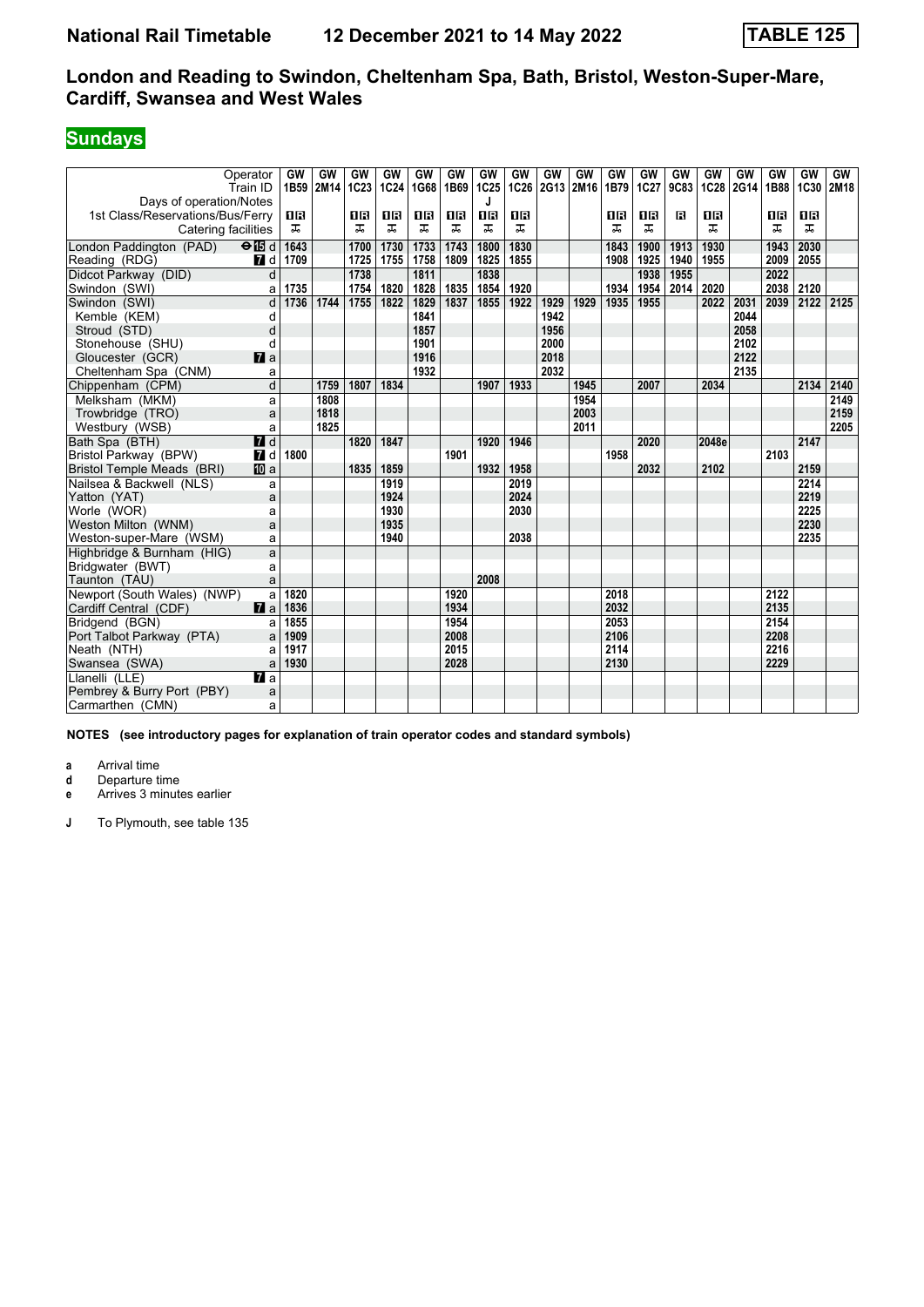# **Sundays**

| Operator                         |                  | GW   | GW   | GW          | GW        | GW   | GW   | GW    | GW                | GW          |
|----------------------------------|------------------|------|------|-------------|-----------|------|------|-------|-------------------|-------------|
|                                  | Train ID         | 2G15 | 1B91 | <b>1C32</b> | 1B93      | 1C33 | 2G90 | 1U34  | 1C35              | 1C36        |
| Days of operation/Notes          |                  |      |      |             |           |      |      | Κ     |                   | L           |
| 1st Class/Reservations/Bus/Ferry |                  | 0    | 08   | <b>08</b>   | <b>08</b> | 18   |      | 0B    | 1R                | 0B          |
| Catering facilities              |                  |      | ᅚ    | ᅚ           | ᠼ         | ᠼ    |      | ᅚ     | ᅚ                 | ᠼ           |
| London Paddington (PAD)          | $\Theta$ is d    |      | 2043 | 2130        | 2143      | 2200 |      | 2237  | 2257              | 2333        |
| Reading (RDG)                    | <b>7</b> d       |      | 2109 | 2155        | 2209      | 2224 |      | 2315  | 2335              | 0019        |
| Didcot Parkway (DID)             | d                |      | 2123 | 2208        | 2223      | 2238 |      |       | 2329s 2350s 0034s |             |
| Swindon (SWI)                    | a                |      | 2138 | 2224        | 2238      | 2253 |      |       | 2346s 0009s 0052s |             |
| Swindon (SWI)                    | d                | 2130 | 2140 | 2225        | 2240      | 2255 | 2310 |       |                   |             |
| Kemble (KEM)                     | d                | 2143 |      |             |           |      | 2322 |       |                   |             |
| Stroud (STD)                     | d                | 2158 |      |             |           |      | 2337 |       |                   |             |
| Stonehouse (SHU)                 | d                | 2202 |      |             |           |      | 2341 |       |                   |             |
| Gloucester (GCR)                 | $\mathbf{z}$ a   | 2215 |      |             |           |      | 2359 |       |                   |             |
| Cheltenham Spa (CNM)             | a                | 2230 |      |             |           |      | 0011 |       |                   |             |
| Chippenham (CPM)                 | d                |      |      | 2237        |           | 2306 |      |       |                   | 0022s 0104s |
| Melksham (MKM)                   | a                |      |      |             |           |      |      |       |                   |             |
| Trowbridge (TRO)                 | a                |      |      |             |           |      |      |       |                   |             |
| Westbury (WSB)                   | a                |      |      |             |           |      |      |       |                   |             |
| Bath Spa (BTH)                   | $\blacksquare$ d |      |      | 2250        |           | 2319 |      |       |                   | 0033s 0116s |
| Bristol Parkway (BPW)            | <b>7</b> d       |      | 2205 |             | 2302      |      |      | 0009a |                   |             |
| Bristol Temple Meads (BRI)       | 囮 a              |      |      | 2302        |           | 2333 |      |       | 0048              | 0130        |
| Nailsea & Backwell (NLS)         | a                |      |      |             |           |      |      |       |                   |             |
| Yatton (YAT)                     | a                |      |      |             |           |      |      |       |                   |             |
| Worle (WOR)                      | a                |      |      |             |           |      |      |       |                   |             |
| Weston Milton (WNM)              | a                |      |      |             |           |      |      |       |                   |             |
| Weston-super-Mare (WSM)          | a                |      |      |             |           |      |      |       |                   |             |
| Highbridge & Burnham (HIG)       | a                |      |      |             |           |      |      |       |                   |             |
| Bridgwater (BWT)                 | a                |      |      |             |           |      |      |       |                   |             |
| Taunton (TAU)                    | a                |      |      |             |           |      |      |       |                   |             |
| Newport (South Wales) (NWP)      | a                |      | 2224 |             | 2321      |      |      |       |                   |             |
| Cardiff Central (CDF)            | <b>7</b> a       |      | 2237 |             | 2335      |      |      |       |                   |             |
| Bridgend (BGN)                   | a                |      | 2257 |             | 2356      |      |      |       |                   |             |
| Port Talbot Parkway (PTA)        | a                |      | 2311 |             | 0010      |      |      |       |                   |             |
| Neath (NTH)                      | a                |      | 2318 |             | 0019      |      |      |       |                   |             |
| Swansea (SWA)                    | a                |      | 2331 |             | 0032      |      |      |       |                   |             |
| Llanelli (LLE)                   | <b>7</b> a       |      |      |             |           |      |      |       |                   |             |
| Pembrey & Burry Port (PBY)       | a                |      |      |             |           |      |      |       |                   |             |
| Carmarthen (CMN)                 | a                |      |      |             |           |      |      |       |                   |             |

**NOTES (see introductory pages for explanation of train operator codes and standard symbols)**

**a** Arrival time<br>**d** Departure t

**d** Departure time

**s** Stops to set down only

**K** Also calls at Slough 2255

**L** Also calls at Slough 0001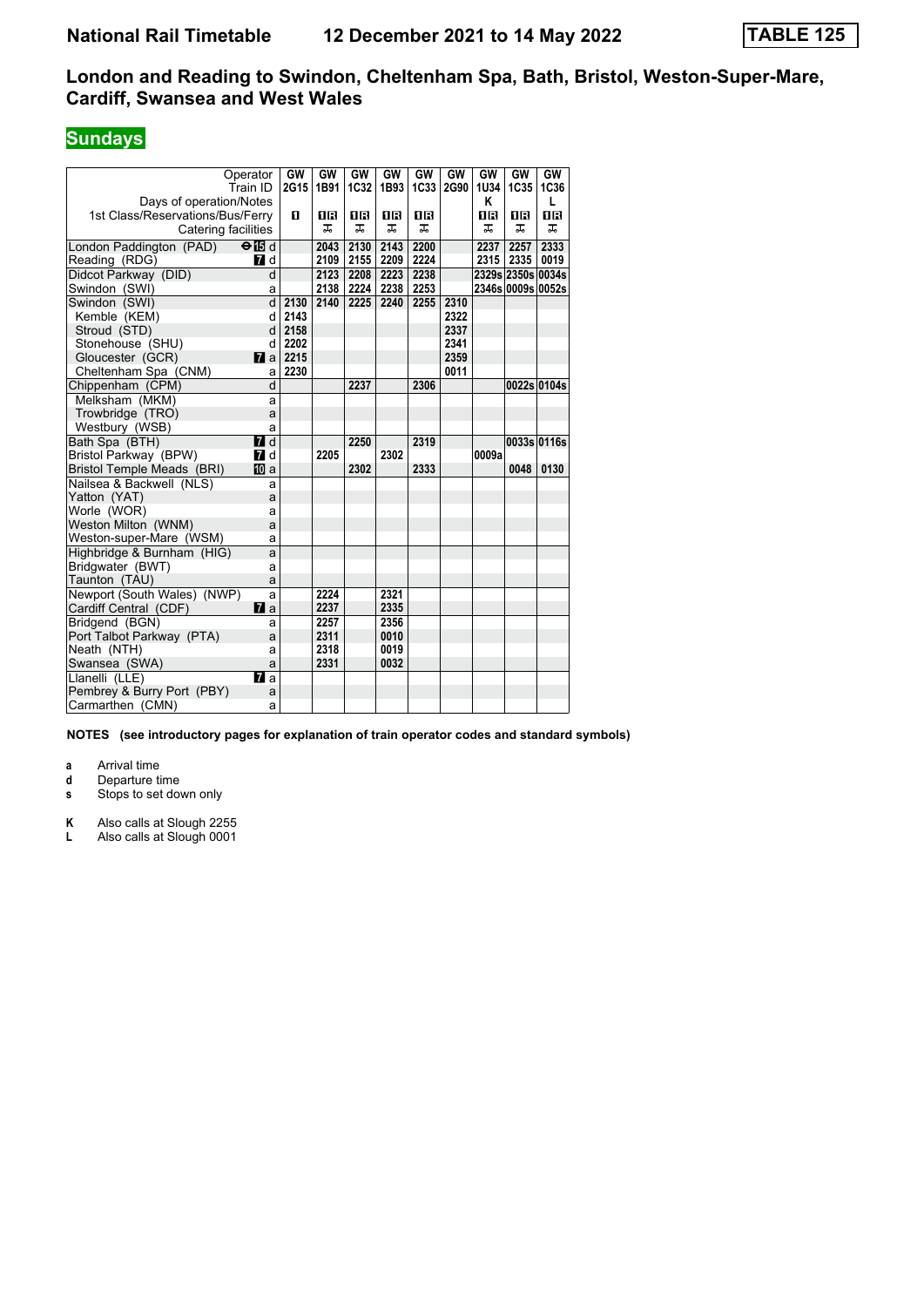# **Mondays to Fridays**

|                                  | Operator<br>Train ID | GW<br>1H02 | GW<br>1L60 | GW<br>2M09 | GW<br>1A01 | GW<br><b>1L01</b> | GW<br>1A02 | GW<br>1L03 | GW<br>1L62 | GW<br>1A04 | GW<br>1L05 | GW<br>1A06 | GW<br>2G81 | GW<br>1L06 | GW<br>1L64 | GW<br>1A07 | GW<br>2M13 | GW<br>1L08 | GW<br>1A10 |
|----------------------------------|----------------------|------------|------------|------------|------------|-------------------|------------|------------|------------|------------|------------|------------|------------|------------|------------|------------|------------|------------|------------|
| Days of operation/Notes          |                      |            |            |            |            |                   |            |            |            |            |            |            | в          |            |            |            |            |            |            |
| 1st Class/Reservations/Bus/Ferry |                      | ΠR         | 08         |            | 0 B        | 1R                | 0 B        | 0 B        | 1 R        | 16         | 1 R        | <b>08</b>  |            | 0 R        | 1 R        | 1 R        |            | 08         | 0 B        |
| Catering facilities              |                      | ᅚ          | ᠼ          |            | ᠼ          | ᠼ                 | ᠼ          | ᠼ          | ᠼ          | ᠼ          | ᠼ          | ᅚ          |            | ᠼ          | ᠼ          | ᅚ          |            | ᠼ          | ᇁ          |
| Carmarthen (CMN)                 | d                    |            |            |            |            |                   |            |            |            |            |            |            |            |            |            |            |            |            |            |
| Pembrey & Burry Port (PBY)       | d                    |            |            |            |            |                   |            |            |            |            |            |            |            |            |            |            |            |            |            |
| Llanelli (LLE)                   | $\blacksquare$       |            |            |            |            |                   |            |            |            |            |            |            |            |            |            |            |            |            |            |
| Swansea (SWA)                    | d                    |            |            |            |            | 0346              |            | 0458       |            |            | 0528       |            |            | 0558       |            |            |            | 0628       |            |
| Neath (NTH)                      | d                    |            |            |            |            | 0358              |            | 0510       |            |            | 0540       |            |            | 0610       |            |            |            | 0640       |            |
| Port Talbot Parkway (PTA)        | d                    |            |            |            |            | 0405              |            | 0517       |            |            | 0547       |            |            | 0617       |            |            |            | 0647       |            |
| Bridgend (BGN)                   | d                    |            |            |            |            | 0427              |            | 0531       |            |            | 0601       |            |            | 0631       |            |            |            | 0701       |            |
| Cardiff Central (CDF)            | $\overline{d}$ d     |            |            |            |            | 0507              |            | 0555       |            |            | 0624       |            |            | 0654       |            |            |            | 0724       |            |
| Newport (South Wales) (NWP)      | d                    |            |            |            |            | 0525              |            | 0607       |            |            | 0637       |            |            | 0706       |            |            |            | 0736       |            |
| Taunton (TAU)                    | d                    |            |            |            |            |                   |            |            |            |            |            |            |            |            |            |            |            |            |            |
| Bridgwater (BWT)                 | d                    |            |            |            |            |                   |            |            |            |            |            |            |            |            |            |            |            |            |            |
| Highbridge & Burnham (HIG)       | d                    |            |            |            |            |                   |            |            |            |            |            |            |            |            |            |            |            |            |            |
| Weston-super-Mare (WSM)          | d                    |            |            |            |            |                   |            |            |            |            |            | 0620       |            |            |            | 0652       |            |            |            |
| Weston Milton (WNM)              | d                    |            |            |            |            |                   |            |            |            |            |            | 0624       |            |            |            | 0656       |            |            |            |
| Worle (WOR)                      | d                    |            |            |            |            |                   |            |            |            |            |            | 0628       |            |            |            | 0700       |            |            |            |
| Yatton (YAT)                     | d                    |            |            |            |            |                   |            |            |            |            |            | 0634       |            |            |            | 0706       |            |            |            |
| Nailsea & Backwell (NLS)         | d                    |            |            |            |            |                   |            |            |            |            |            | 0640       |            |            |            | 0712       |            |            |            |
| Bristol Temple Meads (BRI)       | TO d                 | 0453       |            |            | 0525       |                   | 0547       |            |            | 0630       |            | 0700       |            |            |            | 0730       |            |            | 0750       |
| Bristol Parkway (BPW)            | $\blacksquare$       | 0503       |            |            |            | 0554              |            | 0628       |            |            | 0659       |            |            | 0729       |            |            |            | 0802       |            |
| Bath Spa (BTH)                   | $\blacksquare$       |            |            |            | 0538       |                   | 0602       |            |            | 0643       |            | 0713       |            |            |            | 0743       |            |            | 0804       |
| Westbury (WSB)                   | d                    |            |            | 0517       |            |                   |            |            |            |            |            |            | 0705       |            |            |            | 0737       |            |            |
| Trowbridge (TRO)                 | d                    |            |            | 0523       |            |                   |            |            |            |            |            |            | 0711       |            |            |            | 0743       |            |            |
| Melksham (MKM)                   | d                    |            |            | 0533       |            |                   |            |            |            |            |            |            | 0721       |            |            |            | 0753       |            |            |
| Chippenham (CPM)                 | d                    |            |            | 0543       | 0552       |                   | 0615       |            |            | 0656       |            | 0726       | 0731       |            |            | 0756       | 0803       |            | 0816       |
| Cheltenham Spa (CNM)             | d                    |            | 0456       |            |            |                   |            |            | 0553       |            |            |            |            |            | 0648       |            |            |            |            |
| Gloucester (GCR)                 | 7d                   |            | 0510       |            |            |                   |            |            | 0610       |            |            |            |            |            | 0705       |            |            |            |            |
| Stonehouse (SHU)                 | d                    |            | 0521       |            |            |                   |            |            | 0622       |            |            |            |            |            | 0719       |            |            |            |            |
| Stroud (STD)                     | d                    |            | 0526       |            |            |                   |            |            | 0627       |            |            |            |            |            | 0724       |            |            |            |            |
| Kemble (KEM)                     | d                    |            | 0542       |            |            |                   |            |            | 0642       |            |            |            |            |            | 0740       |            |            |            |            |
| Swindon (SWI)                    | a                    | 0525       | 0555       | 0559       | 0604       | 0616              | 0629       | 0651       | 0655       | 0708       | 0721       | 0738       | 0747       | 0751       | 0753       | 0808       | 0819       | 0824       | 0829       |
| Swindon (SWI)                    | d                    | 0528       | 0556       |            | 0606       | 0618              | 0630       | 0653       | 0658       | 0710       | 0723       | 0740       |            | 0753       | 0757       | 0809       |            | 0826       | 0830       |
| Didcot Parkway (DID)             | d                    | 0546       | 0613       |            |            | 0636              | 0647       |            | 0715       | 0726       |            |            |            |            | 0814       | 0827       |            |            | 0847       |
| Reading (RDG)                    | $\mathbf{z}$ a       | 0558       | 0625       |            | 0631       | 0648              | 0659       | 0717       | 0728       | 0738       | 0749       |            |            | 0818       | 0826       | 0839       |            |            | 0859       |
| London Paddington (PAD)          | $\Theta$ is a   0626 |            | 0654       |            | 0659       | 0716              | 0729       | 0744       | 0759       | 0808       | 0816       | 0829       |            | 0844       | 0854       | 0908       |            | 0914       | 0930       |

**NOTES (see introductory pages for explanation of train operator codes and standard symbols)**

**a** Arrival time<br>**d** Departure t **d** Departure time

**B** From Salisbury, see table 133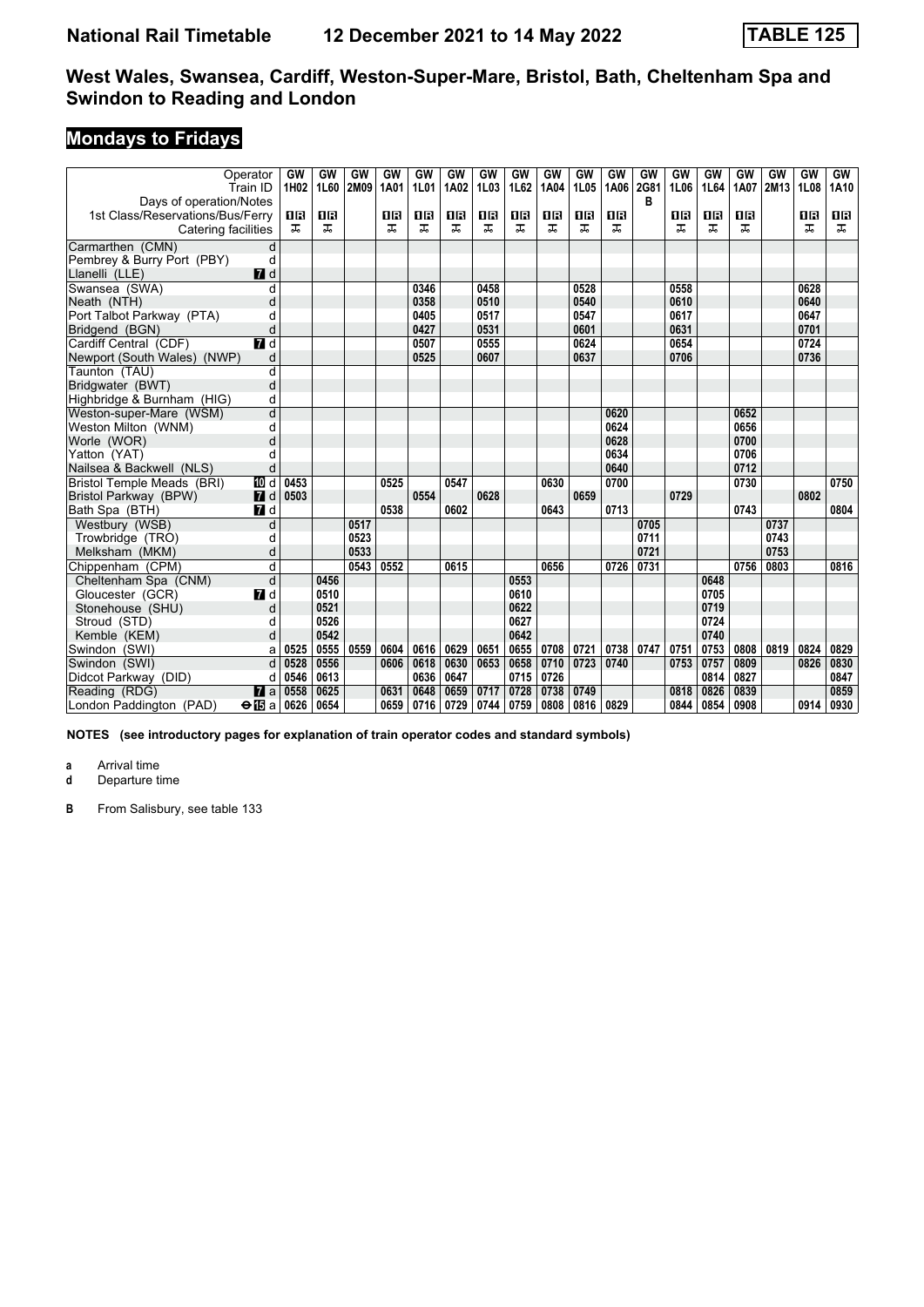# **Mondays to Fridays**

|                                  | Operator<br>Train ID | GW<br>1A09 | GW<br>1L09 | GW<br>1L66 | GW<br>1A12 | GW<br>1L10 | <b>GW</b><br>1L11 | GW<br>1A13 | GW<br>1L68 | GW<br>1A14 | GW<br>1L12 | GW<br>2M15 | GW<br>1A15 | GW<br>9L13 | GW<br>1L70 | GW<br>1A16 | GW<br>1L14 | GW<br>1A17 | GW<br>1L15 |
|----------------------------------|----------------------|------------|------------|------------|------------|------------|-------------------|------------|------------|------------|------------|------------|------------|------------|------------|------------|------------|------------|------------|
| Days of operation/Notes          |                      |            |            | C          |            |            |                   |            |            |            | D          |            |            |            |            |            |            |            |            |
| 1st Class/Reservations/Bus/Ferry |                      | 1R         | 18         | 1R         | 1R         | 0 B        | 0 B               | 0 B        | 1 R        | 16         | <b>0B</b>  |            | 0 B        | в          | 1R         | 1R         | 0 B        | 0 B        | 0 B        |
| Catering facilities              |                      | ᅚ          | ㅈ          | ᠼ          | ᠼ          | ᠼ          | ᠼ                 | ᠼ          | ᠼ          | ᠼ          | ᅚ          |            | ᅚ          |            | ᠼ          | ᅚ          | ᅚ          | ᠼ          | ᇁ          |
| Carmarthen (CMN)                 | d                    |            |            |            |            |            |                   |            |            |            | 0725       |            |            |            |            |            |            |            |            |
| Pembrey & Burry Port (PBY)       | d                    |            |            |            |            |            |                   |            |            |            | 0751       |            |            |            |            |            |            |            |            |
| Llanelli (LLE)                   | $\blacksquare$       |            |            |            |            |            |                   |            |            |            | 0758       |            |            |            |            |            |            |            |            |
| Swansea (SWA)                    | d                    |            | 0657       |            |            | 0720       | 0743              |            |            |            | 0822       |            |            |            |            |            | 0922       |            |            |
| Neath (NTH)                      | d                    |            | 0710       |            |            | 0732       | 0755              |            |            |            | 0834       |            |            |            |            |            | 0934       |            |            |
| Port Talbot Parkway (PTA)        | d                    |            | 0717       |            |            | 0739       | 0802              |            |            |            | 0841       |            |            |            |            |            | 0941       |            |            |
| Bridgend (BGN)                   | d                    |            | 0731       |            |            | 0753       | 0816              |            |            |            | 0855       |            |            |            |            |            | 0955       |            |            |
| Cardiff Central (CDF)            | $\blacksquare$       |            | 0755       |            |            | 0818       | 0841              |            |            |            | 0918       |            |            | 0951       |            |            | 1018       |            | 1041       |
| Newport (South Wales) (NWP)      | d                    |            | 0808       |            |            | 0830       | 0853              |            |            |            | 0931       |            |            | 1003       |            |            | 1033       |            | 1054       |
| Taunton (TAU)                    | d                    | 0655       |            |            | 0723       |            |                   |            |            |            |            |            |            |            |            |            |            |            |            |
| Bridgwater (BWT)                 | d                    | 0706       |            |            | 0734       |            |                   |            |            |            |            |            |            |            |            |            |            |            |            |
| Highbridge & Burnham (HIG)       | d                    | 0713       |            |            | 0742       |            |                   |            |            |            |            |            |            |            |            |            |            |            |            |
| Weston-super-Mare (WSM)          | d                    | 0724       |            |            | 0754       |            |                   |            |            |            |            |            |            |            |            |            |            |            |            |
| Weston Milton (WNM)              | d                    |            |            |            | 0758       |            |                   |            |            |            |            |            |            |            |            |            |            |            |            |
| Worle (WOR)                      | d                    | 0730       |            |            | 0802       |            |                   |            |            |            |            |            |            |            |            |            |            |            |            |
| Yatton (YAT)                     | d                    | 0736       |            |            | 0808       |            |                   |            |            |            |            |            |            |            |            |            |            |            |            |
| Nailsea & Backwell (NLS)         | d                    | 0742       |            |            | 0814       |            |                   |            |            |            |            |            |            |            |            |            |            |            |            |
| Bristol Temple Meads (BRI)       | TO d                 | 0800       |            |            | 0830       |            |                   | 0900       |            | 0930       |            |            | 1000       |            |            | 1030       |            | 1100       |            |
| Bristol Parkway (BPW)            | $I$ d                |            | 0829       |            |            | 0856       | 0916              |            |            |            | 0956       |            |            | 1024       |            |            | 1056       |            | 1120       |
| Bath Spa (BTH)                   | $\blacksquare$ d     | 0813       |            |            | 0843       |            |                   | 0913       |            | 0943       |            |            | 1013       |            |            | 1043       |            | 1113       |            |
| Westbury (WSB)                   | d                    |            |            |            |            |            |                   |            |            |            |            | 0946       |            |            |            |            |            |            |            |
| Trowbridge (TRO)                 | d                    |            |            |            |            |            |                   |            |            |            |            | 0952       |            |            |            |            |            |            |            |
| Melksham (MKM)                   | d                    |            |            |            |            |            |                   |            |            |            |            | 1002       |            |            |            |            |            |            |            |
| Chippenham (CPM)                 | d                    | 0826       |            |            | 0856       |            |                   | 0928       |            | 0956       |            | 1014       | 1026       |            |            | 1056       |            | 1126       |            |
| Cheltenham Spa (CNM)             | d                    |            |            | 0758       |            |            |                   |            | 0859       |            |            |            |            |            | 0959       |            |            |            |            |
| Gloucester (GCR)                 | 7d                   |            |            | 0813       |            |            |                   |            | 0913       |            |            |            |            |            | 1014       |            |            |            |            |
| Stonehouse (SHU)                 | d                    |            |            | 0825       |            |            |                   |            | 0924       |            |            |            |            |            | 1026       |            |            |            |            |
| Stroud (STD)                     | d                    |            |            | 0830       |            |            |                   |            | 0928       |            |            |            |            |            | 1030       |            |            |            |            |
| Kemble (KEM)                     | d                    |            |            | 0846       |            |            |                   |            | 0943       |            |            |            |            |            | 1045       |            |            |            |            |
| Swindon (SWI)                    | a                    |            | 0852       | 0859       | 0909       | 0919       | 0939              | 0942       | 0956       | 1009       | 1019       | 1034       | 1038       | 1047       | 1058       | 1109       | 1119       | 1138       | 1144       |
| Swindon (SWI)                    | d                    |            | 0853       | 0902       | 0910       | 0920       | 0940              | 0945       | 0958       | 1010       | 1021       |            | 1040       | 1048       | 1100       | 1111       | 1121       | 1140       | 1150       |
| Didcot Parkway (DID)             | d                    |            |            | 0919       | 0927       |            |                   | 1002       | 1016       | 1027       |            |            | 1057       | 1105       | 1116       | 1128       |            | 1157       |            |
| Reading (RDG)                    | $\mathbf{z}$ a       |            | 0919       | 0932       | 0939       | 0945       | 1006              | 1014       | 1028       | 1039       | 1045       |            | 1109       | 1118       | 1129       | 1140       | 1145       | 1209       | 1215       |
| London Paddington (PAD)          | $\Theta$ is a   0928 |            | 0944       | 0959       | 1007       | 1012       | 1034              | 1044       | 1059       | 1106       | 1112       |            | 1136       | 1144       | 1159       | 1208       | 1212       | 1238       | 1240       |

**NOTES (see introductory pages for explanation of train operator codes and standard symbols)**

**a** Arrival time<br>**d** Departure t **d** Departure time

**C** From Worcester Shrub Hill, see table 132<br>**D** Also calls at Ferryside 0737 and Kidwelly

Also calls at Ferryside 0737 and Kidwelly 0744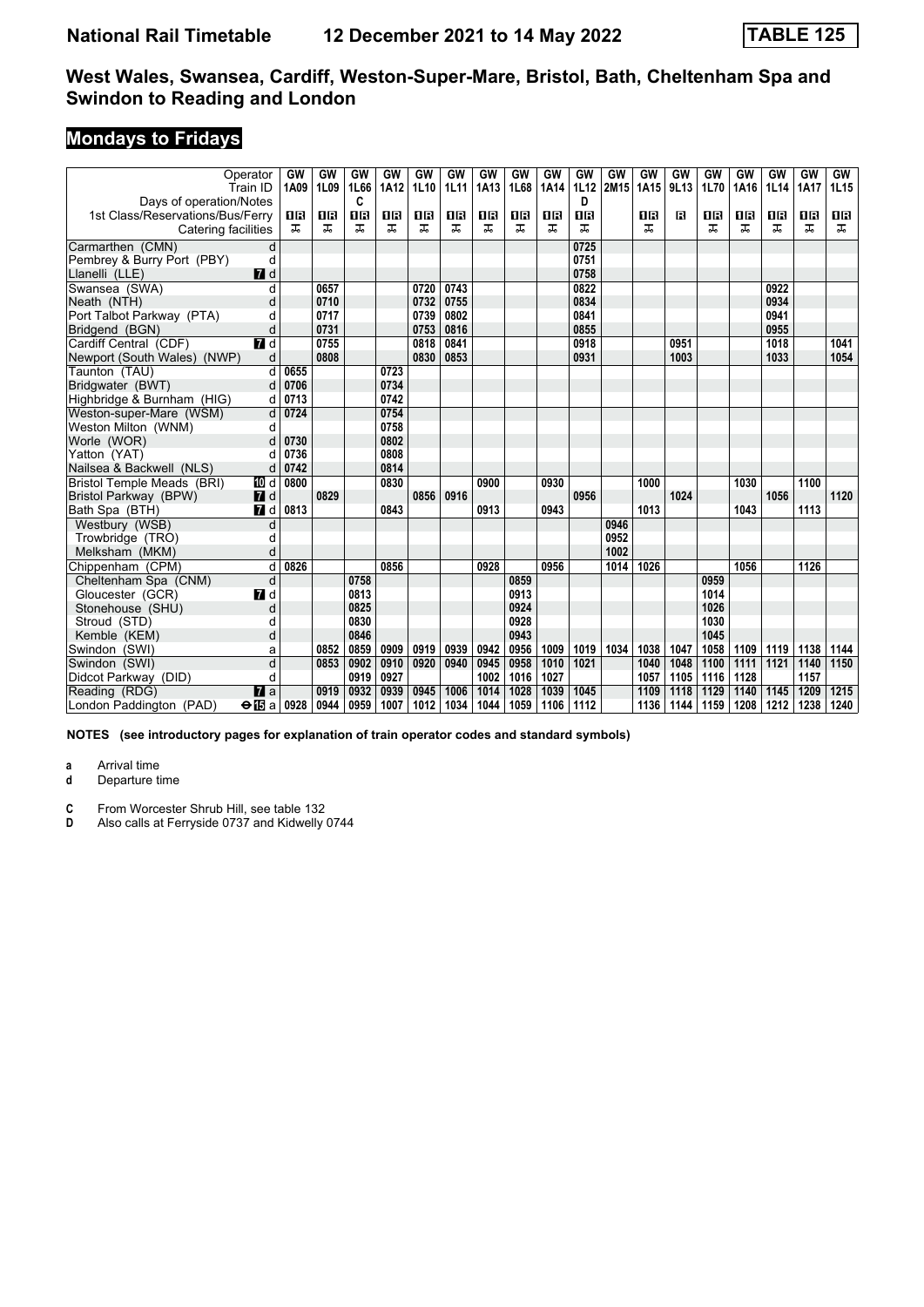# **Mondays to Fridays**

|                                                         | Operator<br>Train ID | GW<br>1L72     | GW<br>1A18     | GW<br>1L16 | GW<br>1A19     | GW<br><b>1L17</b> | GW<br>1L74     | GW<br>2M17 | <b>GW</b><br>1A20 | <b>GW</b><br>1L18 | GW<br>1A21 | GW<br>1L19 | GW<br>1L76 | GW<br>1A22     | GW<br>1L20 | GW<br>1A23     | GW<br>1L21 | <b>GW</b><br>1L78 | GW<br>2M19 |
|---------------------------------------------------------|----------------------|----------------|----------------|------------|----------------|-------------------|----------------|------------|-------------------|-------------------|------------|------------|------------|----------------|------------|----------------|------------|-------------------|------------|
| 1st Class/Reservations/Bus/Ferry<br>Catering facilities |                      | <b>08</b><br>ᅚ | <b>08</b><br>ᠼ | 08<br>ᠼ    | <b>08</b><br>ᠼ | <b>08</b><br>ᠼ    | <b>08</b><br>ᠼ |            | 0B<br>ㅈ           | <b>08</b><br>ᠼ    | 0 B<br>ᠼ   | 1 R<br>ㅈ   | 18<br>ᠼ    | <b>08</b><br>ᅚ | 16<br>ᅚ    | <b>0B</b><br>ᅚ | 0 B<br>ㅈ   | <b>08</b><br>ᅚ    |            |
| Carmarthen (CMN)                                        | d                    |                |                |            |                |                   |                |            |                   |                   |            |            |            |                |            |                |            |                   |            |
| Pembrey & Burry Port (PBY)                              | d                    |                |                |            |                |                   |                |            |                   |                   |            |            |            |                |            |                |            |                   |            |
| Llanelli (LLE)                                          | <b>7</b> d           |                |                |            |                |                   |                |            |                   |                   |            |            |            |                |            |                |            |                   |            |
| Swansea (SWA)                                           | d                    |                |                | 1022       |                |                   |                |            |                   | 1122              |            |            |            |                | 1223       |                |            |                   |            |
| Neath (NTH)                                             | d                    |                |                | 1034       |                |                   |                |            |                   | 1134              |            |            |            |                | 1234       |                |            |                   |            |
| Port Talbot Parkway (PTA)                               | d                    |                |                | 1041       |                |                   |                |            |                   | 1141              |            |            |            |                | 1241       |                |            |                   |            |
| Bridgend (BGN)                                          | d                    |                |                | 1055       |                |                   |                |            |                   | 1155              |            |            |            |                | 1255       |                |            |                   |            |
| Cardiff Central (CDF)                                   | $\blacksquare$       |                |                | 1118       |                | 1150              |                |            |                   | 1218              |            | 1254       |            |                | 1318       |                | 1353       |                   |            |
| Newport (South Wales) (NWP)                             | d                    |                |                | 1130       |                | 1203              |                |            |                   | 1230              |            | 1306       |            |                | 1330       |                | 1405       |                   |            |
| Taunton (TAU)                                           | d                    |                |                |            |                |                   |                |            |                   |                   |            |            |            |                |            |                |            |                   |            |
| Bridgwater (BWT)                                        | d                    |                |                |            |                |                   |                |            |                   |                   |            |            |            |                |            |                |            |                   |            |
| Highbridge & Burnham (HIG)                              | d                    |                |                |            |                |                   |                |            |                   |                   |            |            |            |                |            |                |            |                   |            |
| Weston-super-Mare (WSM)                                 | d                    |                |                |            |                |                   |                |            |                   |                   |            |            |            |                |            |                |            |                   |            |
| Weston Milton (WNM)                                     | d                    |                |                |            |                |                   |                |            |                   |                   |            |            |            |                |            |                |            |                   |            |
| Worle (WOR)                                             | d                    |                |                |            |                |                   |                |            |                   |                   |            |            |            |                |            |                |            |                   |            |
| Yatton (YAT)                                            | d                    |                |                |            |                |                   |                |            |                   |                   |            |            |            |                |            |                |            |                   |            |
| Nailsea & Backwell (NLS)                                | d                    |                |                |            |                |                   |                |            |                   |                   |            |            |            |                |            |                |            |                   |            |
| Bristol Temple Meads (BRI)                              | [[] d                |                | 1130           |            | 1200           |                   |                |            | 1230              |                   | 1300       |            |            | 1330           |            | 1400           |            |                   |            |
| Bristol Parkway (BPW)                                   | <b>7</b> d           |                |                | 1156       |                | 1225              |                |            |                   | 1255              |            | 1328       |            |                | 1356       |                | 1427       |                   |            |
| Bath Spa (BTH)                                          | $\blacksquare$       |                | 1143           |            | 1213           |                   |                |            | 1243              |                   | 1313       |            |            | 1343           |            | 1413           |            |                   |            |
| Westbury (WSB)                                          | d                    |                |                |            |                |                   |                | 1217       |                   |                   |            |            |            |                |            |                |            |                   | 1416       |
| Trowbridge (TRO)                                        | d                    |                |                |            |                |                   |                | 1223       |                   |                   |            |            |            |                |            |                |            |                   | 1422       |
| Melksham (MKM)                                          | d                    |                |                |            |                |                   |                | 1233       |                   |                   |            |            |            |                |            |                |            |                   | 1432       |
| Chippenham (CPM)                                        | $\overline{d}$       |                | 1156           |            | 1226           |                   |                | 1243       | 1256              |                   | 1326       |            |            | 1356           |            | 1426           |            |                   | 1442       |
| Cheltenham Spa (CNM)                                    | $\overline{d}$       | 1059           |                |            |                |                   | 1159           |            |                   |                   |            |            | 1259       |                |            |                |            | 1359              |            |
| Gloucester (GCR)                                        | 7 d                  | 1113           |                |            |                |                   | 1214           |            |                   |                   |            |            | 1314       |                |            |                |            | 1414              |            |
| Stonehouse (SHU)                                        | d                    | 1125           |                |            |                |                   | 1226           |            |                   |                   |            |            | 1326       |                |            |                |            | 1426              |            |
| Stroud (STD)                                            | d                    | 1130           |                |            |                |                   | 1231           |            |                   |                   |            |            | 1330       |                |            |                |            | 1430              |            |
| Kemble (KEM)                                            | d                    | 1145           |                |            |                |                   | 1246           |            |                   |                   |            |            | 1346       |                |            |                |            | 1446              |            |
| Swindon (SWI)                                           | a                    | 1158           | 1208           | 1218       | 1238           | 1247              | 1259           | 1259       | 1309              | 1318              | 1338       | 1350       | 1359       | 1408           | 1419       | 1439           | 1449       | 1459              | 1501       |
| Swindon (SWI)                                           | d                    | 1159           | 1211           | 1220       | 1240           | 1249              | 1301           |            | 1310              | 1320              | 1340       | 1352       | 1400       | 1410           | 1420       | 1441           | 1451       | 1500              |            |
| Didcot Parkway (DID)                                    | d                    | 1217           | 1228           |            | 1257           |                   | 1317           |            | 1327              |                   | 1357       |            | 1417       | 1428           |            | 1457           |            | 1517              |            |
| Reading (RDG)                                           | $\mathbf{z}$ a       | 1229           | 1240           | 1245       | 1309           | 1314              | 1330           |            | 1339              | 1345              | 1409       | 1416       | 1429       | 1440           | 1445       | 1509           | 1515       | 1530              |            |
| London Paddington (PAD)                                 | $\Theta$ is a 1259   |                | 1306           | 1312       | 1339           | 1341              | 1359           |            | 1405              | 1414              | 1436       | 1444       | 1501       | 1508           | 1512       | 1536           | 1541       | 1559              |            |

**NOTES (see introductory pages for explanation of train operator codes and standard symbols)**

**a** Arrival time<br>**d** Departure ti

**d** Departure time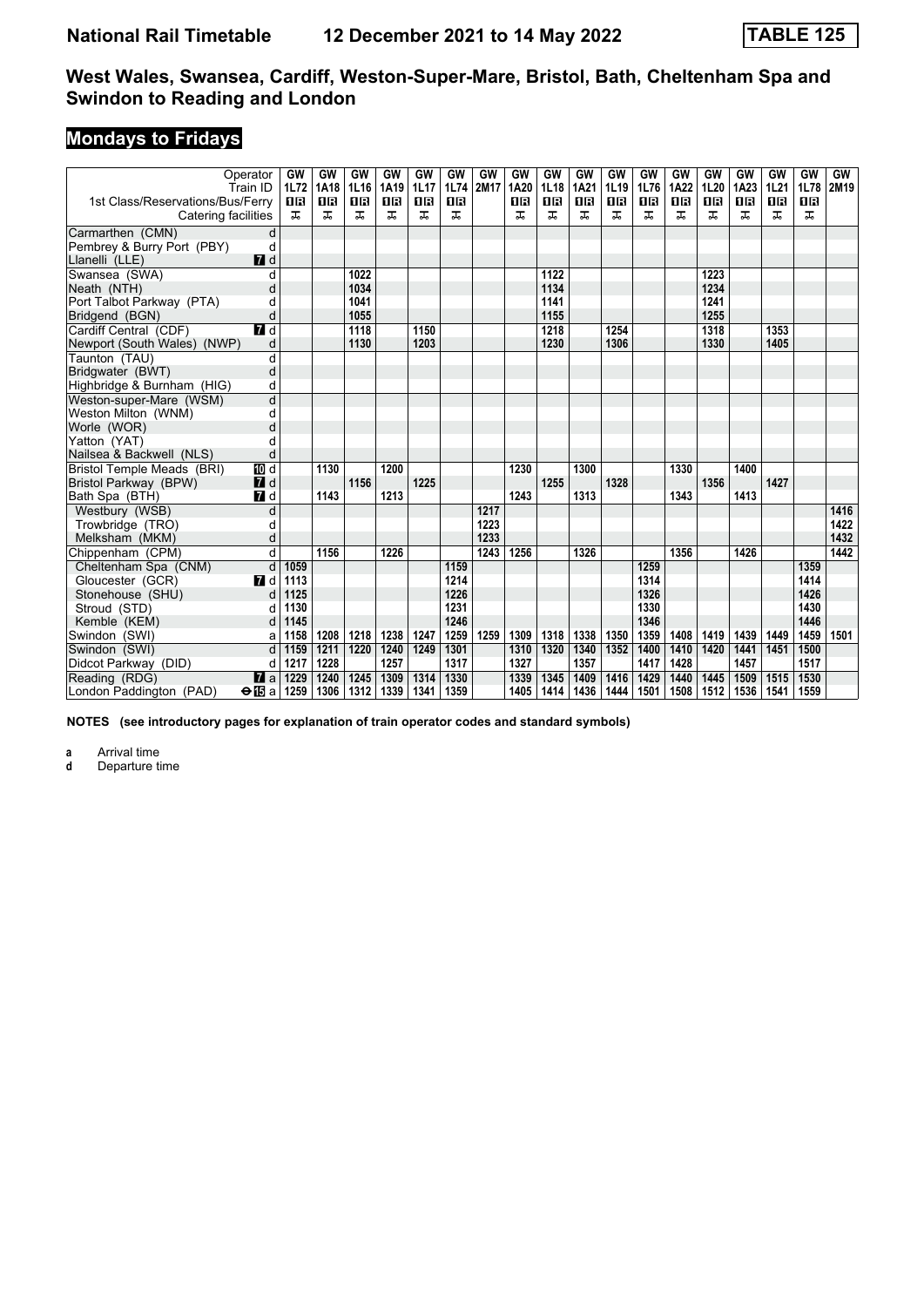# **Mondays to Fridays**

|                                  | Operator<br>Train ID | GW<br>1A24 | GW<br>1L22   | GW<br>1A25 | GW<br>1L23 | <b>GW</b><br>1L80 | <b>GW</b><br>1A26 | GW<br>1L24 | GW<br>1A27 | GW<br>1L25 | GW<br>1L82 | GW<br>2M21 | GW<br>1A28 | GW<br>1L26 | GW<br>1A29 | GW<br>1L27 | GW<br>1L84 | GW<br>1A30 | GW<br>1L28 |
|----------------------------------|----------------------|------------|--------------|------------|------------|-------------------|-------------------|------------|------------|------------|------------|------------|------------|------------|------------|------------|------------|------------|------------|
| Days of operation/Notes          |                      |            |              |            |            | Е                 |                   |            |            |            |            |            |            |            |            |            |            | F          |            |
| 1st Class/Reservations/Bus/Ferry |                      | 1 R        | 1 R          | 1 R        | 1R         | 1R                | 1R                | 0 R        | 0 B        | 16         | 0 B        |            | 0 B        | 1 R        | 1 R        | 1 R        | 0 B        | 1 <b>B</b> | 0 B        |
| Catering facilities              |                      | ㅈ          | $\mathsf{x}$ | ㅈ          | ᅚ          | ㅈ                 | ㅈ                 | ㅈ          | ㅈ          | ㅈ          | ᅚ          |            | ᅚ          | ᠼ          | ᅚ          | ᅚ          | ᅚ          | ㅈ          | ㅈ          |
| Carmarthen (CMN)                 | d                    |            |              |            |            |                   |                   |            |            |            |            |            |            |            |            |            |            |            |            |
| Pembrey & Burry Port (PBY)       | d                    |            |              |            |            |                   |                   |            |            |            |            |            |            |            |            |            |            |            |            |
| Llanelli (LLE)                   | $\blacksquare$       |            |              |            |            |                   |                   |            |            |            |            |            |            |            |            |            |            |            |            |
| Swansea (SWA)                    | d                    |            | 1322         |            |            |                   |                   | 1422       |            |            |            |            |            | 1522       |            |            |            |            | 1623       |
| Neath (NTH)                      | d                    |            | 1334         |            |            |                   |                   | 1433       |            |            |            |            |            | 1534       |            |            |            |            | 1634       |
| Port Talbot Parkway (PTA)        | d                    |            | 1341         |            |            |                   |                   | 1440       |            |            |            |            |            | 1541       |            |            |            |            | 1641       |
| Bridgend (BGN)                   | d                    |            | 1355         |            |            |                   |                   | 1453       |            |            |            |            |            | 1555       |            |            |            |            | 1655       |
| Cardiff Central (CDF)            | $\overline{d}$ d     |            | 1418         |            | 1454       |                   |                   | 1518       |            | 1554       |            |            |            | 1618       |            | 1654       |            |            | 1720       |
| Newport (South Wales) (NWP)      | d                    |            | 1430         |            | 1506       |                   |                   | 1530       |            | 1606       |            |            |            | 1630       |            | 1707       |            |            | 1735       |
| Taunton (TAU)                    | d                    |            |              |            |            |                   |                   |            |            |            |            |            |            |            |            |            |            |            |            |
| Bridgwater (BWT)                 | d                    |            |              |            |            |                   |                   |            |            |            |            |            |            |            |            |            |            |            |            |
| Highbridge & Burnham (HIG)       | d                    |            |              |            |            |                   |                   |            |            |            |            |            |            |            |            |            |            |            |            |
| Weston-super-Mare (WSM)          | d                    |            |              |            |            |                   |                   |            |            |            |            |            |            |            |            |            |            |            |            |
| Weston Milton (WNM)              | d                    |            |              |            |            |                   |                   |            |            |            |            |            |            |            |            |            |            |            |            |
| Worle (WOR)                      | d                    |            |              |            |            |                   |                   |            |            |            |            |            |            |            |            |            |            |            |            |
| Yatton (YAT)                     | d                    |            |              |            |            |                   |                   |            |            |            |            |            |            |            |            |            |            |            |            |
| Nailsea & Backwell (NLS)         | d                    |            |              |            |            |                   |                   |            |            |            |            |            |            |            |            |            |            |            |            |
| Bristol Temple Meads (BRI)       | [[] d                | 1430       |              | 1500       |            |                   | 1530              |            | 1600       |            |            |            | 1630       |            | 1700       |            |            | 1729       |            |
| Bristol Parkway (BPW)            | $\blacksquare$       |            | 1451         |            | 1527       |                   |                   | 1556       |            | 1627       |            |            |            | 1653       |            | 1729       |            |            | 1756       |
| Bath Spa (BTH)                   | 7d                   | 1443       |              | 1513       |            |                   | 1543              |            | 1614       |            |            |            | 1643       |            | 1713       |            |            | 1745       |            |
| Westbury (WSB)                   | d                    |            |              |            |            |                   |                   |            |            |            |            | 1625       |            |            |            |            |            |            |            |
| Trowbridge (TRO)                 | d                    |            |              |            |            |                   |                   |            |            |            |            | 1631       |            |            |            |            |            |            |            |
| Melksham (MKM)                   | d                    |            |              |            |            |                   |                   |            |            |            |            | 1641       |            |            |            |            |            |            |            |
| Chippenham (CPM)                 | d                    | 1456       |              | 1526       |            |                   | 1556              |            | 1626       |            |            | 1651       | 1657       |            | 1726       |            |            | 1757       |            |
| Cheltenham Spa (CNM)             | d                    |            |              |            |            | 1459              |                   |            |            |            | 1559       |            |            |            |            |            | 1659       |            |            |
| Gloucester (GCR)                 | 7d                   |            |              |            |            | 1513              |                   |            |            |            | 1613       |            |            |            |            |            | 1714       |            |            |
| Stonehouse (SHU)                 | d                    |            |              |            |            | 1526              |                   |            |            |            | 1625       |            |            |            |            |            | 1726       |            |            |
| Stroud (STD)                     | d                    |            |              |            |            | 1530              |                   |            |            |            | 1630       |            |            |            |            |            | 1730       |            |            |
| Kemble (KEM)                     | d                    |            |              |            |            | 1546              |                   |            |            |            | 1645       |            |            |            |            |            | 1746       |            |            |
| Swindon (SWI)                    | a                    | 1509       | 1514         | 1538       | 1550       | 1559              | 1609              | 1618       | 1639       | 1650       | 1658       | 1708       | 1712       | 1716       | 1739       | 1751       | 1759       | 1810       | 1819       |
| Swindon (SWI)                    | d                    | 1510       | 1517         | 1540       | 1551       | 1600              | 1610              | 1620       | 1640       | 1651       | 1701       |            | 1713       | 1718       | 1741       | 1753       | 1800       | 1811       | 1820       |
| Didcot Parkway (DID)             | d                    | 1527       |              | 1557       |            | 1617              | 1627              |            | 1657       |            | 1717       |            |            |            | 1757       |            | 1817       | 1828       |            |
| Reading (RDG)                    | $\mathbf{z}$ a       | 1539       | 1544         | 1609       | 1616       | 1629              | 1639              | 1645       | 1709       | 1717       | 1729       |            | 1738       | 1743       | 1809       | 1817       | 1830       | 1840       | 1847       |
| London Paddington (PAD)          | <b>⊖ T</b> al        | 1607       | 1609         | 1639       | 1641       | 1659              | 1708              | 1714       | 1738       | 1742       | 1801       |            | 1805       | 1809       | 1838       | 1844       | 1901       | 1909       | 1914       |

**NOTES (see introductory pages for explanation of train operator codes and standard symbols)**

**a** Arrival time<br>**d** Departure t **d** Departure time

**E** Also calls at Maidenhead 1641<br>**F** Also calls at Keynsham 1736

Also calls at Keynsham 1736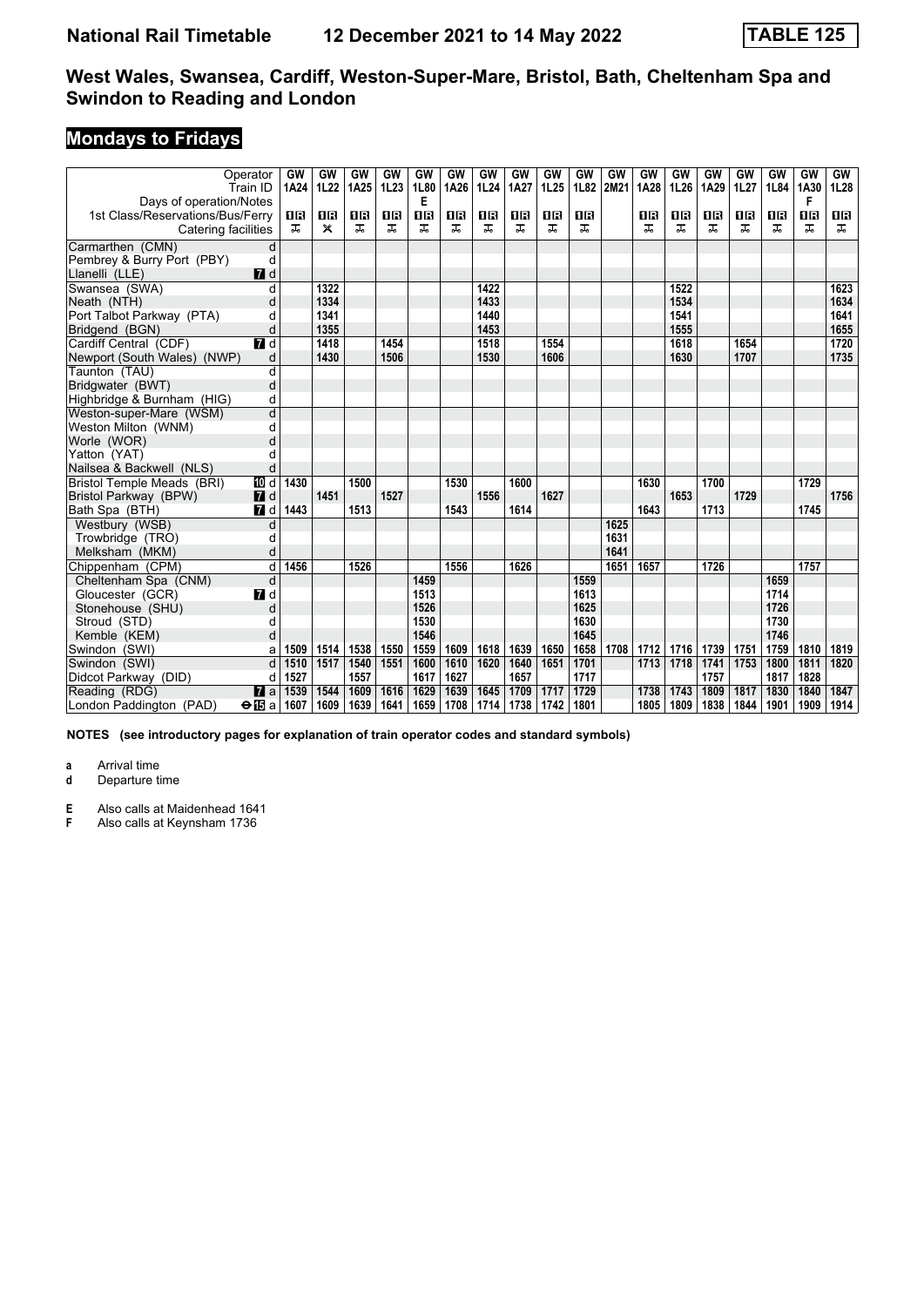# **Mondays to Fridays**

|                                  | Operator<br>Train ID    | GW<br>2B90 | GW<br>1A31 | <b>GW</b><br>1L29 | GW<br>1L86 | GW<br>1A32 | GW<br>1L30 | GW<br>2M23 | GW<br>1A33 | GW<br>1L88 | GW<br>1L32 | GW<br>1A35 | GW<br>2G91 | GW<br>1L90 | GW<br>1L34 | GW<br>1A37 | GW<br>1L92 | GW<br>1L36 | GW<br>1A39 |
|----------------------------------|-------------------------|------------|------------|-------------------|------------|------------|------------|------------|------------|------------|------------|------------|------------|------------|------------|------------|------------|------------|------------|
| Days of operation/Notes          |                         | G          |            |                   |            |            |            |            |            |            |            |            |            |            |            | н          |            |            | A          |
| 1st Class/Reservations/Bus/Ferry |                         |            | ΩB         | 1 R               | 1 R        | 16         | 0 B        |            | OR         | 16         | 0 B        | 0 B        |            | 1 R        | 16         | 16         | 0 B        | 0 B        | 0 B        |
| Catering facilities              |                         |            | ᠼ          | ᠼ                 | ᠼ          | ᠼ          | ᠼ          |            | ᅚ          | ᅚ          | ᅚ          | ᅚ          |            | ᠼ          | ᠼ          | ᅚ          | ᅚ          | ᠼ          | ᠼ          |
| Carmarthen (CMN)                 | d                       |            |            |                   |            |            |            |            |            |            |            |            |            |            |            |            |            |            |            |
| Pembrey & Burry Port (PBY)       | d                       |            |            |                   |            |            |            |            |            |            |            |            |            |            |            |            |            |            |            |
| Llanelli (LLE)                   | $\blacksquare$          |            |            |                   |            |            |            |            |            |            |            |            |            |            |            |            |            |            |            |
| Swansea (SWA)                    | d                       |            |            |                   |            |            | 1722       |            |            |            | 1822       |            |            |            | 1922       |            |            | 2022       |            |
| Neath (NTH)                      | d                       |            |            |                   |            |            | 1734       |            |            |            | 1834       |            |            |            | 1934       |            |            | 2034       |            |
| Port Talbot Parkway (PTA)        | d                       |            |            |                   |            |            | 1741       |            |            |            | 1841       |            |            |            | 1941       |            |            | 2041       |            |
| Bridgend (BGN)                   | d                       |            |            |                   |            |            | 1756       |            |            |            | 1855       |            |            |            | 1955       |            |            | 2055       |            |
| Cardiff Central (CDF)            | $\overline{r}$ d        |            |            | 1754              |            |            | 1819       |            |            |            | 1918       |            |            |            | 2021       |            |            | 2120       |            |
| Newport (South Wales) (NWP)      | d                       |            |            | 1806              |            |            | 1830       |            |            |            | 1931       |            |            |            | 2033       |            |            | 2133       |            |
| Taunton (TAU)                    | d                       |            |            |                   |            |            |            |            |            |            |            |            |            |            |            | 2003       |            |            | 2117       |
| Bridgwater (BWT)                 | d                       |            |            |                   |            |            |            |            |            |            |            |            |            |            |            | 2014       |            |            |            |
| Highbridge & Burnham (HIG)       | d                       |            |            |                   |            |            |            |            |            |            |            |            |            |            |            |            |            |            |            |
| Weston-super-Mare (WSM)          | d                       |            | 1728       |                   |            |            |            |            | 1829       |            |            |            |            |            |            | 2029       |            |            |            |
| Weston Milton (WNM)              | d                       |            |            |                   |            |            |            |            |            |            |            |            |            |            |            |            |            |            |            |
| Worle (WOR)                      | d                       |            | 1734       |                   |            |            |            |            | 1835       |            |            |            |            |            |            | 2035       |            |            |            |
| Yatton (YAT)                     | d                       |            | 1740       |                   |            |            |            |            | 1841       |            |            |            |            |            |            | 2041       |            |            |            |
| Nailsea & Backwell (NLS)         | d                       |            | 1746       |                   |            |            |            |            | 1847       |            |            |            |            |            |            | 2047       |            |            |            |
| Bristol Temple Meads (BRI)       | <b>TO</b> d             |            | 1800       |                   |            | 1830       |            |            | 1900       |            |            | 2000       |            |            |            | 2100       |            |            | 2200       |
| Bristol Parkway (BPW)            | <b>7</b> d              |            |            | 1827              |            |            | 1852       |            |            |            | 1955       |            |            |            | 2055       |            |            | 2155       |            |
| Bath Spa (BTH)                   | $\blacksquare$          |            | 1813       |                   |            | 1843       |            |            | 1913       |            |            | 2013       |            |            |            | 2113       |            |            | 2214       |
| Westbury (WSB)                   | d                       |            |            |                   |            |            |            | 1834       |            |            |            |            | 2006       |            |            |            |            |            |            |
| Trowbridge (TRO)                 | d                       |            |            |                   |            |            |            | 1840       |            |            |            |            | 2012       |            |            |            |            |            |            |
| Melksham (MKM)                   | d                       |            |            |                   |            |            |            | 1850       |            |            |            |            | 2022       |            |            |            |            |            |            |
| Chippenham (CPM)                 | d                       |            | 1826       |                   |            | 1856       |            | 1904       | 1926       |            |            | 2026       | 2032       |            |            | 2125       |            |            | 2227       |
| Cheltenham Spa (CNM)             | d                       |            |            |                   | 1759       |            |            |            |            | 1859       |            |            |            | 1959       |            |            | 2100       |            |            |
| Gloucester (GCR)                 | $\blacksquare$          | 1750       |            |                   | 1814       |            |            |            |            | 1913       |            |            |            | 2017       |            |            | 2117       |            |            |
| Stonehouse (SHU)                 | d                       | 1802       |            |                   | 1826       |            |            |            |            | 1926       |            |            |            | 2029       |            |            | 2128       |            |            |
| Stroud (STD)                     | d                       | 1807       |            |                   | 1831       |            |            |            |            | 1931       |            |            |            | 2034       |            |            | 2133       |            |            |
| Kemble (KEM)                     | d                       | 1820       |            |                   | 1846       |            |            |            |            | 1946       |            |            |            | 2050       |            |            | 2148       |            |            |
| Swindon (SWI)                    | a                       | 1834       | 1838       | 1850              | 1859       | 1909       | 1916       | 1921       | 1938       | 1959       | 2018       | 2038       | 2050       | 2103       | 2117       | 2138       | 2201       | 2217       | 2239       |
| Swindon (SWI)                    | d                       |            | 1840       | 1851              | 1902       | 1910       | 1917       |            | 1940       | 2003       | 2020       | 2040       |            | 2104       | 2119       | 2139       | 2203       | 2219       | 2241       |
| Didcot Parkway (DID)             | d                       |            | 1858       |                   | 1919       | 1927       | 1934       |            | 1958       | 2020       |            | 2057       |            | 2121       |            | 2156       | 2220       |            | 2259       |
| Reading (RDG)                    | $\overline{a}$          |            | 1910       | 1916              | 1931       | 1939       | 1946       |            | 2010       | 2032       | 2044       | 2109       |            | 2133       | 2144       | 2208       | 2232       | 2243       | 2310       |
| London Paddington (PAD)          | $\Theta$ $\mathbf{E}$ a |            | 1939       | 1944              | 1959       | 2008       | 2014       |            | 2036       | 2101       |            | 2110 2134c |            | 2207       | 2209e      | 2236       | 2300       | 2309       | 2356       |

**NOTES (see introductory pages for explanation of train operator codes and standard symbols)**

**a** Arrival time<br>**d** Departure t

**d** Departure time

c 3 minutes later on Fridays

e 5 minutes later on Fridays

**A** From Penzance, see table 135<br>**G** To Warminster, see table 133

**G** To Warminster, see table 133

**H** From Exeter St Davids, see table 134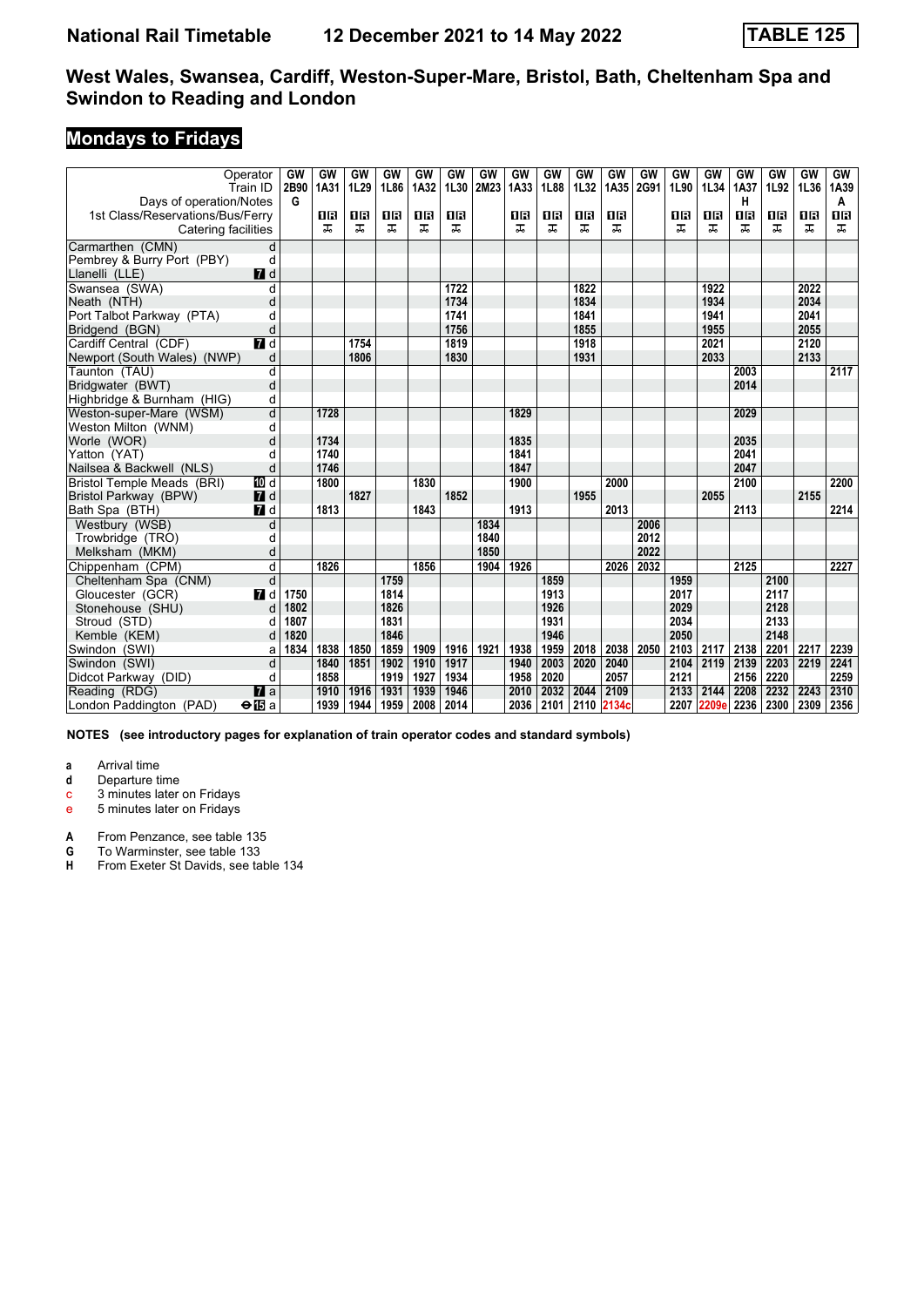# **Mondays to Fridays**

|                             | Operator<br>Train ID | <b>GW</b><br>2B92 |
|-----------------------------|----------------------|-------------------|
| Carmarthen (CMN)            | d                    |                   |
| Pembrey & Burry Port (PBY)  | d                    |                   |
| Llanelli (LLE)              | $\blacksquare$ d     |                   |
| Swansea (SWA)               | q                    |                   |
| Neath (NTH)                 | d                    |                   |
| Port Talbot Parkway (PTA)   | d                    |                   |
| Bridgend (BGN)              | d                    |                   |
| Cardiff Central (CDF)       | $\blacksquare$ d     |                   |
| Newport (South Wales) (NWP) | d                    |                   |
| Taunton (TAU)               | d                    |                   |
| Bridgwater (BWT)            | d                    |                   |
| Highbridge & Burnham (HIG)  | d                    |                   |
| Weston-super-Mare (WSM)     | d                    |                   |
| Weston Milton (WNM)         | d                    |                   |
| Worle (WOR)                 | d                    |                   |
| Yatton (YAT)                | d                    |                   |
| Nailsea & Backwell (NLS)    | d                    |                   |
| Bristol Temple Meads (BRI)  | 10 d                 |                   |
| Bristol Parkway (BPW)       | 7d                   |                   |
| Bath Spa (BTH)              | $\blacksquare$ d     |                   |
| Westbury (WSB)              | d                    |                   |
| Trowbridge (TRO)            | d                    |                   |
| Melksham (MKM)              | d                    |                   |
| Chippenham (CPM)            | d                    |                   |
| Cheltenham Spa (CNM)        | $\mathsf{d}$         | 2216              |
| Gloucester (GCR)            |                      | 77 d i 2228       |
| Stonehouse (SHU)            |                      | d   2239          |
| Stroud (STD)                |                      | d 2244            |
| Kemble (KEM)                |                      | $d$   2258        |
| Swindon (SWI)               | a۱                   | 2312              |
| Swindon (SWI)               | d                    |                   |
| Didcot Parkway (DID)        | d                    |                   |
| Reading (RDG)               | 7<br>a               |                   |
| London Paddington (PAD)     | ⊖l⊠a                 |                   |

**NOTES (see introductory pages for explanation of train operator codes and standard symbols)**

**a** Arrival time<br>**d** Departure time

**d** Departure time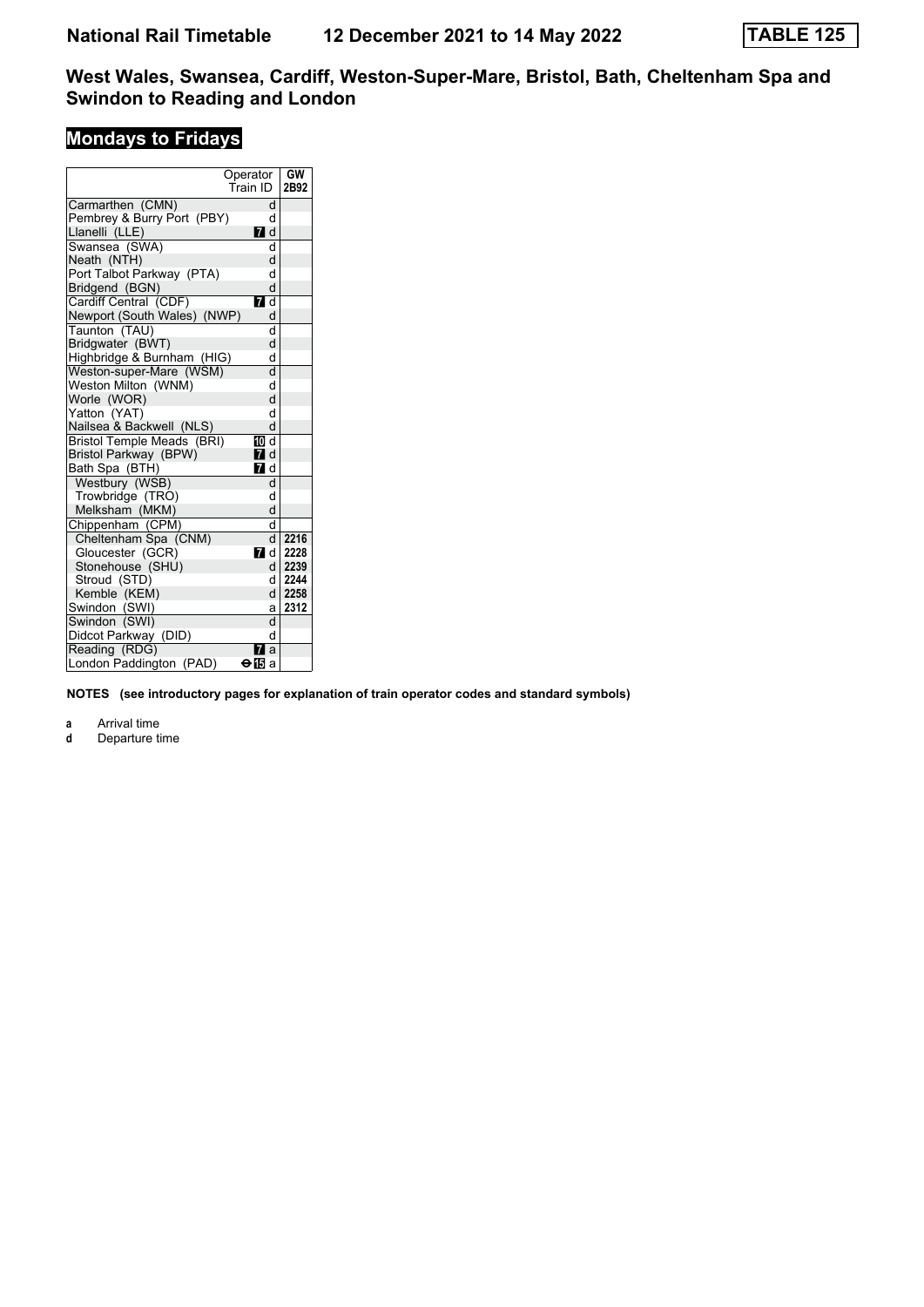## **Saturdays**

| 1st Class/Reservations/Bus/Ferry | Operator<br>Train ID    | GW<br>1A01<br><b>08</b> | GW<br>1L01<br><b>08</b> | GW<br>1A03<br><b>08</b> | GW<br>2B62 | GW<br>9A63<br>в | GW<br>1A04<br>0 B | <b>GW</b><br>1L04<br><b>08</b> | <b>GW</b><br>1A06<br>08 | GW<br>1L05<br><b>08</b> | GW<br>1L64<br>16 | GW<br>1A07<br><b>OB</b> | GW<br>1L08<br><b>0B</b> | GW<br>2M11 | GW<br>1A10<br>18 | GW<br>1L09<br>18 | GW<br>1L66<br><b>0B</b> | GW<br>1A12<br><b>08</b> | GW<br>1L10<br><b>08</b> |
|----------------------------------|-------------------------|-------------------------|-------------------------|-------------------------|------------|-----------------|-------------------|--------------------------------|-------------------------|-------------------------|------------------|-------------------------|-------------------------|------------|------------------|------------------|-------------------------|-------------------------|-------------------------|
| Catering facilities              |                         | ㅈ                       | ᠼ                       | ᠼ                       |            |                 | ᠼ                 | ᠼ                              | 굾                       | ㅈ                       | ㅈ                | ᠼ                       | ᅚ                       |            | ᅚ                | ᅚ                | ᅚ                       | ᠼ                       | ᠼ                       |
| Carmarthen (CMN)                 | d                       |                         |                         |                         |            |                 |                   |                                |                         |                         |                  |                         |                         |            |                  |                  |                         |                         |                         |
| Pembrey & Burry Port (PBY)       | d                       |                         |                         |                         |            |                 |                   |                                |                         |                         |                  |                         |                         |            |                  |                  |                         |                         |                         |
| Llanelli (LLE)                   | $\blacksquare$ d        |                         |                         |                         |            |                 |                   |                                |                         |                         |                  |                         |                         |            |                  |                  |                         |                         |                         |
| Swansea (SWA)                    | d                       |                         | 0356                    |                         |            |                 |                   | 0522                           |                         | 0552                    |                  |                         | 0622                    |            |                  | 0643             |                         |                         | 0724                    |
| Neath (NTH)                      | d                       |                         | 0408                    |                         |            |                 |                   | 0534                           |                         | 0604                    |                  |                         | 0634                    |            |                  | 0655             |                         |                         | 0736                    |
| Port Talbot Parkway (PTA)        | d                       |                         | 0415                    |                         |            |                 |                   | 0541                           |                         | 0611                    |                  |                         | 0641                    |            |                  | 0703             |                         |                         | 0744                    |
| Bridgend (BGN)                   | d                       |                         | 0429                    |                         |            |                 |                   | 0555                           |                         | 0625                    |                  |                         | 0655                    |            |                  | 0716             |                         |                         | 0759                    |
| Cardiff Central (CDF)            | $\blacksquare$ d        |                         | 0514                    |                         |            |                 |                   | 0620                           |                         | 0648                    |                  |                         | 0718                    |            |                  | 0741             |                         |                         | 0821                    |
| Newport (South Wales) (NWP)      | d                       |                         | 0526                    |                         |            |                 |                   | 0632                           |                         | 0700                    |                  |                         | 0732                    |            |                  | 0755             |                         |                         | 0834                    |
| Taunton (TAU)                    | d                       |                         |                         |                         |            |                 |                   |                                |                         |                         |                  |                         |                         |            | 0657             |                  |                         |                         |                         |
| Bridgwater (BWT)                 | d                       |                         |                         |                         |            |                 |                   |                                |                         |                         |                  |                         |                         |            | 0707             |                  |                         |                         |                         |
| Highbridge & Burnham (HIG)       | d                       |                         |                         |                         |            |                 |                   |                                |                         |                         |                  |                         |                         |            | 0715             |                  |                         |                         |                         |
| Weston-super-Mare (WSM)          | d                       |                         |                         |                         |            |                 |                   |                                | 0620                    |                         |                  |                         |                         |            | 0727             |                  |                         |                         |                         |
| Weston Milton (WNM)              | d                       |                         |                         |                         |            |                 |                   |                                |                         |                         |                  |                         |                         |            |                  |                  |                         |                         |                         |
| Worle (WOR)                      | d                       |                         |                         |                         |            |                 |                   |                                | 0626                    |                         |                  |                         |                         |            | 0733             |                  |                         |                         |                         |
| Yatton (YAT)                     | d                       |                         |                         |                         |            |                 |                   |                                | 0632                    |                         |                  |                         |                         |            | 0739             |                  |                         |                         |                         |
| Nailsea & Backwell (NLS)         | d                       |                         |                         |                         |            |                 |                   |                                | 0638                    |                         |                  |                         |                         |            | 0745             |                  |                         |                         |                         |
| Bristol Temple Meads (BRI)       | TO d                    | 0530                    |                         | 0600                    |            |                 | 0630              |                                | 0700                    |                         |                  | 0730                    |                         |            | 0800             |                  |                         | 0830                    |                         |
| Bristol Parkway (BPW)            | 7d                      |                         | 0555                    |                         |            |                 |                   | 0656                           |                         | 0722                    |                  |                         | 0756                    |            |                  | 0821             |                         |                         | 0856                    |
| Bath Spa (BTH)                   | $\blacksquare$          | 0543                    |                         | 0613                    |            |                 | 0643              |                                | 0713                    |                         |                  | 0744                    |                         |            | 0813             |                  |                         | 0843                    |                         |
| Westbury (WSB)                   | d                       |                         |                         |                         |            |                 |                   |                                |                         |                         |                  |                         |                         | 0744       |                  |                  |                         |                         |                         |
| Trowbridge (TRO)                 | d                       |                         |                         |                         |            |                 |                   |                                |                         |                         |                  |                         |                         | 0750       |                  |                  |                         |                         |                         |
| Melksham (MKM)                   | d                       |                         |                         |                         |            |                 |                   |                                |                         |                         |                  |                         |                         | 0800       |                  |                  |                         |                         |                         |
| Chippenham (CPM)                 | $\overline{\mathsf{d}}$ | 0556                    |                         | 0626                    |            |                 | 0656              |                                | 0726                    |                         |                  | 0757                    |                         | 0810       | 0826             |                  |                         | 0856                    |                         |
| Cheltenham Spa (CNM)             | d                       |                         |                         |                         | 0550       |                 |                   |                                |                         |                         | 0649             |                         |                         |            |                  |                  | 0759                    |                         |                         |
| Gloucester (GCR)                 | <b>7</b> d              |                         |                         |                         | 0605       |                 |                   |                                |                         |                         | 0711             |                         |                         |            |                  |                  | 0815                    |                         |                         |
| Stonehouse (SHU)                 | d                       |                         |                         |                         | 0617       |                 |                   |                                |                         |                         | 0725             |                         |                         |            |                  |                  | 0829                    |                         |                         |
| Stroud (STD)                     | d                       |                         |                         |                         | 0623       |                 |                   |                                |                         |                         | 0731             |                         |                         |            |                  |                  | 0834                    |                         |                         |
| Kemble (KEM)                     | d                       |                         |                         |                         | 0636       |                 |                   |                                |                         |                         | 0746             |                         |                         |            |                  |                  | 0850                    |                         |                         |
| Swindon (SWI)                    | a                       | 0608                    | 0617                    | 0638                    | 0650       |                 | 0708              | 0718                           | 0738                    | 0744                    | 0759             | 0810                    | 0819                    | 0826       | 0839             | 0843             | 0903                    | 0910                    | 0918                    |
| Swindon (SWI)                    | d                       | 0611                    | 0619                    | 0641                    |            | 0700            | 0711              | 0720                           | 0741                    | 0747                    | 0801             | 0811                    | 0821                    |            | 0841             | 0846             | 0904                    | 0912                    | 0921                    |
| Didcot Parkway (DID)             | d                       | 0628                    | 0635                    | 0658                    |            | 0719            | 0727              |                                | 0756                    | 0803                    | 0817             | 0827                    |                         |            | 0857             | 0903             | 0920                    | 0927                    |                         |
| Reading (RDG)                    | $\mathbf{z}$ a          | 0641                    | 0648                    | 0711                    |            | 0733            | 0740              | 0745                           | 0810                    | 0816                    | 0830             | 0841                    | 0846                    |            | 0910             | 0916             | 0934                    | 0941                    | 0946                    |
| London Paddington (PAD)          | $\Theta$ is a   0707    |                         | 0714                    | 0737                    |            | 0758            | 0806              | 0812                           | 0837                    | 0841                    | 0859             | 0908                    | 0912                    |            | 0936             | 0942             | 0959                    | 1006                    | 1012                    |

**NOTES (see introductory pages for explanation of train operator codes and standard symbols)**

**a** Arrival time<br>**d** Departure ti

**d** Departure time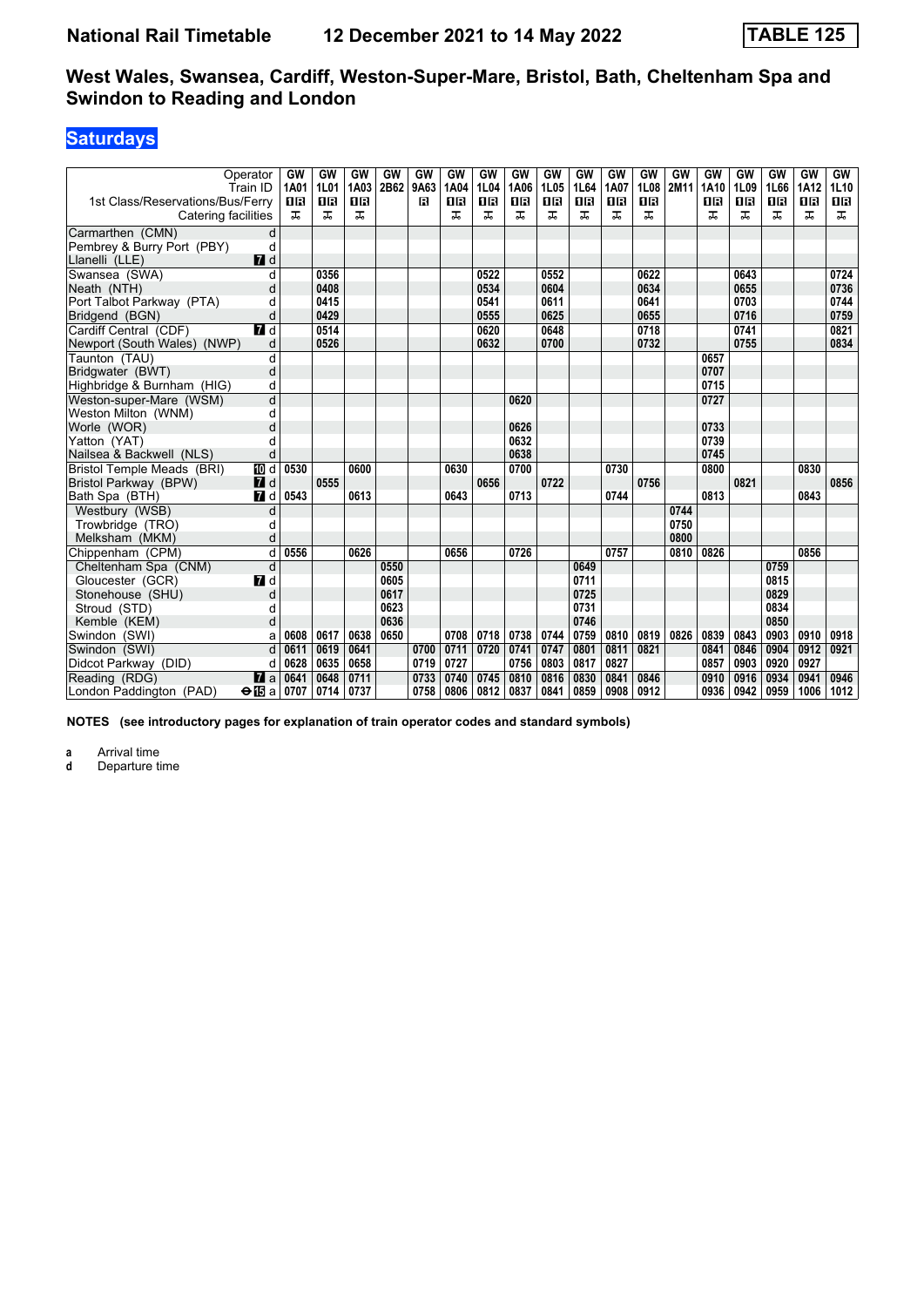# **Saturdays**

| Days of operation/Notes                                 | Operator<br>Train ID | GW<br>2M13 | GW<br>1A13<br>в | GW<br><b>1L11</b> | GW<br>2B68 | GW<br>1A14 | GW<br><b>1L12</b><br>c | GW<br>1A15 | GW<br>2M15 | GW<br>9L13 | <b>GW</b><br>1L70 | <b>GW</b><br>1A16 | GW<br><b>1L14</b> | GW<br>1A17 | GW<br>1L72 | GW<br>1A18 | GW<br>1L16 | <b>GW</b><br>1A19 | GW<br>2M17 |
|---------------------------------------------------------|----------------------|------------|-----------------|-------------------|------------|------------|------------------------|------------|------------|------------|-------------------|-------------------|-------------------|------------|------------|------------|------------|-------------------|------------|
| 1st Class/Reservations/Bus/Ferry<br>Catering facilities |                      |            | 1B<br>ᠼ         | 1R<br>ᅚ           |            | ΠR<br>ᠼ    | $\overline{1}$<br>ᠼ    | 08<br>ᅚ    |            | в          | 0 B<br>ᠼ          | 1R<br>ᠼ           | 0 B<br>ᠼ          | 1R<br>ᠼ    | 1R<br>ᠼ    | 1R<br>ᅚ    | 0 B<br>ᅚ   | 1 <b>B</b><br>ᅚ   |            |
| Carmarthen (CMN)                                        | d                    |            |                 |                   |            |            | 0724                   |            |            |            |                   |                   |                   |            |            |            |            |                   |            |
| Pembrey & Burry Port (PBY)                              | d                    |            |                 |                   |            |            | 0750                   |            |            |            |                   |                   |                   |            |            |            |            |                   |            |
| Llanelli (LLE)                                          | $I$ d                |            |                 |                   |            |            | 0757                   |            |            |            |                   |                   |                   |            |            |            |            |                   |            |
| Swansea (SWA)                                           | d                    |            |                 | 0741              |            |            | 0822                   |            |            |            |                   |                   | 0923              |            |            |            | 1022       |                   |            |
| Neath (NTH)                                             | d                    |            |                 | 0753              |            |            | 0834                   |            |            |            |                   |                   | 0935              |            |            |            | 1034       |                   |            |
| Port Talbot Parkway (PTA)                               | d                    |            |                 | 0800              |            |            | 0841                   |            |            |            |                   |                   | 0942              |            |            |            | 1041       |                   |            |
| Bridgend (BGN)                                          | d                    |            |                 | 0815              |            |            | 0855                   |            |            |            |                   |                   | 0956              |            |            |            | 1055       |                   |            |
| Cardiff Central (CDF)                                   | <b>7</b> d           |            |                 | 0841              |            |            | 0919                   |            |            |            |                   |                   | 1019              |            |            |            | 1119       |                   |            |
| Newport (South Wales) (NWP)                             | d                    |            |                 | 0855              |            |            | 0932                   |            |            |            |                   |                   | 1032              |            |            |            | 1132       |                   |            |
| Taunton (TAU)                                           | d                    |            | 0758            |                   |            |            |                        |            |            |            |                   |                   |                   |            |            |            |            |                   |            |
| Bridgwater (BWT)                                        | d                    |            | 0808            |                   |            |            |                        |            |            |            |                   |                   |                   |            |            |            |            |                   |            |
| Highbridge & Burnham (HIG)                              | d                    |            | 0815            |                   |            |            |                        |            |            |            |                   |                   |                   |            |            |            |            |                   |            |
| Weston-super-Mare (WSM)                                 | d                    |            | 0827            |                   |            |            |                        |            |            |            |                   |                   |                   |            |            |            |            |                   |            |
| Weston Milton (WNM)                                     | d                    |            |                 |                   |            |            |                        |            |            |            |                   |                   |                   |            |            |            |            |                   |            |
| Worle (WOR)                                             | d                    |            | 0833            |                   |            |            |                        |            |            |            |                   |                   |                   |            |            |            |            |                   |            |
| Yatton (YAT)                                            | d                    |            | 0839            |                   |            |            |                        |            |            |            |                   |                   |                   |            |            |            |            |                   |            |
| Nailsea & Backwell (NLS)                                | d                    |            | 0845            |                   |            |            |                        |            |            |            |                   |                   |                   |            |            |            |            |                   |            |
| <b>Bristol Temple Meads (BRI)</b>                       | TO d                 |            | 0900            |                   |            | 0930       |                        | 1000       |            |            |                   | 1030              |                   | 1100       |            | 1130       |            | 1200              |            |
| Bristol Parkway (BPW)                                   | $I$ d                |            |                 | 0919              |            |            | 0956                   |            |            | 1030       |                   |                   | 1056              |            |            |            | 1156       |                   |            |
| Bath Spa (BTH)                                          | 7 d                  |            | 0913            |                   |            | 0944       |                        | 1014       |            |            |                   | 1043              |                   | 1113       |            | 1143       |            | 1213              |            |
| Westbury (WSB)                                          | d                    | 0834       |                 |                   |            |            |                        |            | 1007       |            |                   |                   |                   |            |            |            |            |                   | 1205       |
| Trowbridge (TRO)                                        | d                    | 0840       |                 |                   |            |            |                        |            | 1013       |            |                   |                   |                   |            |            |            |            |                   | 1211       |
| Melksham (MKM)                                          | d                    | 0850       |                 |                   |            |            |                        |            | 1023       |            |                   |                   |                   |            |            |            |            |                   | 1221       |
| Chippenham (CPM)                                        | d                    | 0905       | 0926            |                   |            | 0957       |                        | 1027       | 1033       |            |                   | 1056              |                   | 1126       |            | 1156       |            | 1226              | 1237       |
| Cheltenham Spa (CNM)                                    | d                    |            |                 |                   | 0859       |            |                        |            |            |            | 0959              |                   |                   |            | 1059       |            |            |                   |            |
| Gloucester (GCR)                                        | <b>7</b> d           |            |                 |                   | 0914       |            |                        |            |            |            | 1015              |                   |                   |            | 1116       |            |            |                   |            |
| Stonehouse (SHU)                                        | d                    |            |                 |                   | 0927       |            |                        |            |            |            | 1028              |                   |                   |            | 1129       |            |            |                   |            |
| Stroud (STD)                                            | d                    |            |                 |                   | 0933       |            |                        |            |            |            | 1034              |                   |                   |            | 1134       |            |            |                   |            |
| Kemble (KEM)                                            | d                    |            |                 |                   | 0947       |            |                        |            |            |            | 1049              |                   |                   |            | 1150       |            |            |                   |            |
| Swindon (SWI)                                           | a                    | 0923       | 0938            | 0943              | 1001       | 1009       | 1018                   | 1039       | 1049       | 1053       | 1102              | 1109              | 1119              | 1138       | 1203       | 1208       | 1219       | 1238              | 1255       |
| Swindon (SWI)                                           | d                    |            | 0941            | 0947              |            | 1011       | 1021                   | 1041       |            | 1055       | 1104              | 1111              | 1121              | 1141       | 1204       | 1211       | 1221       | 1241              |            |
| Didcot Parkway (DID)                                    | d                    |            | 0956            | 1004              |            | 1026       |                        | 1056       |            | 1114       | 1120              | 1126              |                   | 1156       | 1221       | 1226       |            | 1256              |            |
| Reading (RDG)                                           | $\mathbf{z}$ a       |            | 1010            | 1017              |            | 1040       | 1046                   | 1110       |            | 1128       | 1133              | 1140              | 1146              | 1210       | 1234       | 1240       | 1246       | 1310              |            |
| London Paddington (PAD)                                 | $\bigoplus$ a        |            | 1036            | 1041              |            | 1106       | 1111                   | 1137       |            | 1156       | 1159              | 1207              | 1211              | 1237       | 1259       | 1306       | 1314       | 1337              |            |

**NOTES (see introductory pages for explanation of train operator codes and standard symbols)**

**a** Arrival time<br>**d** Departure t **d** Departure time

**B** From Exeter St Davids, see table 134<br>**C** Also calls at Ferryside 0736 and Kidw

Also calls at Ferryside 0736 and Kidwelly 0743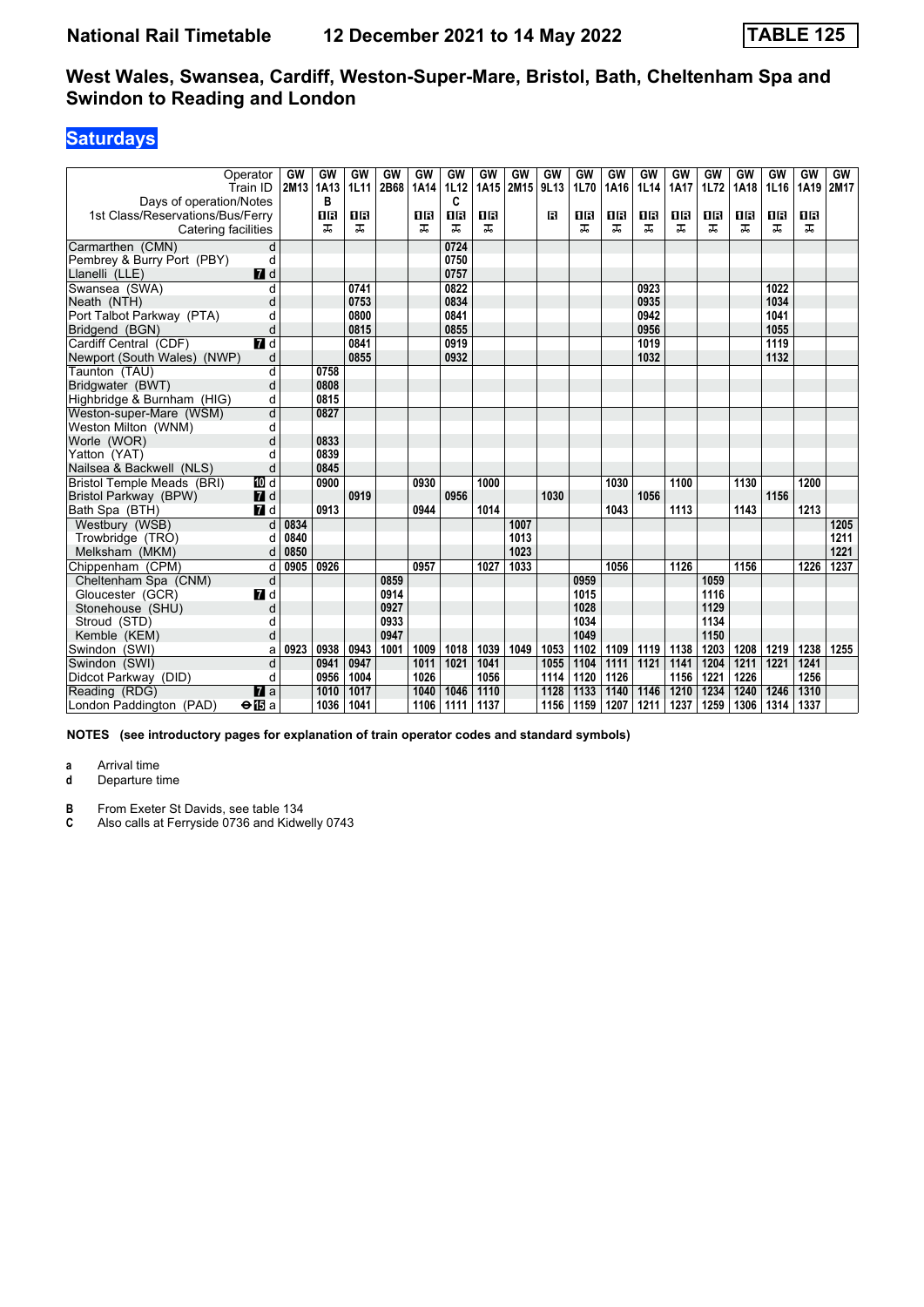# **Saturdays**

|                                                         | Operator<br>Train ID | GW<br>1L74     | GW<br>1A20     | GW<br><b>1L18</b> | GW<br>1A21     | GW<br>1L76     | GW<br>1A22     | <b>GW</b><br>1L20 | GW<br>1A23     | GW<br>2M19 | GW<br>1L78 | GW<br>1A24     | GW<br>1L22 | GW<br>1A25 | GW<br>9L23   | GW<br>2M20 | GW<br>2B80 | GW<br>1A26 | GW<br>1L24     |
|---------------------------------------------------------|----------------------|----------------|----------------|-------------------|----------------|----------------|----------------|-------------------|----------------|------------|------------|----------------|------------|------------|--------------|------------|------------|------------|----------------|
| 1st Class/Reservations/Bus/Ferry<br>Catering facilities |                      | <b>08</b><br>ㅈ | <b>08</b><br>ᅚ | <b>08</b><br>ᅚ    | <b>08</b><br>ᠼ | <b>08</b><br>ᠼ | <b>OB</b><br>ᠼ | <b>08</b><br>ᠼ    | <b>OB</b><br>굾 |            | 18<br>ㅈ    | <b>08</b><br>ᠼ | 0 B<br>ᅚ   | 08<br>ᠼ    | $\mathbf{B}$ |            |            | 0 B<br>풊   | <b>08</b><br>ᠼ |
| Carmarthen (CMN)                                        | d                    |                |                |                   |                |                |                |                   |                |            |            |                |            |            |              |            |            |            |                |
| Pembrey & Burry Port (PBY)                              | d                    |                |                |                   |                |                |                |                   |                |            |            |                |            |            |              |            |            |            |                |
| Llanelli (LLE)                                          | 7 d                  |                |                |                   |                |                |                |                   |                |            |            |                |            |            |              |            |            |            |                |
| Swansea (SWA)                                           | d                    |                |                | 1122              |                |                |                | 1222              |                |            |            |                | 1322       |            |              |            |            |            | 1423           |
| Neath (NTH)                                             | d                    |                |                | 1135              |                |                |                | 1234              |                |            |            |                | 1334       |            |              |            |            |            | 1435           |
| Port Talbot Parkway (PTA)                               | d                    |                |                | 1144              |                |                |                | 1241              |                |            |            |                | 1341       |            |              |            |            |            | 1442           |
| Bridgend (BGN)                                          | d                    |                |                | 1157              |                |                |                | 1255              |                |            |            |                | 1356       |            |              |            |            |            | 1456           |
| Cardiff Central (CDF)                                   | $\blacksquare$       |                |                | 1220              |                |                |                | 1318              |                |            |            |                | 1421       |            | 1441         |            |            |            | 1519           |
| Newport (South Wales) (NWP)                             | d                    |                |                | 1232              |                |                |                | 1332              |                |            |            |                | 1434       |            | 1455         |            |            |            | 1531           |
| Taunton (TAU)                                           | d                    |                | 1132           |                   |                |                |                |                   |                |            |            |                |            |            |              |            |            |            |                |
| Bridgwater (BWT)                                        | d                    |                | 1143           |                   |                |                |                |                   |                |            |            |                |            |            |              |            |            |            |                |
| Highbridge & Burnham (HIG)                              | d                    |                | 1150           |                   |                |                |                |                   |                |            |            |                |            |            |              |            |            |            |                |
| Weston-super-Mare (WSM)                                 | d                    |                | 1202           |                   |                |                | 1302           |                   |                |            |            | 1402           |            |            |              |            |            | 1501       |                |
| Weston Milton (WNM)                                     | d                    |                |                |                   |                |                |                |                   |                |            |            |                |            |            |              |            |            |            |                |
| Worle (WOR)                                             | d                    |                |                |                   |                |                |                |                   |                |            |            |                |            |            |              |            |            |            |                |
| Yatton (YAT)                                            | d                    |                | 1213           |                   |                |                |                |                   |                |            |            |                |            |            |              |            |            | 1512       |                |
| Nailsea & Backwell (NLS)                                | d                    |                |                |                   |                |                |                |                   |                |            |            |                |            |            |              |            |            |            |                |
| Bristol Temple Meads (BRI)                              | [[] d                |                | 1230           |                   | 1300           |                | 1330           |                   | 1400           |            |            | 1430           |            | 1500       |              |            |            | 1530       |                |
| Bristol Parkway (BPW)                                   | $\blacksquare$       |                |                | 1256              |                |                |                | 1356              |                |            |            |                | 1456       |            | 1517         |            |            |            | 1556           |
| Bath Spa (BTH)                                          | $\blacksquare$ d     |                | 1243           |                   | 1313           |                | 1343           |                   | 1413           |            |            | 1443           |            | 1513       |              |            |            | 1543       |                |
| Westbury (WSB)                                          | d                    |                |                |                   |                |                |                |                   |                | 1407       |            |                |            |            |              | 1505       |            |            |                |
| Trowbridge (TRO)                                        | d                    |                |                |                   |                |                |                |                   |                | 1413       |            |                |            |            |              | 1511       |            |            |                |
| Melksham (MKM)                                          | d                    |                |                |                   |                |                |                |                   |                | 1425       |            |                |            |            |              | 1521       |            |            |                |
| Chippenham (CPM)                                        | d                    |                | 1256           |                   | 1326           |                | 1356           |                   | 1426           | 1438       |            | 1456           |            | 1526       |              | 1532       |            | 1556       |                |
| Cheltenham Spa (CNM)                                    | d                    | 1159           |                |                   |                | 1259           |                |                   |                |            | 1359       |                |            |            |              |            | 1459       |            |                |
| Gloucester (GCR)                                        | $\blacksquare$ d     | 1215           |                |                   |                | 1315           |                |                   |                |            | 1415       |                |            |            |              |            | 1515       |            |                |
| Stonehouse (SHU)                                        | d                    | 1228           |                |                   |                | 1328           |                |                   |                |            | 1428       |                |            |            |              |            | 1527       |            |                |
| Stroud (STD)                                            | d                    | 1234           |                |                   |                | 1334           |                |                   |                |            | 1434       |                |            |            |              |            | 1533       |            |                |
| Kemble (KEM)                                            | d                    | 1249           |                |                   |                | 1349           |                |                   |                |            | 1449       |                |            |            |              |            | 1547       |            |                |
| Swindon (SWI)                                           | a                    | 1302           | 1309           | 1319              | 1339           | 1402           | 1408           | 1419              | 1438           | 1455       | 1502       | 1509           | 1519       | 1538       | 1544         | 1549       | 1601       | 1608       | 1619           |
| Swindon (SWI)                                           | d                    | 1304           | 1311           | 1321              | 1341           | 1404           | 1411           | 1421              | 1441           |            | 1504       | 1511           | 1521       | 1541       | 1545         |            |            | 1611       | 1621           |
| Didcot Parkway (DID)                                    | d                    | 1320           | 1326           |                   | 1356           | 1420           | 1426           |                   | 1456           |            | 1520       | 1526           |            | 1556       | 1604         |            |            | 1626       |                |
| Reading (RDG)                                           | $\mathbf{z}$ a       | 1333           | 1340           | 1346              | 1410           | 1433           | 1440           | 1446              | 1510           |            | 1533       | 1540           | 1547       | 1610       | 1618         |            |            | 1640       | 1646           |
| London Paddington (PAD)                                 | $\bigoplus$ a        | 1359           | 1407           | 1411              | 1437           | 1458           | 1507           | 1511              | 1537           |            | 1559       | 1608           | 1612       | 1635       | 1644         |            |            | 1707       | 1712           |

**NOTES (see introductory pages for explanation of train operator codes and standard symbols)**

**a** Arrival time<br>**d** Departure ti

**d** Departure time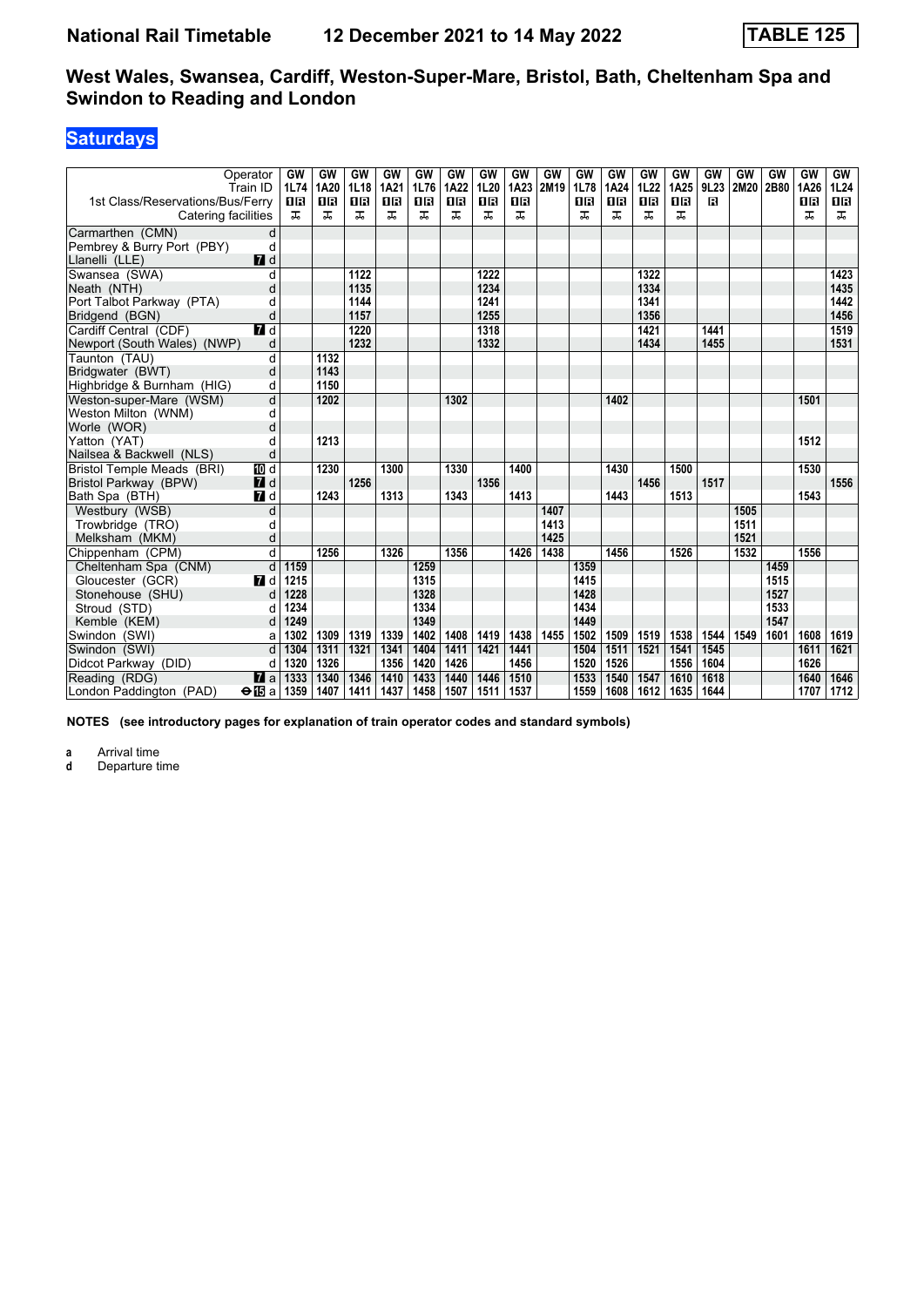## **Saturdays**

|                                   | Operator<br>Train ID | GW<br>1A27 | GW<br>1L82 | GW<br>1A28 | GW<br>1L26 | GW<br>2M21 | GW<br>1A29 | GW<br>9L27   | GW<br>1L84 | GW<br>1A30 | GW<br>1L28 | GW<br>1A31 | GW<br>2B86 | GW<br>1A32 | GW<br>1L30 | GW<br>2M23 | GW<br>1A33 | GW<br>1L88 | GW<br>1L32 |
|-----------------------------------|----------------------|------------|------------|------------|------------|------------|------------|--------------|------------|------------|------------|------------|------------|------------|------------|------------|------------|------------|------------|
| 1st Class/Reservations/Bus/Ferry  |                      | <b>08</b>  | <b>08</b>  | <b>08</b>  | 08         |            | <b>OB</b>  | $\mathbf{B}$ | <b>OB</b>  | <b>08</b>  | <b>0B</b>  | <b>OB</b>  |            | 0 B        | 16         |            | 1 R        | <b>08</b>  | <b>08</b>  |
| Catering facilities               |                      | ᠼ          | ᠼ          | ᅚ          | ᠼ          |            | ᠼ          |              | 굾          | ㅈ          | ㅈ          | ᠼ          |            | ᠼ          | ᠼ          |            | ᠼ          | ᠼ          | ᠼ          |
| Carmarthen (CMN)                  | d                    |            |            |            |            |            |            |              |            |            |            |            |            |            |            |            |            |            |            |
| Pembrey & Burry Port (PBY)        | d                    |            |            |            |            |            |            |              |            |            |            |            |            |            |            |            |            |            |            |
| Llanelli (LLE)                    | 7 d                  |            |            |            |            |            |            |              |            |            |            |            |            |            |            |            |            |            |            |
| Swansea (SWA)                     | d                    |            |            |            | 1523       |            |            |              |            |            | 1622       |            |            |            | 1726       |            |            |            | 1822       |
| Neath (NTH)                       | d                    |            |            |            | 1534       |            |            |              |            |            | 1634       |            |            |            | 1738       |            |            |            | 1834       |
| Port Talbot Parkway (PTA)         | d                    |            |            |            | 1543       |            |            |              |            |            | 1641       |            |            |            | 1745       |            |            |            | 1841       |
| Bridgend (BGN)                    | d                    |            |            |            | 1557       |            |            |              |            |            | 1655       |            |            |            | 1800       |            |            |            | 1855       |
| Cardiff Central (CDF)             | $\blacksquare$       |            |            |            | 1623       |            |            |              |            |            | 1719       |            |            |            | 1823       |            |            |            | 1919       |
| Newport (South Wales) (NWP)       | d                    |            |            |            | 1636       |            |            |              |            |            | 1731       |            |            |            | 1835       |            |            |            | 1932       |
| Taunton (TAU)                     | d                    |            |            |            |            |            |            |              |            |            |            |            |            |            |            |            |            |            |            |
| Bridgwater (BWT)                  | d                    |            |            |            |            |            |            |              |            |            |            |            |            |            |            |            |            |            |            |
| Highbridge & Burnham (HIG)        | d                    |            |            |            |            |            |            |              |            |            |            |            |            |            |            |            |            |            |            |
| Weston-super-Mare (WSM)           | d                    |            |            | 1602       |            |            |            |              |            | 1702       |            |            |            | 1802       |            |            |            |            |            |
| Weston Milton (WNM)               | d                    |            |            |            |            |            |            |              |            |            |            |            |            |            |            |            |            |            |            |
| Worle (WOR)                       | d                    |            |            |            |            |            |            |              |            |            |            |            |            |            |            |            |            |            |            |
| Yatton (YAT)                      | d                    |            |            |            |            |            |            |              |            |            |            |            |            |            |            |            |            |            |            |
| Nailsea & Backwell (NLS)          | d                    |            |            |            |            |            |            |              |            |            |            |            |            |            |            |            |            |            |            |
| <b>Bristol Temple Meads (BRI)</b> | [[] d                | 1600       |            | 1630       |            |            | 1700       |              |            | 1730       |            | 1800       |            | 1830       |            |            | 1900       |            |            |
| Bristol Parkway (BPW)             | $\blacksquare$       |            |            |            | 1657       |            |            | 1730         |            |            | 1756       |            |            |            | 1857       |            |            |            | 1956       |
| Bath Spa (BTH)                    | $\blacksquare$       | 1613       |            | 1643       |            |            | 1713       |              |            | 1743       |            | 1813       |            | 1843       |            |            | 1913       |            |            |
| Westbury (WSB)                    | d                    |            |            |            |            | 1636       |            |              |            |            |            |            |            |            |            | 1835       |            |            |            |
| Trowbridge (TRO)                  | d                    |            |            |            |            | 1642       |            |              |            |            |            |            |            |            |            | 1841       |            |            |            |
| Melksham (MKM)                    | d                    |            |            |            |            | 1652       |            |              |            |            |            |            |            |            |            | 1851       |            |            |            |
| Chippenham (CPM)                  | $\overline{d}$       | 1626       |            | 1656       |            | 1708       | 1726       |              |            | 1756       |            | 1826       |            | 1856       |            | 1905       | 1926       |            |            |
| Cheltenham Spa (CNM)              | d                    |            | 1559       |            |            |            |            |              | 1659       |            |            |            | 1759       |            |            |            |            | 1859       |            |
| Gloucester (GCR)                  | $\blacksquare$ d     |            | 1616       |            |            |            |            |              | 1715       |            |            |            | 1816       |            |            |            |            | 1915       |            |
| Stonehouse (SHU)                  | d                    |            | 1628       |            |            |            |            |              | 1728       |            |            |            | 1828       |            |            |            |            | 1928       |            |
| Stroud (STD)                      | d                    |            | 1634       |            |            |            |            |              | 1734       |            |            |            | 1834       |            |            |            |            | 1933       |            |
| Kemble (KEM)                      | d                    |            | 1649       |            |            |            |            |              | 1749       |            |            |            | 1848       |            |            |            |            | 1949       |            |
| Swindon (SWI)                     | a                    | 1639       | 1702       | 1708       | 1720       | 1725       | 1738       | 1753         | 1802       | 1808       | 1819       | 1838       | 1902       | 1908       | 1919       | 1925       | 1939       | 2002       | 2019       |
| Swindon (SWI)                     | $\overline{d}$       | 1641       | 1704       | 1711       | 1721       |            | 1741       | 1756         | 1804       | 1811       | 1821       | 1841       |            | 1911       | 1921       |            | 1941       | 2004       | 2021       |
| Didcot Parkway (DID)              | d                    | 1656       | 1720       | 1726       |            |            | 1756       | 1815         | 1820       | 1826       |            | 1856       |            | 1926       |            |            | 1956       | 2020       |            |
| Reading (RDG)                     | $\mathbf{z}$ a       | 1710       | 1733       | 1740       | 1747       |            | 1810       | 1829         | 1833       | 1840       | 1846       | 1910       |            | 1940       | 1946       |            | 2010       | 2033       | 2046       |
| London Paddington (PAD)           | $\Theta$ is a   1737 |            | 1759       | 1807       | 1811       |            | 1837       | 1857         | 1859       | 1906       | 1913       | 1937       |            | 2007       | 2011       |            | 2035       | 2059       | 2111       |

**NOTES (see introductory pages for explanation of train operator codes and standard symbols)**

**a** Arrival time<br>**d** Departure ti

**d** Departure time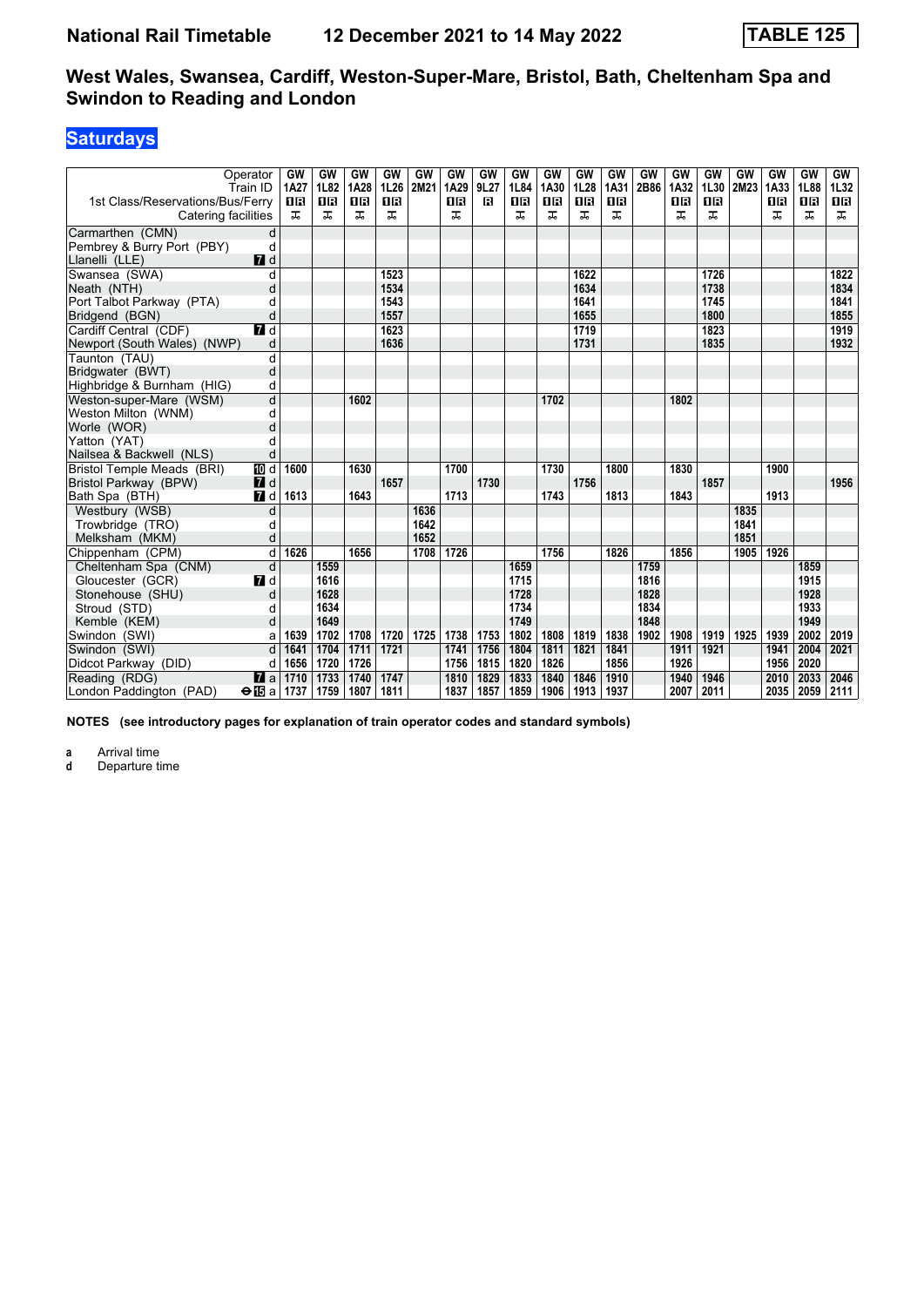# **Saturdays**

| Operator<br>Train ID<br>Days of operation/Notes<br>1st Class/Reservations/Bus/Ferry<br>Catering facilities |                | GW<br>1A35<br>18<br>ᅚ | GW<br>1L90<br>0 B<br>ᅚ | <b>GW</b><br>1L34<br>0 B<br>ᅚ | GW<br>1A37<br>0B<br>ᠼ | GW<br>1L92<br>0 B<br>ᠼ | GW<br>1L36<br>0 B<br>ᅚ | GW<br>2B98 | GW<br>1A39<br>Α<br>1R<br>ᅚ | GW<br>1A40<br>D<br>1R<br>ᠼ | GW  <br>1T42<br>п |
|------------------------------------------------------------------------------------------------------------|----------------|-----------------------|------------------------|-------------------------------|-----------------------|------------------------|------------------------|------------|----------------------------|----------------------------|-------------------|
| Carmarthen (CMN)                                                                                           | d              |                       |                        |                               |                       |                        |                        |            |                            |                            |                   |
| Pembrey & Burry Port (PBY)                                                                                 | d              |                       |                        |                               |                       |                        |                        |            |                            |                            |                   |
| Llanelli (LLE)                                                                                             | <b>7</b> d     |                       |                        |                               |                       |                        |                        |            |                            |                            |                   |
| Swansea (SWA)                                                                                              | $\overline{d}$ |                       |                        | 1926                          |                       |                        | 2022                   |            |                            |                            |                   |
| Neath (NTH)                                                                                                | d              |                       |                        | 1938                          |                       |                        | 2034                   |            |                            |                            |                   |
| Port Talbot Parkway (PTA)                                                                                  | d              |                       |                        | 1945                          |                       |                        | 2041                   |            |                            |                            |                   |
| Bridgend (BGN)                                                                                             | d              |                       |                        | 1959                          |                       |                        | 2055                   |            |                            |                            |                   |
| Cardiff Central (CDF)                                                                                      | $\blacksquare$ |                       |                        | 2023                          |                       |                        | 2118                   |            |                            |                            |                   |
| Newport (South Wales) (NWP)                                                                                | d              |                       |                        | 2035                          |                       |                        | 2130                   |            |                            |                            |                   |
| Taunton (TAU)                                                                                              | d              |                       |                        |                               | 1958                  |                        |                        |            | 2119                       | 2140                       |                   |
| Bridgwater (BWT)                                                                                           | d              |                       |                        |                               | 2009                  |                        |                        |            |                            | 2151                       |                   |
| Highbridge & Burnham (HIG)                                                                                 | d              |                       |                        |                               | 2016                  |                        |                        |            |                            | 2158                       |                   |
| Weston-super-Mare (WSM)                                                                                    | $\overline{d}$ |                       |                        |                               | 2029                  |                        |                        |            |                            | 2210                       |                   |
| Weston Milton (WNM)                                                                                        | d              |                       |                        |                               |                       |                        |                        |            |                            |                            |                   |
| Worle (WOR)                                                                                                | d              |                       |                        |                               |                       |                        |                        |            |                            | 2216                       |                   |
| Yatton (YAT)                                                                                               | d              |                       |                        |                               | 2039                  |                        |                        |            |                            | 2222                       |                   |
| Nailsea & Backwell (NLS)                                                                                   | d              |                       |                        |                               | 2045                  |                        |                        |            |                            | 2228                       |                   |
| Bristol Temple Meads (BRI)                                                                                 | 10 d           | 2000                  |                        |                               | 2100                  |                        |                        |            | 2200                       | 2240                       | 2330              |
| Bristol Parkway (BPW)                                                                                      | <b>7</b> d     |                       |                        | 2056                          |                       |                        | 2151                   |            |                            |                            |                   |
| Bath Spa (BTH)                                                                                             | 7 d            | 2013                  |                        |                               | 2113                  |                        |                        |            | 2214                       | 2255                       | 2345              |
| Westbury (WSB)                                                                                             | d              |                       |                        |                               |                       |                        |                        |            |                            |                            |                   |
| Trowbridge (TRO)                                                                                           | d              |                       |                        |                               |                       |                        |                        |            |                            |                            |                   |
| Melksham (MKM)                                                                                             | d              |                       |                        |                               |                       |                        |                        |            |                            |                            |                   |
| Chippenham (CPM)                                                                                           | $\overline{d}$ | 2026                  |                        |                               | 2126                  |                        |                        |            | 2227                       |                            | 2308 0003s        |
| Cheltenham Spa (CNM)                                                                                       | d              |                       | 2001                   |                               |                       | 2101                   |                        | 2132       |                            |                            |                   |
| Gloucester (GCR)                                                                                           | <b>7</b> d     |                       | 2016                   |                               |                       | 2118                   |                        | 2145       |                            |                            |                   |
| Stonehouse (SHU)                                                                                           | d              |                       | 2029                   |                               |                       | 2131                   |                        | 2157       |                            |                            |                   |
| Stroud (STD)                                                                                               | d              |                       | 2034                   |                               |                       | 2136                   |                        | 2202       |                            |                            |                   |
| Kemble (KEM)                                                                                               | d              |                       | 2049                   |                               |                       | 2151                   |                        | 2215       |                            |                            |                   |
| Swindon (SWI)                                                                                              | a              | 2038                  | 2102                   | 2119                          | 2138                  | 2204                   | 2214                   | 2230       | 2239                       | 2320                       | 0024              |
| Swindon (SWI)                                                                                              | d              | 2041                  | 2104                   | 2120                          | 2140                  | 2206                   |                        |            | 2241                       | 2322                       |                   |
| Didcot Parkway (DID)                                                                                       | d              | 2056                  | 2120                   | 2137                          | 2156                  | 2223                   |                        |            | 2258                       | 2339                       |                   |
| Reading (RDG)                                                                                              | $\mathbf{z}$   | 2110                  | 2133                   | 2150                          | 2209                  | 2236                   |                        |            | 2311                       | 2352                       |                   |
| London Paddington (PAD)                                                                                    | ⊖ l⊡ al        | 2137                  | 2200                   | 2215                          | 2239                  | 2305                   |                        |            | 2342                       | 0030                       |                   |

**NOTES (see introductory pages for explanation of train operator codes and standard symbols)**

**a** Arrival time<br>**d** Departure t

**d** Departure time

**s** Stops to set down only

**A** From Penzance, see table 135<br>**D** Also calls at Slough 0006

Also calls at Slough 0006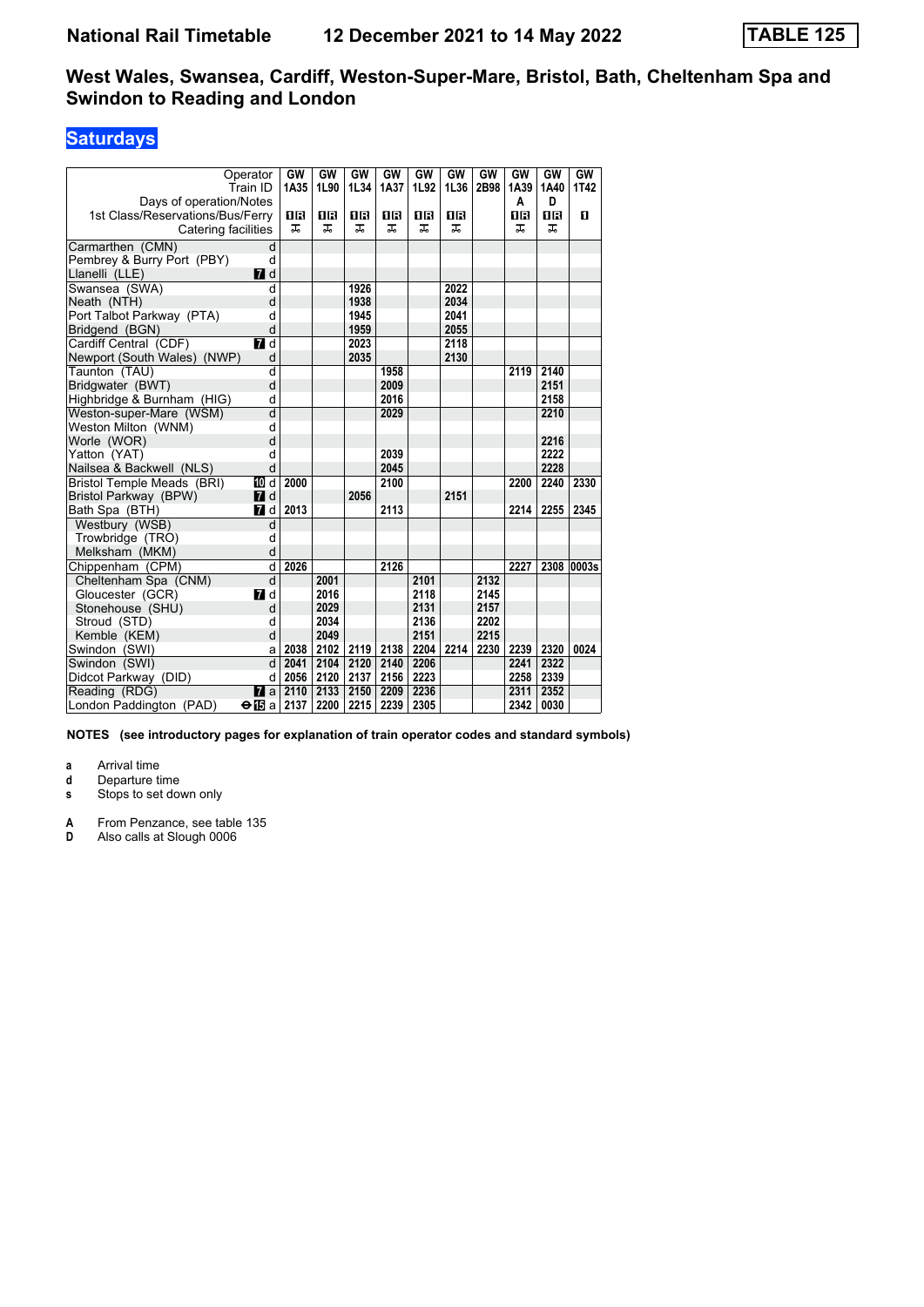# **Sundays**

| Operator<br>Train ID             |                  | GW<br>9A07           | GW<br>1L32 | GW<br>2M05 | GW<br>1A09 | GW<br>1A10 | <b>GW</b><br>2B38 | <b>GW</b><br>1L34 | GW<br>1L40 | <b>GW</b><br>2B44 | GW<br><b>1A12</b> | GW<br><b>1L42</b> | GW<br>1L46 | GW<br>2M07 | GW<br>1A14 | GW<br>1L50 | GW<br>1L51 | GW<br>1A16 | GW<br>9L52 |
|----------------------------------|------------------|----------------------|------------|------------|------------|------------|-------------------|-------------------|------------|-------------------|-------------------|-------------------|------------|------------|------------|------------|------------|------------|------------|
| Days of operation/Notes          |                  |                      |            | A          |            |            |                   |                   |            |                   |                   |                   |            |            |            |            |            |            |            |
| 1st Class/Reservations/Bus/Ferry |                  | B                    | 1R         |            | 0B         | ΠR         |                   | 1 R               | 1R         |                   | 0 B               | 1R                | <b>0B</b>  |            | 18         | 1R         | 1R         | 1R         | в          |
| Catering facilities              |                  |                      | ᠼ          |            | ᠼ          | ᠼ          | ᠼ                 | ᠼ                 | ᅚ          | ᠼ                 | ᠼ                 | ᠼ                 | ᅚ          |            | ᠼ          | ᅚ          | ᠼ          | ᠼ          |            |
| Carmarthen (CMN)                 | d                |                      |            |            |            |            |                   |                   |            |                   |                   |                   |            |            |            |            |            |            |            |
| Pembrey & Burry Port (PBY)       | d                |                      |            |            |            |            |                   |                   |            |                   |                   |                   |            |            |            |            |            |            |            |
| Llanelli (LLE)                   | $\blacksquare$ d |                      |            |            |            |            |                   |                   |            |                   |                   |                   |            |            |            |            |            |            |            |
| Swansea (SWA)                    | d                |                      |            |            |            |            |                   | 0753              |            |                   |                   | 0837              | 0922       |            |            |            | 1022       |            |            |
| Neath (NTH)                      | d                |                      |            |            |            |            |                   | 0805              |            |                   |                   | 0849              | 0934       |            |            |            | 1034       |            |            |
| Port Talbot Parkway (PTA)        | d                |                      |            |            |            |            |                   | 0812              |            |                   |                   | 0856              | 0941       |            |            |            | 1041       |            |            |
| Bridgend (BGN)                   | d                |                      |            |            |            |            |                   | 0826              |            |                   |                   | 0910              | 0955       |            |            |            | 1055       |            |            |
| Cardiff Central (CDF)            | $\overline{a}$ d |                      |            |            |            |            |                   | 0850              |            |                   |                   | 0935              | 1020       |            |            |            | 1120       |            |            |
| Newport (South Wales) (NWP)      | d                |                      |            |            |            |            |                   | 0907              |            |                   |                   | 0954              | 1033       |            |            |            | 1132       |            |            |
| Taunton (TAU)                    | d                |                      |            |            |            |            |                   |                   |            |                   |                   |                   |            |            |            |            |            |            |            |
| Bridgwater (BWT)                 | d                |                      |            |            |            |            |                   |                   |            |                   |                   |                   |            |            |            |            |            |            |            |
| Highbridge & Burnham (HIG)       | d                |                      |            |            |            |            |                   |                   |            |                   |                   |                   |            |            |            |            |            |            |            |
| Weston-super-Mare (WSM)          | d                |                      |            |            |            | 0829       |                   |                   |            |                   |                   |                   |            |            |            |            |            | 1131       |            |
| Weston Milton (WNM)              | d                |                      |            |            |            |            |                   |                   |            |                   |                   |                   |            |            |            |            |            |            |            |
| Worle (WOR)                      | d                |                      |            |            |            | 0835       |                   |                   |            |                   |                   |                   |            |            |            |            |            | 1137       |            |
| Yatton (YAT)                     | d                |                      |            |            |            | 0841       |                   |                   |            |                   |                   |                   |            |            |            |            |            | 1142       |            |
| Nailsea & Backwell (NLS)         | d                |                      |            |            |            | 0847       |                   |                   |            |                   |                   |                   |            |            |            |            |            | 1148       |            |
| Bristol Temple Meads (BRI)       | <b>TD</b> d      |                      |            |            | 0830       | 0900       |                   |                   |            |                   | 1000              |                   |            |            | 1100       |            |            | 1200       |            |
| Bristol Parkway (BPW)            | $\blacksquare$   |                      | 0835       |            |            |            |                   | 0935              | 1003       |                   |                   | 1021              | 1056       |            |            |            | 1155       |            | 1224       |
| Bath Spa (BTH)                   | $\blacksquare$ d |                      |            |            | 0843       | 0913       |                   |                   |            |                   | 1013              |                   |            |            | 1113       |            |            | 1213       |            |
| Westbury (WSB)                   | d                |                      |            | 0820       |            |            |                   |                   |            |                   |                   |                   |            | 1045       |            |            |            |            |            |
| Trowbridge (TRO)                 | d                |                      |            | 0826       |            |            |                   |                   |            |                   |                   |                   |            | 1050       |            |            |            |            |            |
| Melksham (MKM)                   | d                |                      |            | 0836       |            |            |                   |                   |            |                   |                   |                   |            | 1101       |            |            |            |            |            |
| Chippenham (CPM)                 | d                |                      |            | 0846       | 0855       | 0926       |                   |                   |            |                   | 1026              |                   |            | 1112       | 1126       |            |            | 1226       |            |
| Cheltenham Spa (CNM)             | d                |                      |            |            |            |            |                   |                   |            | 0939              |                   |                   |            |            |            | 1054       |            |            |            |
| Gloucester (GCR)                 | 7 d              |                      |            |            |            |            | 0910              |                   |            | 0951              |                   |                   |            |            |            | 1115       |            |            |            |
| Stonehouse (SHU)                 | d                |                      |            |            |            |            | 0922              |                   |            | 1004              |                   |                   |            |            |            | 1126       |            |            |            |
| Stroud (STD)                     | d                |                      |            |            |            |            | 0927              |                   |            | 1009              |                   |                   |            |            |            | 1132       |            |            |            |
| Kemble (KEM)                     | d                |                      |            |            |            |            | 0941              |                   |            | 1022              |                   |                   |            |            |            | 1147       |            |            |            |
| Swindon (SWI)                    | a                |                      | 0857       | 0903       | 0908       | 0938       | 0955              | 0957              | 1026       | 1036              | 1038              | 1043              | 1118       | 1131       | 1138       | 1201       | 1218       | 1238       | 1248       |
| Swindon (SWI)                    | d                | 0828                 | 0859       |            | 0909       | 0940       |                   | 1000              | 1027       |                   | 1040              | 1045              | 1119       |            | 1140       | 1201       | 1219       | 1241       | 1249       |
| Didcot Parkway (DID)             | d                | 0845                 | 0915       |            | 0926       | 0956       |                   |                   |            |                   |                   | 1101              |            |            | 1156       | 1219       |            | 1257       | 1307       |
| Reading (RDG)                    | $\mathbf{z}$ a   | 0900                 | 0929       |            | 0939       | 1009       |                   | 1025              | 1053       |                   | 1105              | 1114              | 1145       |            | 1209       | 1231       | 1245       | 1310       | 1321       |
| London Paddington (PAD)          |                  | $\Theta$ is a   0929 | 0955       |            | 1007       | 1036       |                   | 1052              | 1120       |                   | 1136              | 1139              | 1214       |            | 1235       | 1259       | 1309       | 1336       | 1350       |

**NOTES (see introductory pages for explanation of train operator codes and standard symbols)**

**a** Arrival time<br>**d** Departure t **d** Departure time

**A** From Warminster, see table 133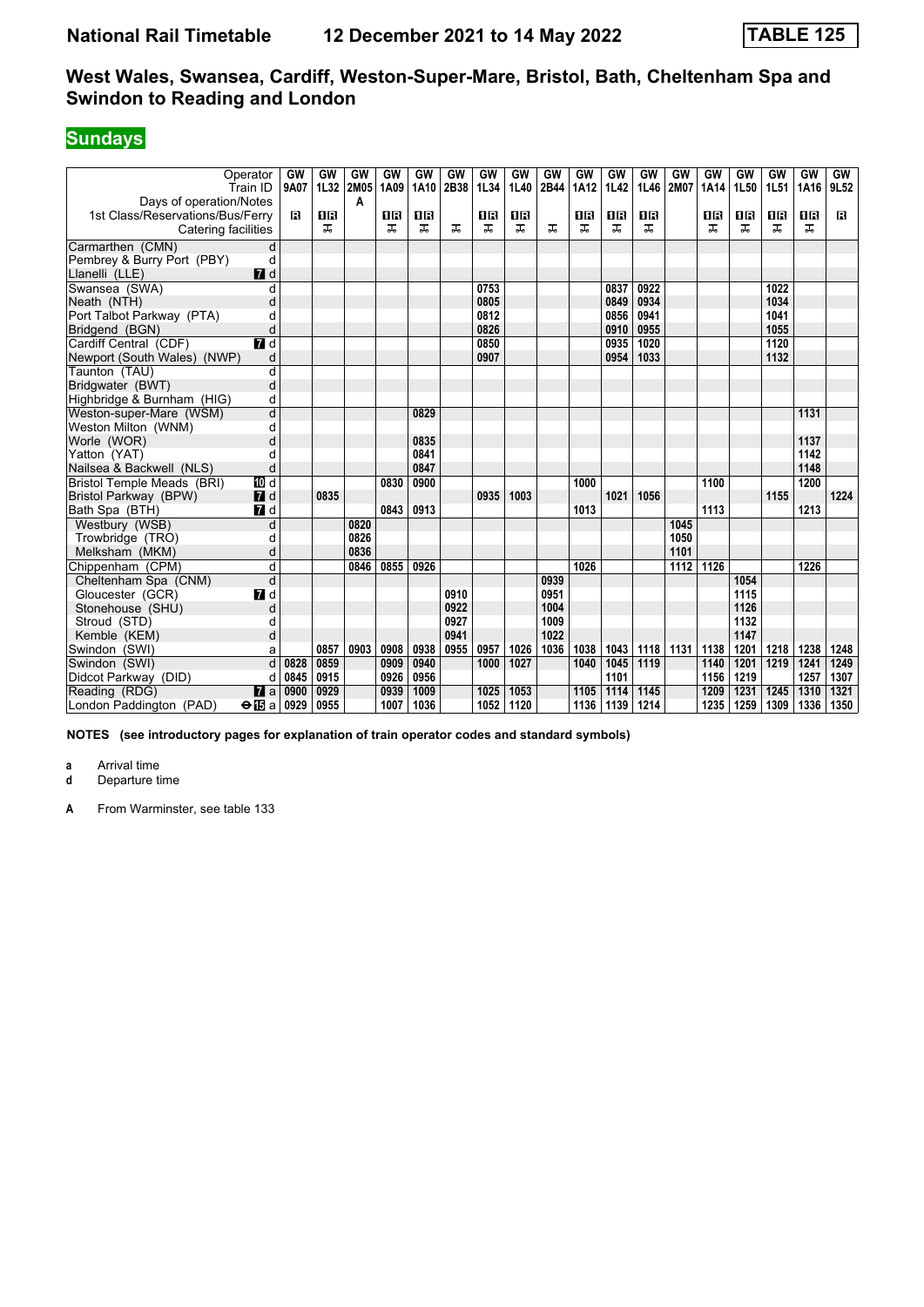# **Sundays**

| Operator<br>Train ID                     |                | GW<br>2B07 | GW<br><b>1A17</b> | GW<br>1L54 | GW<br>2V79   | <b>GW</b><br>1A18 | <b>GW</b><br>2B08 | <b>GW</b><br>1L60 | GW<br>1A20 | GW<br>2B09 | GW<br>1A21 | GW<br>1L64 | GW<br>2M11 | GW<br>1A22 | GW<br>1L66 | GW<br>1A23 | GW<br>1L68 | GW<br>1A24 | GW<br>2B11 |
|------------------------------------------|----------------|------------|-------------------|------------|--------------|-------------------|-------------------|-------------------|------------|------------|------------|------------|------------|------------|------------|------------|------------|------------|------------|
| Days of operation/Notes                  |                |            |                   |            | в            |                   |                   |                   |            |            |            |            | C          |            |            |            |            |            |            |
| 1st Class/Reservations/Bus/Ferry         |                | п          | 0B                | 08         | $\mathbf{B}$ | 0 B               |                   | 0 B               | <b>OB</b>  | п          | 0 B        | <b>08</b>  |            | 1R         | 16         | п          | 1 R        | 0 B        |            |
| Catering facilities                      |                |            | ㅈ                 | ᅚ          |              | ᠼ                 |                   | ᠼ                 | ᅚ          |            | ᅚ          | ᅚ          |            | ᠼ          | ᅚ          |            | ᠼ          | ᅚ          |            |
| Carmarthen (CMN)                         | d              |            |                   |            |              |                   |                   |                   |            |            |            |            |            |            |            |            |            |            |            |
| Pembrey & Burry Port (PBY)               | d              |            |                   |            |              |                   |                   |                   |            |            |            |            |            |            |            |            |            |            |            |
| Llanelli (LLE)                           | $\blacksquare$ |            |                   |            |              |                   |                   |                   |            |            |            |            |            |            |            |            |            |            |            |
| Swansea (SWA)                            | d              |            |                   | 1122       |              |                   |                   | 1222              |            |            |            | 1322       |            |            |            |            | 1422       |            |            |
| Neath (NTH)                              | d              |            |                   | 1134       |              |                   |                   | 1234              |            |            |            | 1334       |            |            |            |            | 1434       |            |            |
| Port Talbot Parkway (PTA)                | d              |            |                   | 1141       |              |                   |                   | 1241              |            |            |            | 1341       |            |            |            |            | 1441       |            |            |
| Bridgend (BGN)                           | d              |            |                   | 1155       |              |                   |                   | 1255              |            |            |            | 1355       |            |            |            |            | 1455       |            |            |
| Cardiff Central (CDF)                    | $\blacksquare$ |            |                   | 1220       |              |                   |                   | 1320              |            |            |            | 1420       |            |            |            |            | 1520       |            |            |
| Newport (South Wales) (NWP)              | d              |            |                   | 1232       |              |                   |                   | 1333              |            |            |            | 1432       |            |            |            |            | 1534       |            |            |
| Taunton (TAU)                            | d              |            |                   |            |              |                   |                   |                   |            |            |            |            |            |            |            |            |            |            |            |
| Bridgwater (BWT)                         | d              |            |                   |            |              |                   |                   |                   |            |            |            |            |            |            |            |            |            |            |            |
| Highbridge & Burnham (HIG)               | d              |            |                   |            |              |                   |                   |                   |            |            |            |            |            |            |            |            |            |            |            |
| Weston-super-Mare (WSM)                  | d              |            |                   |            |              |                   |                   |                   | 1328       |            |            |            |            |            |            |            |            | 1528       |            |
| Weston Milton (WNM)                      | d              |            |                   |            |              |                   |                   |                   |            |            |            |            |            |            |            |            |            |            |            |
| Worle (WOR)                              | d              |            |                   |            |              |                   |                   |                   | 1334       |            |            |            |            |            |            |            |            | 1534       |            |
| Yatton (YAT)                             | d              |            |                   |            |              |                   |                   |                   | 1340       |            |            |            |            |            |            |            |            | 1540       |            |
| Nailsea & Backwell (NLS)                 | d              |            |                   |            |              |                   |                   |                   | 1346       |            |            |            |            |            |            |            |            | 1546       |            |
| Bristol Temple Meads (BRI)               | TD d           |            | 1230              |            |              | 1300              |                   |                   | 1400       |            | 1430       |            |            | 1500       |            | 1530       |            | 1600       |            |
| Bristol Parkway (BPW)                    | $I$ d          |            |                   | 1255       |              |                   |                   | 1355              |            |            |            | 1455       |            |            |            |            | 1556       |            |            |
| Bath Spa (BTH)                           | 7d             |            | 1243              |            |              | 1313              |                   |                   | 1413       |            | 1443       |            |            | 1513       |            | 1544       |            | 1614       |            |
| Westbury (WSB)                           | d              |            |                   |            | 1245         |                   |                   |                   |            |            |            |            | 1452       |            |            |            |            |            |            |
| Trowbridge (TRO)                         | d              |            |                   |            | 1252         |                   |                   |                   |            |            |            |            | 1458       |            |            |            |            |            |            |
| Melksham (MKM)                           | d              |            |                   |            | 1301         |                   |                   |                   |            |            |            |            | 1508       |            |            |            |            |            |            |
| Chippenham (CPM)                         | d              |            | 1256              |            | 1311         | 1326              |                   |                   | 1426       |            | 1456       |            | 1518       | 1526       |            | 1558       |            | 1627       |            |
| Cheltenham Spa (CNM)                     | d              | 1155       |                   |            |              |                   | 1301              |                   |            | 1401       |            |            |            |            | 1501       |            |            |            | 1601       |
| Gloucester (GCR)                         | <b>7</b> d     | 1217       |                   |            |              |                   | 1317              |                   |            | 1419       |            |            |            |            | 1516       |            |            |            | 1617       |
| Stonehouse (SHU)                         | d              | 1230       |                   |            |              |                   | 1329              |                   |            | 1431       |            |            |            |            | 1529       |            |            |            | 1630       |
| Stroud (STD)                             | d              | 1235       |                   |            |              |                   | 1335              |                   |            | 1435       |            |            |            |            | 1534       |            |            |            | 1636       |
| Kemble (KEM)                             | d              | 1250       |                   |            |              |                   | 1349              |                   |            | 1450       |            |            |            |            | 1549       |            |            |            | 1650       |
| Swindon (SWI)                            | a              | 1303       | 1308              | 1318       | 1329         | 1338              | 1403              | 1418              | 1438       | 1504       | 1508       | 1519       | 1534       | 1538       | 1602       | 1614       | 1620       | 1639       | 1704       |
| Swindon (SWI)                            | d              |            | 1310              | 1319       |              | 1340              |                   | 1420              | 1440       |            | 1511       | 1520       |            | 1540       | 1602       |            | 1621       | 1641       |            |
| Didcot Parkway (DID)                     | d              |            | 1327              |            |              | 1356              |                   |                   | 1456       |            | 1527       |            |            | 1556       | 1620       |            |            | 1657       |            |
| Reading (RDG)                            | $\overline{a}$ |            | 1340              | 1345       |              | 1409              |                   | 1445              | 1509       |            | 1540       | 1546       |            | 1609       | 1632       |            | 1647       | 1710       |            |
| London Paddington (PAD)<br>$\bigoplus$ a |                |            | 1406              | 1411       |              | 1435              |                   | 1514              | 1537       |            | 1609       | 1614       |            | 1636       | 1659       |            | 1714       | 1735       |            |

**NOTES (see introductory pages for explanation of train operator codes and standard symbols)**

**a** Arrival time<br>**d** Departure t **d** Departure time

**B** From Weymouth, see table 133<br>**C** From Frome, see table 133

From Frome, see table 133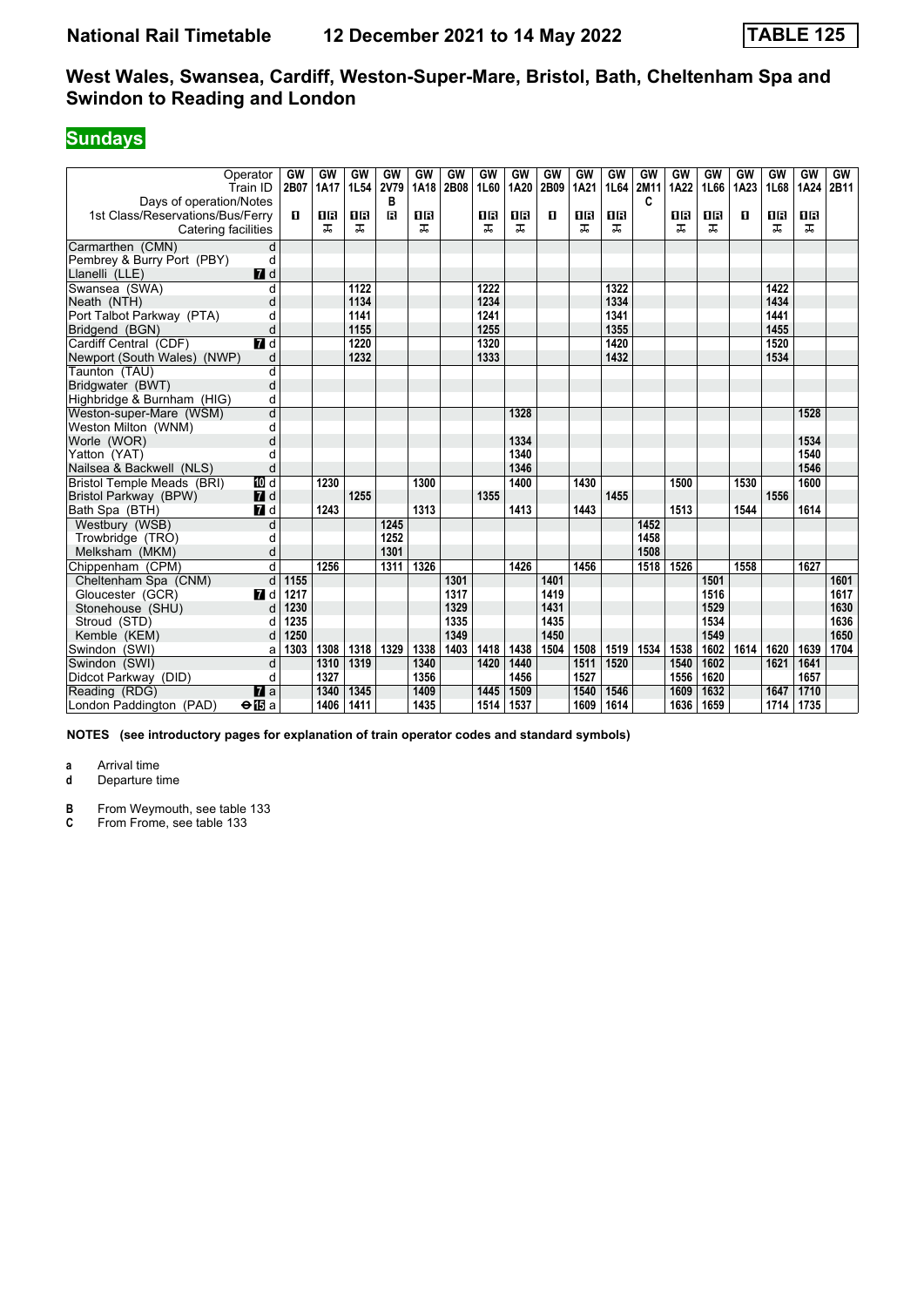# **Sundays**

| Operator<br>Train ID             |                  | GW<br>1A25          | GW<br>1L74 | GW<br>2M13 | GW<br>1A26 | GW<br>9L76 | <b>GW</b><br>1L78 | <b>GW</b><br>1A27 | GW<br>1L82 | GW<br>1A28 | GW<br>2B13 | GW<br>2M15 | GW<br>1L90 | GW<br>1A30 | GW<br>2B14 | GW<br>1L92 | GW<br>1A32 | GW<br>2B15 | GW<br>2M17 |
|----------------------------------|------------------|---------------------|------------|------------|------------|------------|-------------------|-------------------|------------|------------|------------|------------|------------|------------|------------|------------|------------|------------|------------|
| Days of operation/Notes          |                  |                     | D          | C          | Е          |            |                   |                   |            |            |            | C          | F          | G          |            |            |            |            |            |
| 1st Class/Reservations/Bus/Ferry |                  | 18                  | <b>08</b>  |            | 08         | в          | 0 B               | 1 R               | 08         | <b>08</b>  |            |            | 16         | <b>08</b>  |            | 1R         | 1 R        | п          |            |
| Catering facilities              |                  | ᠼ                   | ᠼ          |            | ᠼ          |            | ᠼ                 | ᠼ                 | ᠼ          | ᠼ          |            |            | ᠼ          | ᠼ          |            | ᠼ          | ᠼ          |            |            |
| Carmarthen (CMN)                 | d                |                     | 1417       |            |            |            |                   |                   |            |            |            |            | 1623       |            |            |            |            |            |            |
| Pembrey & Burry Port (PBY)       | d                |                     | 1444       |            |            |            |                   |                   |            |            |            |            | 1650       |            |            |            |            |            |            |
| Llanelli (LLE)                   | $\blacksquare$   |                     | 1451       |            |            |            |                   |                   |            |            |            |            | 1657       |            |            |            |            |            |            |
| Swansea (SWA)                    | d                |                     | 1517       |            |            |            |                   |                   | 1622       |            |            |            | 1722       |            |            | 1822       |            |            |            |
| Neath (NTH)                      | d                |                     | 1531       |            |            |            |                   |                   | 1634       |            |            |            | 1734       |            |            | 1834       |            |            |            |
| Port Talbot Parkway (PTA)        | d                |                     | 1539       |            |            |            |                   |                   | 1641       |            |            |            | 1741       |            |            | 1840       |            |            |            |
| Bridgend (BGN)                   | d                |                     | 1553       |            |            |            |                   |                   | 1655       |            |            |            | 1755       |            |            | 1855       |            |            |            |
| Cardiff Central (CDF)            | $\overline{a}$ d |                     | 1617       |            |            | 1650       |                   |                   | 1720       |            |            |            | 1818       |            |            | 1920       |            |            |            |
| Newport (South Wales) (NWP)      | d                |                     | 1629       |            |            | 1704       |                   |                   | 1732       |            |            |            | 1829       |            |            | 1933       |            |            |            |
| Taunton (TAU)                    | d                |                     |            |            | 1620       |            |                   |                   |            | 1704       |            |            |            | 1757       |            |            | 1858       |            |            |
| Bridgwater (BWT)                 | d                |                     |            |            | 1631       |            |                   |                   |            | 1714       |            |            |            | 1808       |            |            | 1909       |            |            |
| Highbridge & Burnham (HIG)       | d                |                     |            |            |            |            |                   |                   |            | 1721       |            |            |            | 1815       |            |            | 1916       |            |            |
| Weston-super-Mare (WSM)          | d                |                     |            |            |            |            |                   |                   |            | 1731       |            |            |            | 1826       |            |            | 1927       |            |            |
| Weston Milton (WNM)              | d                |                     |            |            |            |            |                   |                   |            |            |            |            |            |            |            |            |            |            |            |
| Worle (WOR)                      | d                |                     |            |            |            |            |                   |                   |            |            |            |            |            | 1832       |            |            | 1933       |            |            |
| Yatton (YAT)                     | d                |                     |            |            |            |            |                   |                   |            | 1740       |            |            |            | 1838       |            |            | 1939       |            |            |
| Nailsea & Backwell (NLS)         | d                |                     |            |            |            |            |                   |                   |            | 1746       |            |            |            | 1844       |            |            | 1945       |            |            |
| Bristol Temple Meads (BRI)       | [[] d            | 1630                |            |            | 1700       |            |                   | 1730              |            | 1800       |            |            |            | 1900       |            |            | 2000       |            |            |
| Bristol Parkway (BPW)            | $\blacksquare$   |                     | 1655       |            |            | 1725       |                   |                   | 1755       |            |            |            | 1858       |            |            | 1955       |            |            |            |
| Bath Spa (BTH)                   | 7d               | 1643                |            |            | 1713       |            |                   | 1743              |            | 1813       |            |            |            | 1913       |            |            | 2013       |            |            |
| Westbury (WSB)                   | d                |                     |            | 1652       |            |            |                   |                   |            |            |            | 1835       |            |            |            |            |            |            | 2024       |
| Trowbridge (TRO)                 | d                |                     |            | 1658       |            |            |                   |                   |            |            |            | 1841       |            |            |            |            |            |            | 2030       |
| Melksham (MKM)                   | d                |                     |            | 1708       |            |            |                   |                   |            |            |            | 1851       |            |            |            |            |            |            | 2040       |
| Chippenham (CPM)                 | d                | 1656                |            | 1718       | 1726       |            |                   | 1755              |            | 1825       |            | 1901       |            | 1926       |            |            | 2026       |            | 2050       |
| Cheltenham Spa (CNM)             | d                |                     |            |            |            |            | 1701              |                   |            |            | 1801       |            |            |            | 1900       |            |            | 2000       |            |
| Gloucester (GCR)                 | 7d               |                     |            |            |            |            | 1717              |                   |            |            | 1818       |            |            |            | 1917       |            |            | 2017       |            |
| Stonehouse (SHU)                 | d                |                     |            |            |            |            | 1728              |                   |            |            | 1830       |            |            |            | 1929       |            |            | 2029       |            |
| Stroud (STD)                     | d                |                     |            |            |            |            | 1734              |                   |            |            | 1835       |            |            |            | 1934       |            |            | 2034       |            |
| Kemble (KEM)                     | d                |                     |            |            |            |            | 1750              |                   |            |            | 1848       |            |            |            | 1947       |            |            | 2049       |            |
| Swindon (SWI)                    | a                | 1708                | 1718       | 1734       | 1739       | 1748       | 1803              | 1808              | 1817       | 1838       | 1902       | 1917       | 1921       | 1938       | 2001       | 2018       | 2038       | 2102       | 2106       |
| Swindon (SWI)                    | d                | 1711                | 1719       |            | 1741       | 1750       | 1804              | 1810              | 1819       | 1838       |            |            | 1923       | 1940       |            | 2019       | 2040       |            |            |
| Didcot Parkway (DID)             | d                | 1727                |            |            |            | 1807       | 1821              | 1827              |            | 1857       |            |            |            | 1958       |            | 2036       | 2058       |            |            |
| Reading (RDG)                    | $\mathbf{z}$ a   | 1740                | 1745       |            | 1806       | 1821       | 1833              | 1840              | 1844       | 1909       |            |            | 1948       | 2012       |            | 2049       | 2111       |            |            |
| London Paddington (PAD)          |                  | $\Theta$ iba   1810 | 1814       |            | 1837       | 1850       | 1858              | 1907              | 1909       | 1938       |            |            | 2014       | 2039       |            | 2114       | 2136       |            |            |

**NOTES (see introductory pages for explanation of train operator codes and standard symbols)**

**a** Arrival time<br>**d** Departure t **d** Departure time

- 
- **C** From Frome, see table 133<br>**D** Also calls at Ferryside 1430 **D** Also calls at Ferryside 1430 and Kidwelly 1437<br>**E** From Plymouth, see table 135
- **E** From Plymouth, see table 135<br>**F** Also calls at Ferryside 1635 are
- **F** Also calls at Ferryside 1635 and Kidwelly 1642<br>**G** From Exeter St Davids, see table 134
- **G** From Exeter St Davids, see table 134